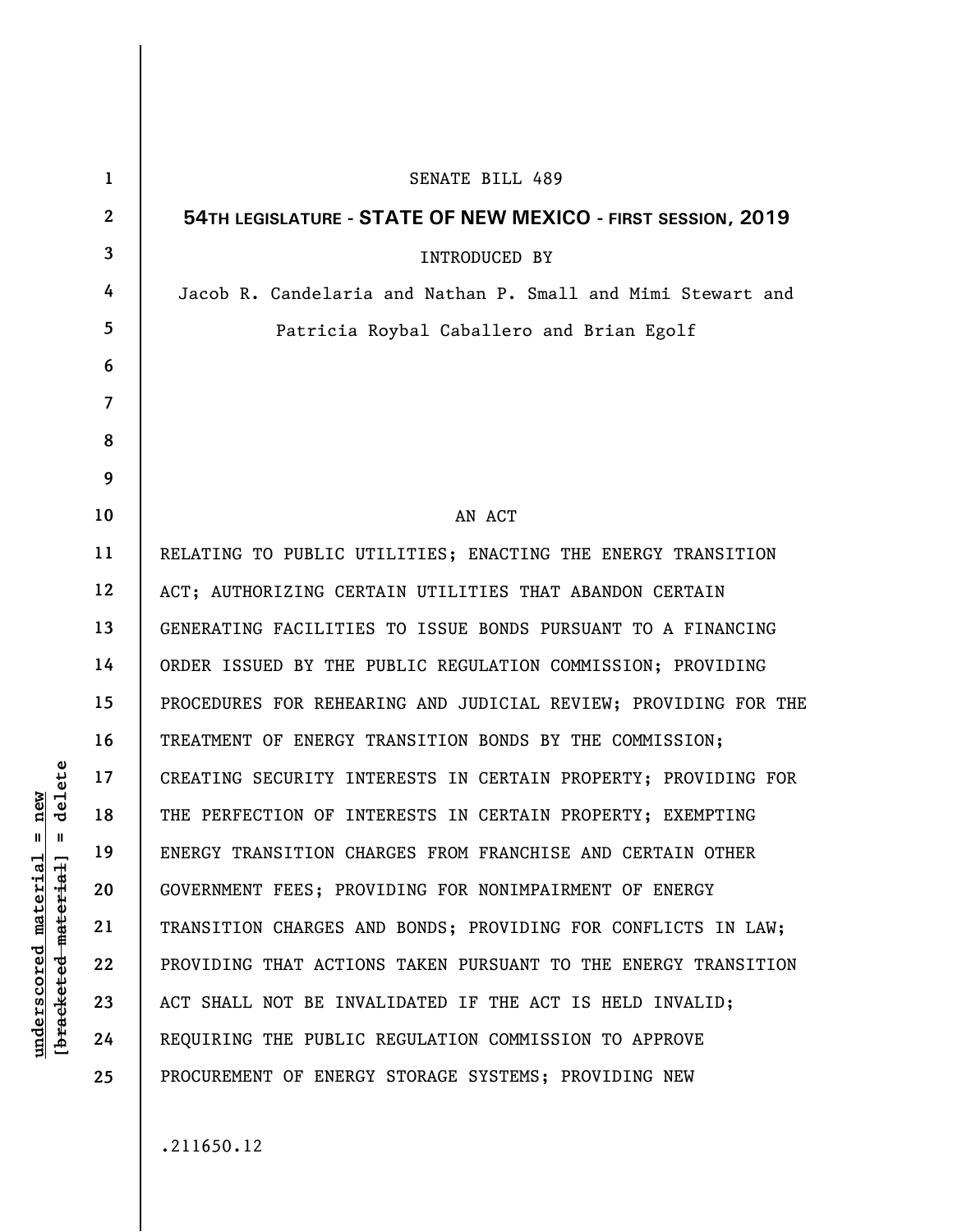**1 2 3 4 5 6 7 8 9 10**  REQUIREMENTS AND TARGETS FOR THE RENEWABLE PORTFOLIO STANDARD FOR RURAL ELECTRIC COOPERATIVES AND PUBLIC UTILITIES; CREATING THE ENERGY TRANSITION ECONOMIC DEVELOPMENT ASSISTANCE FUND AND THE ENERGY TRANSITION DISPLACED WORKER ASSISTANCE FUND; AMENDING CERTAIN DEFINITIONS IN THE RENEWABLE ENERGY ACT; REQUIRING THE HIRING OF APPRENTICES FOR THE CONSTRUCTION OF FACILITIES THAT PRODUCE OR PROVIDE ELECTRICITY; REQUIRING THE ENVIRONMENTAL IMPROVEMENT BOARD TO PROMULGATE RULES TO LIMIT CARBON DIOXIDE EMISSIONS OF CERTAIN ELECTRIC GENERATING FACILITIES.

BE IT ENACTED BY THE LEGISLATURE OF THE STATE OF NEW MEXICO: **SECTION 1.** [NEW MATERIAL] SHORT TITLE.--Sections 1 through 23 of this act may be cited as the "Energy Transition Act".

**SECTION 2.** [NEW MATERIAL] DEFINITIONS.--As used in the Energy Transition Act:

A. "adjustment mechanism" means a formula-based calculation used to make adjustments to the energy transition charges that are necessary to correct for any over-collection or under-collection of the energy transition charges, to provide for the timely and complete payment of scheduled principal and interest on energy transition bonds and the payment and recovery of other financing costs in accordance with a financing order;

delete **[bracketed material] = delete**  $underscored material = new$ **underscored material = new**  $\mathbf{I}$ bracketed material

**11** 

**12** 

**13** 

**14** 

**15** 

**16** 

**17** 

**18** 

**19** 

**20** 

**21** 

**22** 

**23** 

**24**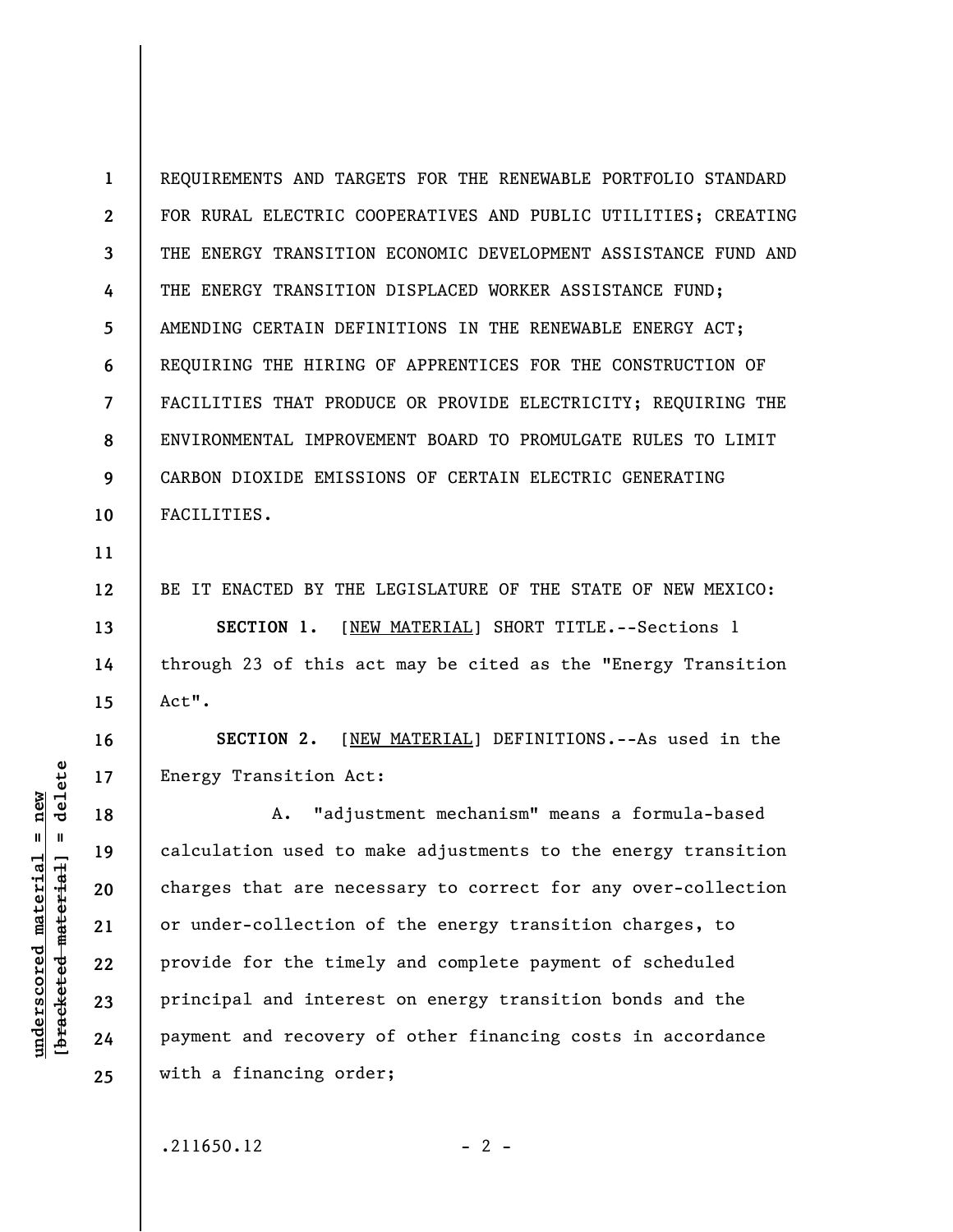**1 2 3 4 5 6 7 8**  B. "ancillary agreement" means a bond, insurance policy, letter of credit, reserve account, surety bond, interest rate lock or swap arrangement, hedging arrangement, liquidity or credit support arrangement or other similar agreement or arrangement entered into in connection with the issuance of an energy transition bond that is designed to promote the credit quality and marketability of the bond or to mitigate the risk of an increase in interest rates;

C. "assignee" means a person or legal entity, that may be newly created by the qualifying utility, to which an interest in energy transition property is sold, assigned, transferred or conveyed, other than as security, and any successor to or subsequent assignee of such a person or legal entity;

D. "commission" means the public regulation commission;

E. "electric delivery service" means transmission, distribution, generation, energy or any other service from a qualifying utility pursuant to commission-approved rate schedules or special contracts;

F. "energy transition bond" means a bond or other evidence of indebtedness or ownership that is issued by a qualifying utility or an assignee pursuant to a financing order, the proceeds of which are secured by or payable from energy transition property and that are non-recourse to the

 $.211650.12$  - 3 -

 $b$ racketed material] = delete **[bracketed material] = delete**  $underscored material = new$ **underscored material = new**

**9** 

**10** 

**11** 

**12** 

**13** 

**14** 

**15** 

**16** 

**17** 

**18** 

**19** 

**20** 

**21** 

**22** 

**23** 

**24**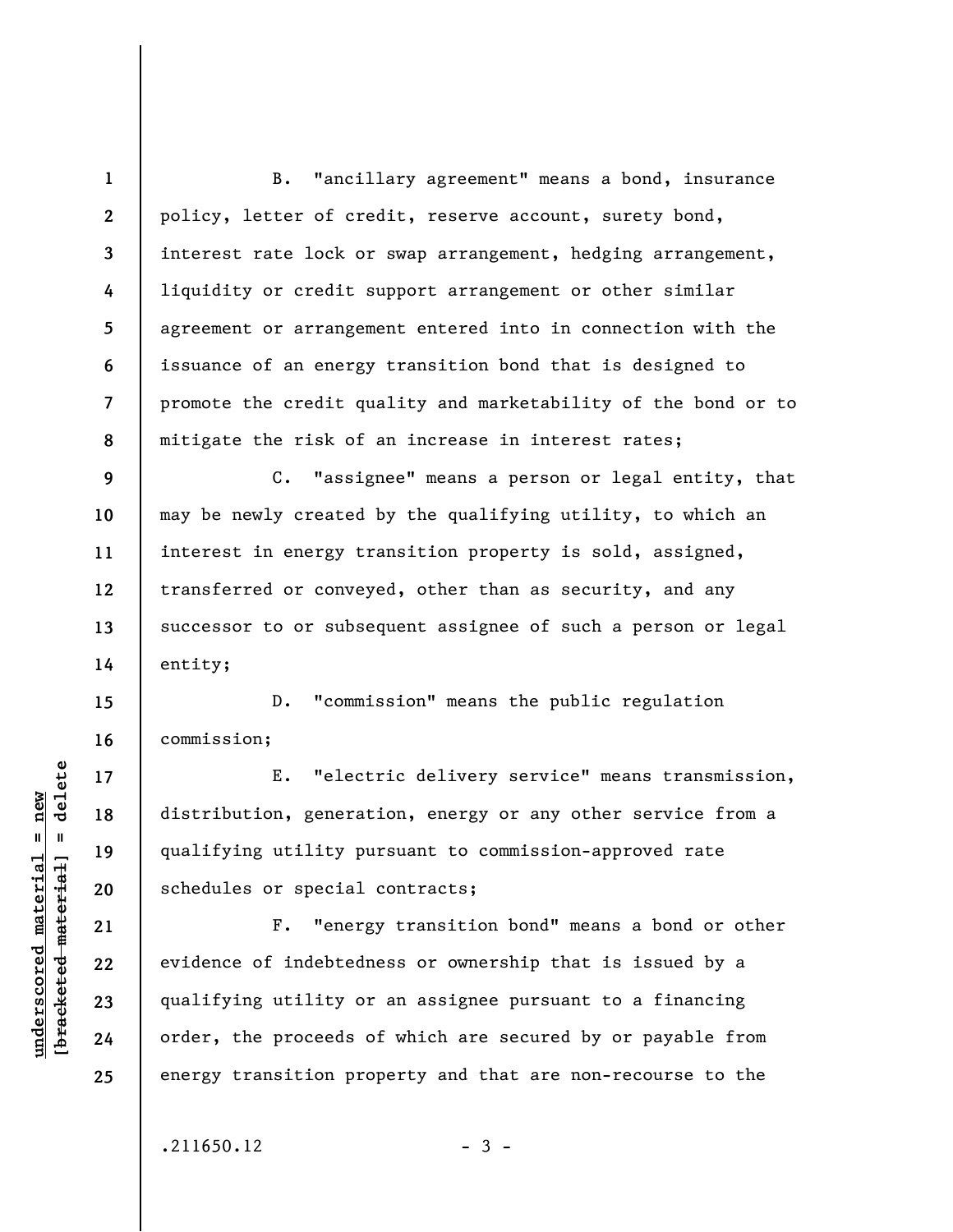**1**  qualifying utility;

**2 3 4 5 6 7 8 9 10 11 12 13 14 15 16 17 18 19 20 21 22 23 24**  G. "energy transition charge" means a nonbypassable charge paid by all customers of a qualifying utility for the recovery of energy transition costs; H. "energy transition cost" means the sum of: (1) financing costs; (2) abandonment costs, which for a qualifying generating facility shall not exceed the lower of three hundred seventy-five million dollars (\$375,000,000) or one hundred fifty percent of the undepreciated investment in a qualifying generating facility being abandoned, as of the date of the abandonment and may include: (a) up to thirty million dollars (\$30,000,000) per qualifying generating facility in costs not previously collected from the qualifying utility's customers for plant decommissioning and mine reclamation costs, subject to any limitations ordered by the commission prior to January 1, 2019 and affirmed by the New Mexico supreme court prior to the effective date of the Energy Transition Act, associated with the abandoned qualifying generating facility; (b) up to twenty million dollars (\$20,000,000) per qualifying generating facility in costs for severance and job training for employees losing their jobs as a result of an abandoned qualifying generating facility and any

 $\frac{1}{2}$  of  $\frac{1}{2}$  and  $\frac{1}{2}$  and  $\frac{1}{2}$  and  $\frac{1}{2}$  and  $\frac{1}{2}$  and  $\frac{1}{2}$  and  $\frac{1}{2}$  and  $\frac{1}{2}$  and  $\frac{1}{2}$  and  $\frac{1}{2}$  and  $\frac{1}{2}$  and  $\frac{1}{2}$  and  $\frac{1}{2}$  and  $\frac{1}{2}$  and  $\frac{1}{2}$  an **[bracketed material] = delete**  $anderscored material = new$ **underscored material = new**

**25** 

 $.211650.12$  - 4 -

associated mine that only services the abandoned qualifying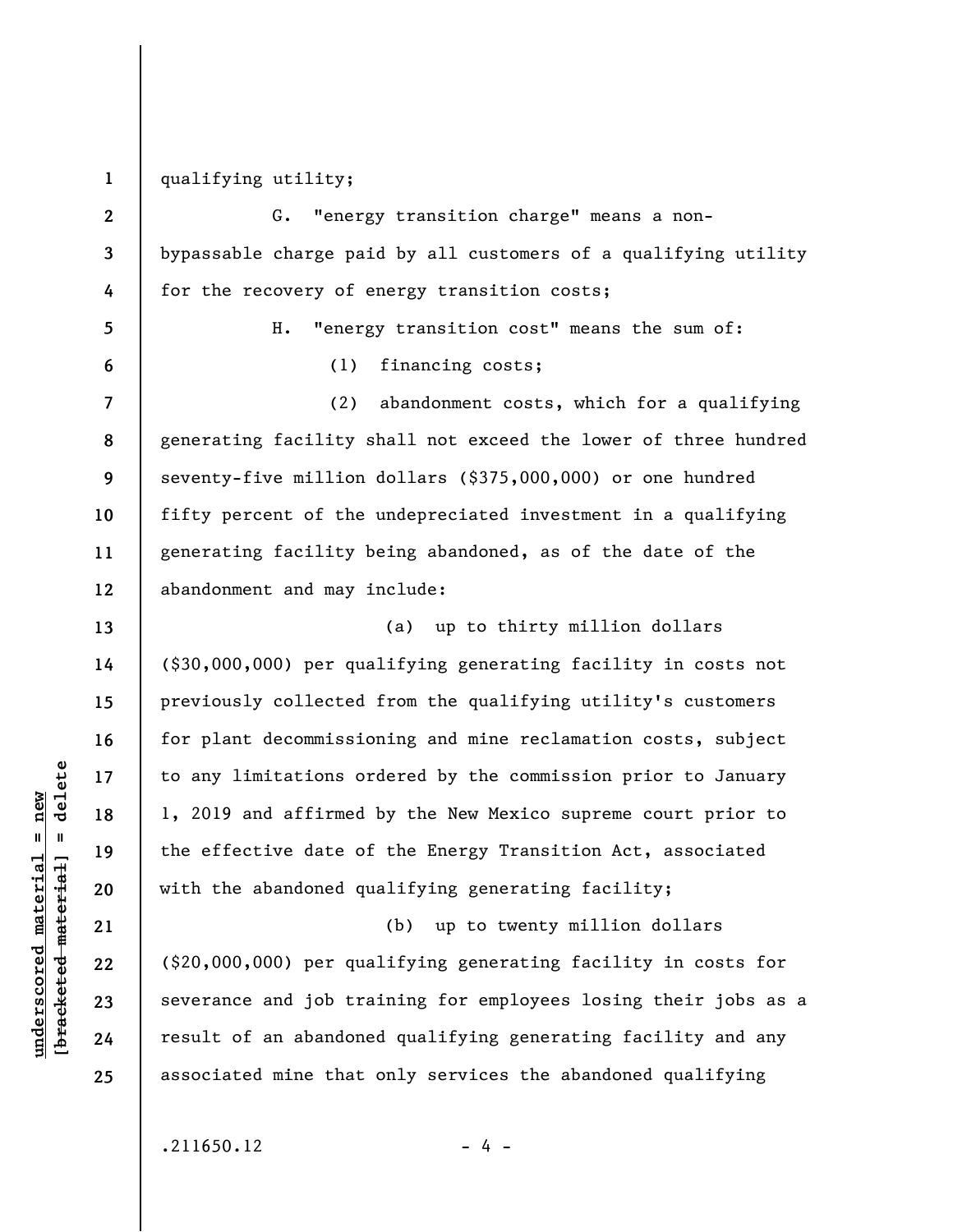**1**  generating facility;

**2 3 4 5 6 7 8 9**  (c) undepreciated investments as of the date of abandonment on the qualifying utility's books and records in a qualifying generating facility that were either being recovered in rates as of January 1, 2019 or are otherwise found to be recoverable through a court decision; and (d) other undepreciated investments in a qualifying generating facility incurred to comply with law, whether established by statute, court decision or rule, or

necessary to maintain the safe and reliable operation of the qualifying generating facility prior to the facility's abandonment;

(3) any other costs required to comply with changes in law enacted after January 1, 2019 incurred by the qualifying utility at the qualifying generating facility; and

(4) payments required pursuant to Section 16 of the Energy Transition Act;

I. "energy transition property" means the rights and interests of a qualifying utility or an assignee under a financing order, including the right to impose, charge, collect and receive energy transition charges in an amount necessary to provide for full payment and recovery of all energy transition costs identified in the financing order, including all revenues or other proceeds arising from those rights and interests;

**25** 

**10** 

**11** 

**12** 

**13** 

**14** 

**15** 

**16** 

**17** 

**18** 

**19** 

**20** 

**21** 

**22** 

**23** 

**24** 

**underscored material = new [bracketed material] = delete**

 $\frac{1}{2}$  intereted material = delete  $underscored material = new$ 

J. "energy transition revenues" means revenues

 $.211650.12$  - 5 -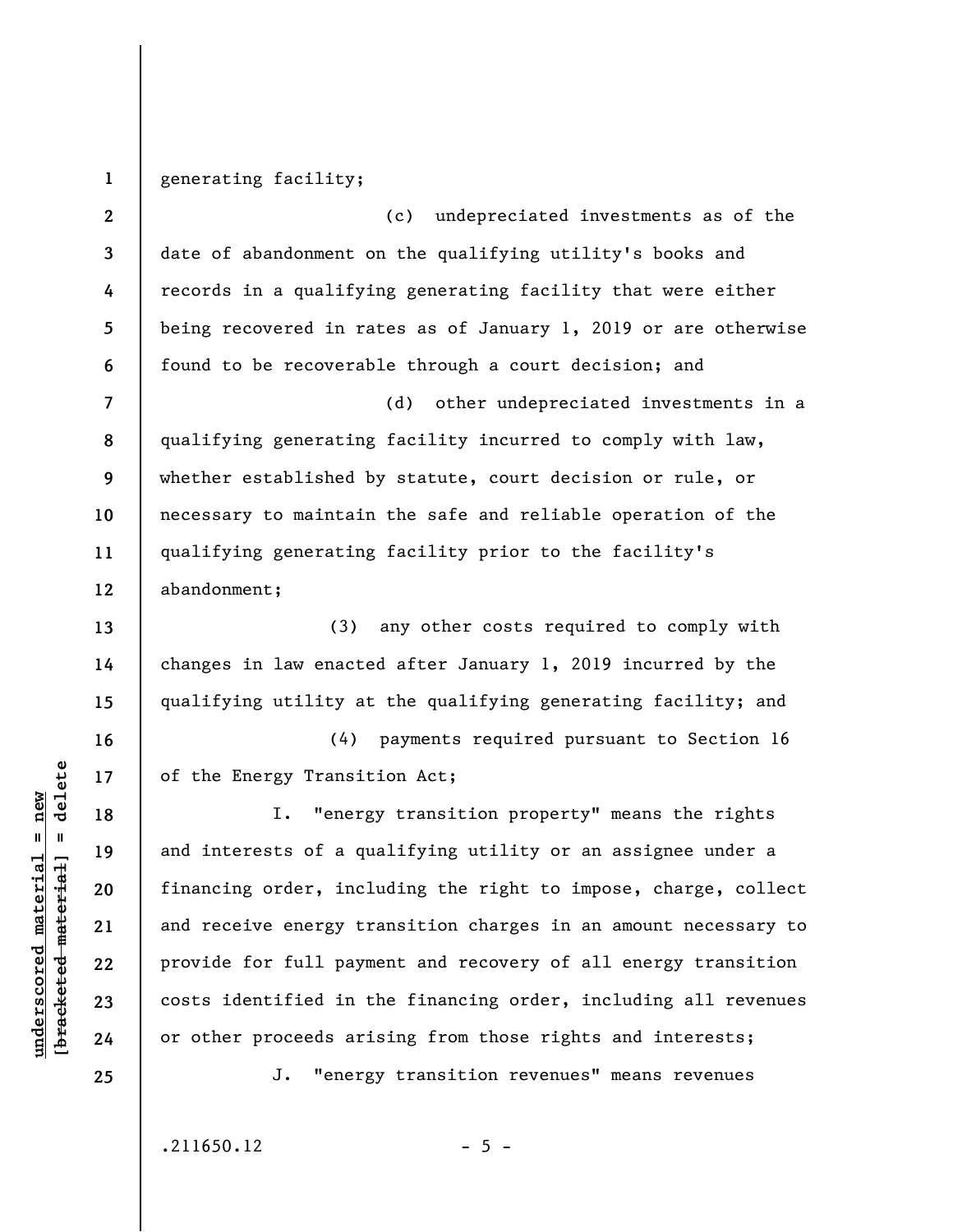**1 2**  collected by or on behalf of a qualifying utility through an energy transition charge;

 K. "financing cost" means the cost incurred by the qualifying utility or an assignee to issue and administer energy transition bonds, including:

**6 7 8 9 10 11 12**  (1) reasonable commission expenses not to exceed three hundred thousand dollars (\$300,000), incurred for contract bond counsel that is accredited by a nationally recognized association of bond lawyers to provide advice and assistance to commission staff in reviewing an application for a financing order and the structure and marketing of the proposed energy transition bonds;

(2) principal, interest, acquisition, defeasance and redemption premiums that are payable on energy transition bonds;

(3) any payment required under an ancillary agreement and any amount required to fund or replenish a reserve account or other account established under any indenture, ancillary agreement or other financing document relating to the energy transition bonds;

(4) any costs, fees and expenses related to issuing, supporting, repaying, servicing and refunding energy transition bonds, the application for a financing order, including related state board of finance expenses, or obtaining an order approving abandonment of a qualifying generating

 $.211650.12$  - 6 -

 $\frac{1}{2}$  of  $\frac{1}{2}$  and  $\frac{1}{2}$  and  $\frac{1}{2}$  and  $\frac{1}{2}$  and  $\frac{1}{2}$  and  $\frac{1}{2}$  and  $\frac{1}{2}$  and  $\frac{1}{2}$  and  $\frac{1}{2}$  and  $\frac{1}{2}$  and  $\frac{1}{2}$  and  $\frac{1}{2}$  and  $\frac{1}{2}$  and  $\frac{1}{2}$  and  $\frac{1}{2}$  an **[bracketed material] = delete**  $anderscored material = new$ **underscored material = new**

**3** 

**4** 

**5** 

**13** 

**14** 

**15** 

**16** 

**17** 

**18** 

**19** 

**20** 

**21** 

**22** 

**23** 

**24**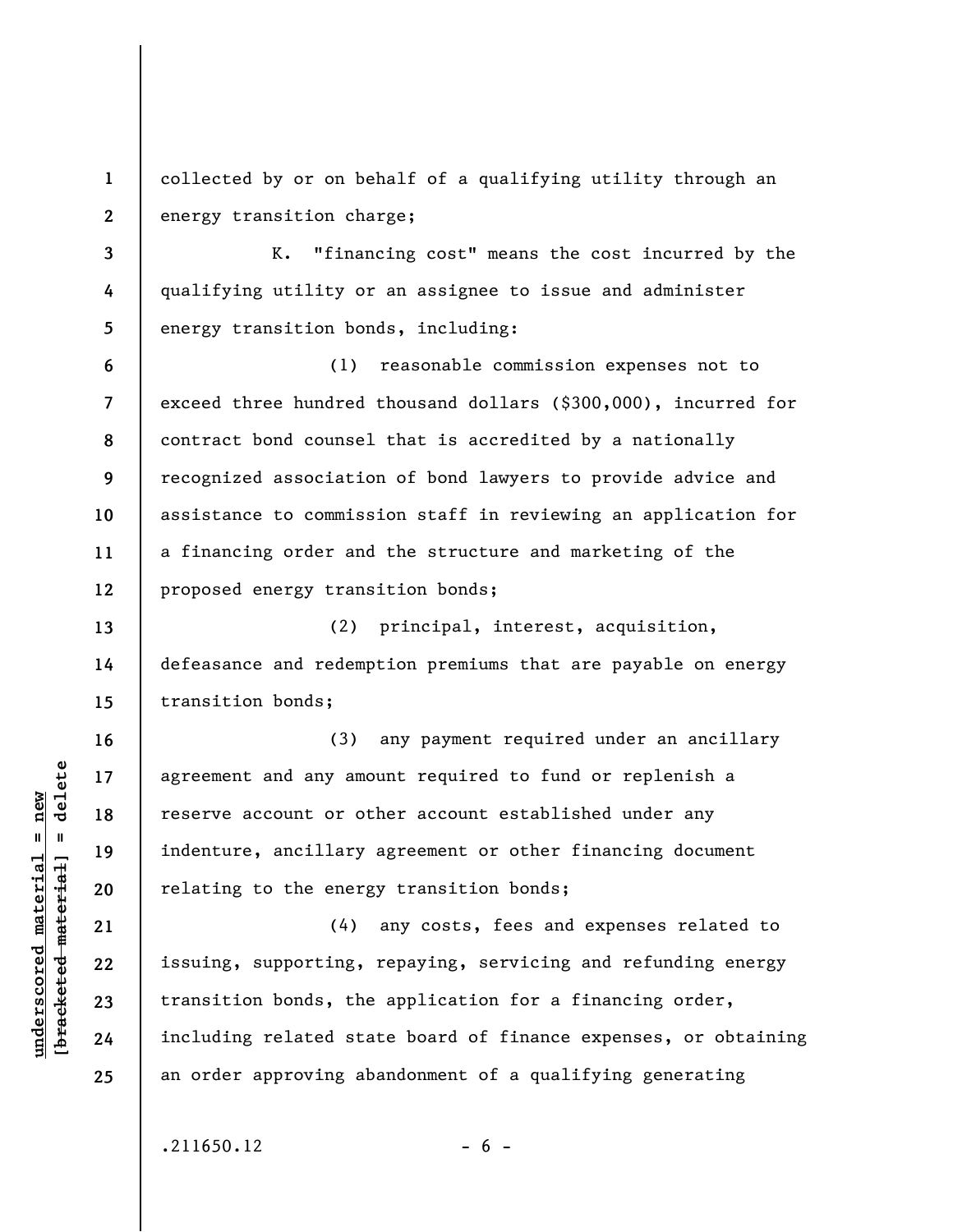facility;

**1** 

**2 3 4 5 6 7 8 9 10 11 12 13 14 15 16 17 18 19 20 21 22 23 24 25**  (5) any costs, fees and related expenses incurred relating to any existing secured or unsecured obligation of a qualifying utility or an affiliate of a qualifying utility that are necessary to obtain any consent, release, waiver or approval from any holder of such an obligation to permit a qualifying utility to issue or cause the issuance of energy transition bonds; (6) any taxes, fees, charges or other assessments imposed on energy transition bonds; (7) preliminary and continuing costs associated with subsequent financing; and (8) any other related costs approved for recovery in the financing order; L. "financing order" means an order of the commission that authorizes the issuance of energy transition bonds, authorizes the imposition, collection and periodic adjustments of the energy transition charge and creates energy transition property; M. "financing party" means a trustee, collateral agent or other person acting for the benefit of a bondholder, and a party to an ancillary agreement or the energy transition bonds, the rights and obligations of which relate to or depend upon the existence of energy transition property, the enforcement and priority of a security interest in energy

 $b$ racketed material] = delete **[bracketed material] = delete**  $anderscored material = new$ **underscored material = new**

 $.211650.12$  - 7 -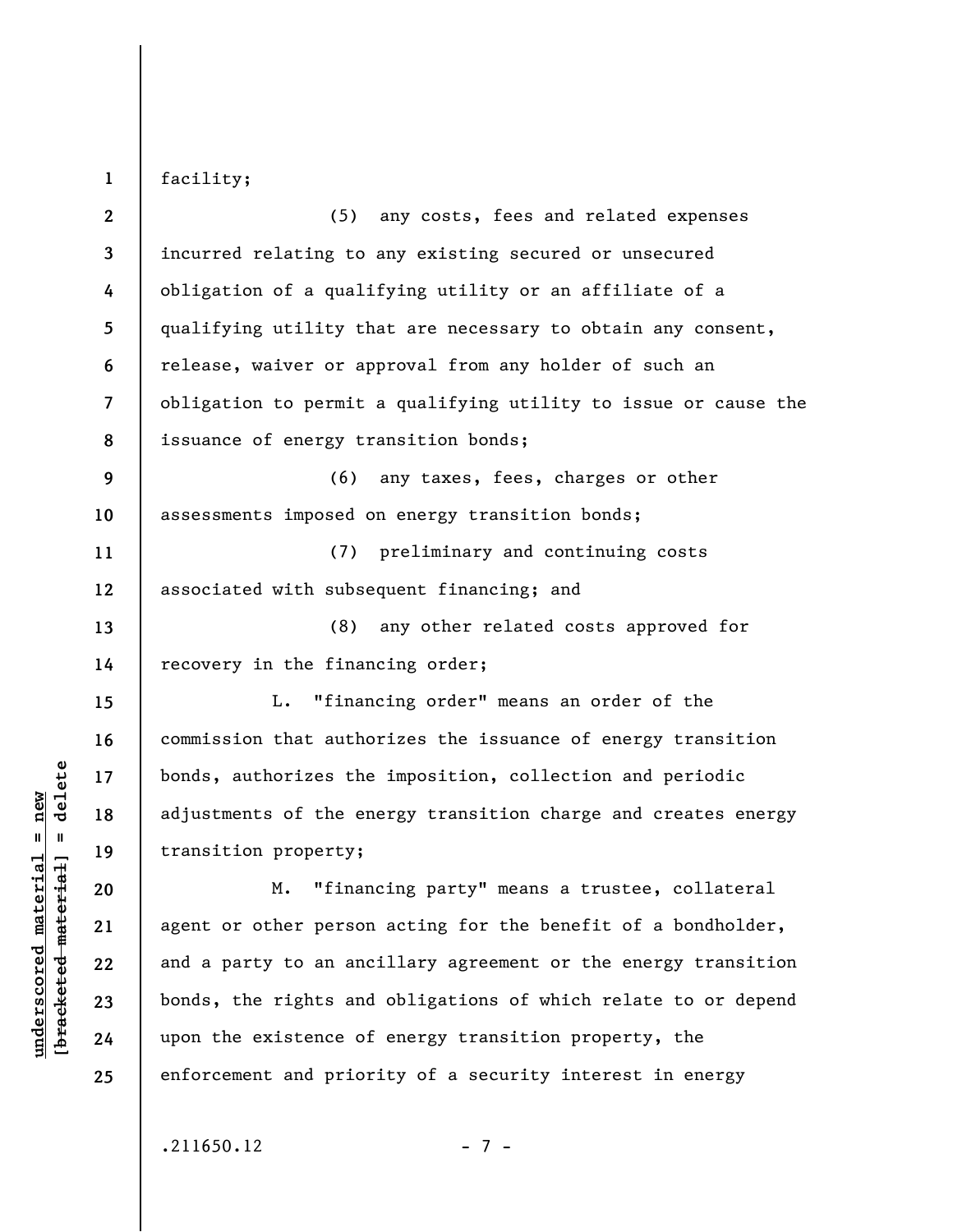**1 2**  transition property or the timely collection and payment of energy transition revenues;

**3 4 5 6 7 8**  N. "lowest cost objective" means that the structuring, marketing and pricing of energy transition bonds results in the lowest energy transition charges consistent with prevailing market conditions at the time of pricing of energy transition bonds and the structure and terms of energy transition bonds approved pursuant to the financing order;

O. "municipality" means any incorporated city, town or village, whether incorporated under general act, special act or special charter, incorporated counties and H class counties;

P. "non-bypassable" means that the payment of an energy transition charge may not be avoided by an electric service customer located within a utility service area and shall be paid by the customer that receives electric delivery service from the qualifying utility imposing the charge for as long as the energy transition bonds secured by the charge are outstanding and the related financing costs have not been recovered in full;

Q. "non-utility affiliate" means, with respect to a qualifying utility, a person that is an affiliated interest, as that term is used in the Public Utility Act, but a "non-utility affiliate" does not include a public utility that provides retail utility service to customers in the state;

**25** 

**9** 

**10** 

**11** 

**12** 

**13** 

**14** 

**15** 

**16** 

**17** 

**18** 

**19** 

**20** 

**21** 

**22** 

**23** 

**24** 

**underscored material = new [bracketed material] = delete**

 $\frac{1}{2}$  of  $\frac{1}{2}$  and  $\frac{1}{2}$  and  $\frac{1}{2}$  and  $\frac{1}{2}$  and  $\frac{1}{2}$  and  $\frac{1}{2}$  and  $\frac{1}{2}$  and  $\frac{1}{2}$  and  $\frac{1}{2}$  and  $\frac{1}{2}$  and  $\frac{1}{2}$  and  $\frac{1}{2}$  and  $\frac{1}{2}$  and  $\frac{1}{2}$  and  $\frac{1}{2}$  an  $underscored material = new$ 

R. "public utility" means "public utility" as used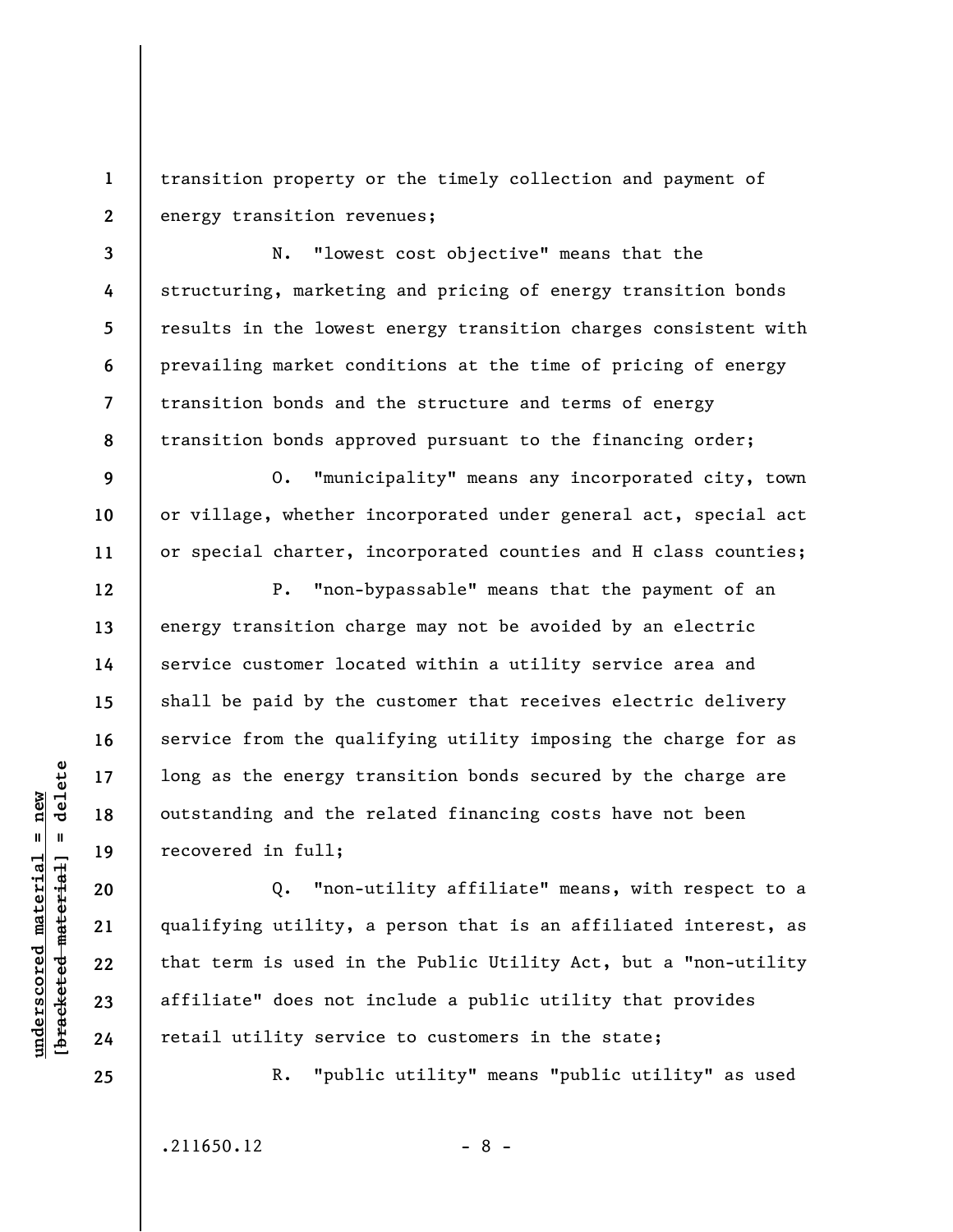**1 2 3 4 5 6 7 8 9 10 11 12 13 14 15 16 17 18 19 20 21 22 23 24 25**  in the Public Utility Act, but "public utility" does not include a distribution cooperative utility organized pursuant to the Rural Electric Cooperative Act; S. "qualifying generating facility" means a coalfired generating facility in New Mexico that may be composed of multiple generating units that: (1) has been granted a certificate of public convenience and for which abandonment authority is granted after December 31, 2018; (2) is owned or leased, in whole or in part, by a qualifying utility; (3) if operated by a qualifying utility prior to the effective date of the Energy Transition Act, is to be abandoned prior to January 1, 2023; and (4) if not operated by a qualifying utility prior to the effective date of the Energy Transition Act, is to be abandoned prior to January 1, 2032; and T. "qualifying utility" means a public utility that meets the requirements of Paragraph (1) of Subsection G of Section 62-3-3 NMSA 1978 and owns or leases all or a portion of a qualifying generating facility and its successor or assignees. **SECTION 3.** [NEW MATERIAL] LOCATION OF RESOURCE DEVELOPMENT AFTER ABANDONMENT.-- A. For a qualifying utility that abandons a

 $.211650.12$  - 9 -

**underscored material = new [bracketed material] = delete**

 $\frac{1}{2}$  of  $\frac{1}{2}$  and  $\frac{1}{2}$  and  $\frac{1}{2}$  and  $\frac{1}{2}$  and  $\frac{1}{2}$  and  $\frac{1}{2}$  and  $\frac{1}{2}$  and  $\frac{1}{2}$  and  $\frac{1}{2}$  and  $\frac{1}{2}$  and  $\frac{1}{2}$  and  $\frac{1}{2}$  and  $\frac{1}{2}$  and  $\frac{1}{2}$  and  $\frac{1}{2}$  an  $underscored material = new$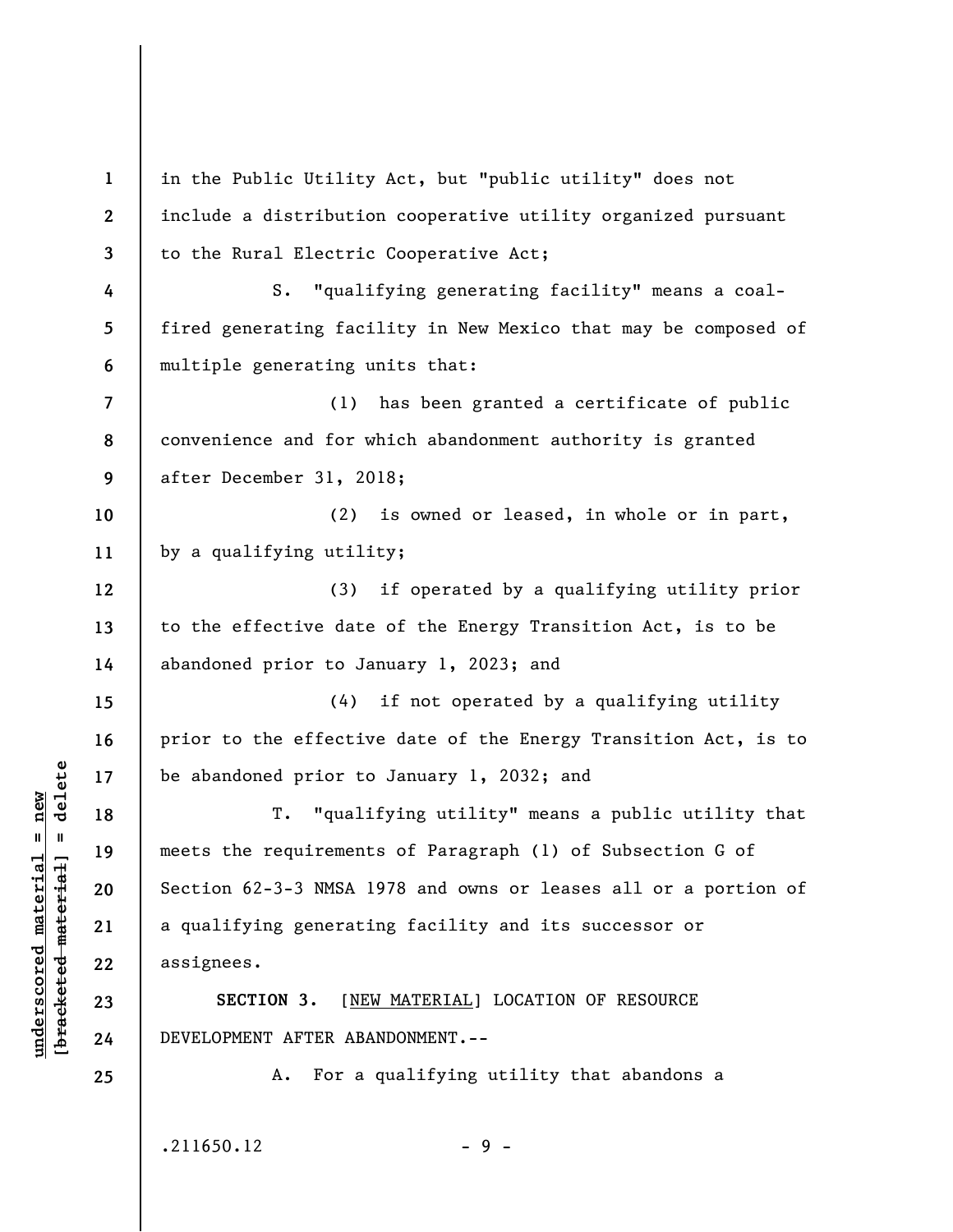**8**  qualifying generating facility in New Mexico prior to January 1, 2023, the qualifying utility shall, no later than one year after approval of the abandonment, apply for commission approval of competitively procured replacement resources. As part of that competitive procurement, and in addition to the criteria set forth in Subsections B and C of this section, projects shall be ranked based on their cost, economic development opportunity and ability to provide jobs with comparable pay and benefits to those lost due to the abandonment of a qualifying generating facility. The qualitative and quantitative data and analysis used to establish the ranking shall be available for review by parties to the commission proceeding.

B. In determining whether to approve replacement resources, the commission shall prefer resources with the least environmental impacts, those with higher ratios of capital costs to fuel costs and those able to reduce the cost of reclamation and use for lands previously mined within the county of the qualifying generating facility.

C. In considering responses to requests for proposals for replacement resources pursuant to this section, a qualifying utility shall inform prospective bidders that it promotes and encourages the use of workers residing in New Mexico to the greatest extent practicable and shall take that use into consideration in evaluating proposals.

 $.211650.12$  - 10 -

delete **[bracketed material] = delete**  $anderscored material = new$ **underscored material = new**  $\mathbf{u}$ bracketed material

**1** 

**2** 

**3** 

**4** 

**5** 

**6** 

**7** 

**9** 

**10** 

**11** 

**12** 

**13** 

**14** 

**15** 

**16** 

**17** 

**18** 

**19** 

**20** 

**21** 

**22** 

**23** 

**24**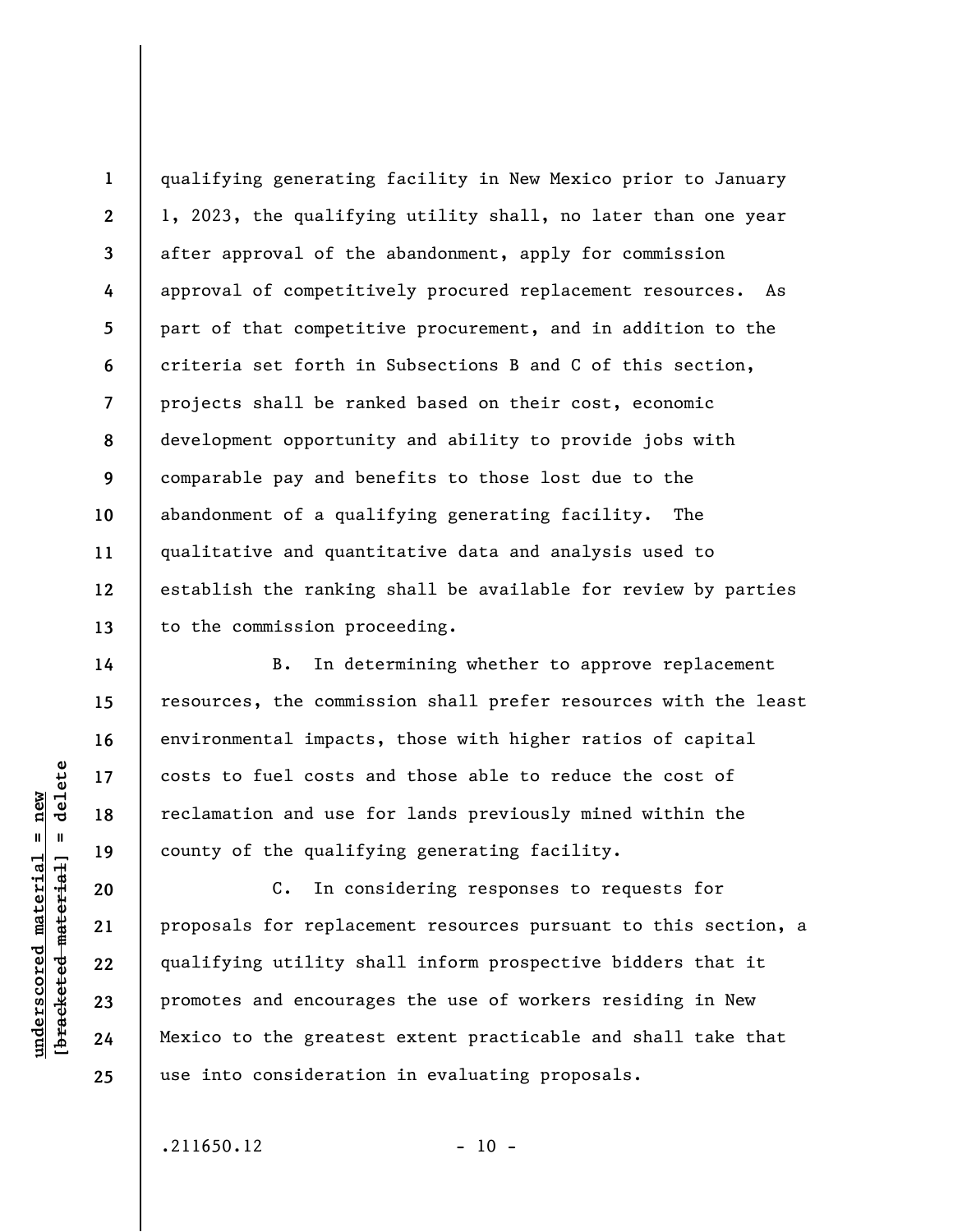**1 2 3 4 5 6 7 8 9**  D. The commission shall grant all necessary approvals for replacement resources; provided that the commission may determine that the particular resource proposed by the qualifying utility should not be approved and that, instead, an alternative replacement resource that meets the conditions of this section should be approved. The commission shall not disallow recovery of reasonable costs necessary to comply with the locational directives provided in Subsection A of this section.

**10 11 12**  E. Replacement resources shall be subject to local property taxes or a binding commitment to make an equivalent payment in lieu of taxes.

F. As used in this section, "replacement resources" means up to four hundred fifty megawatts of nameplate capacity identified by the qualifying utility as replacement for a qualifying generating facility, and may include energy storage capacity; provided that such resources are located in the school district in New Mexico where the abandoned facility is located, are necessary to maintain reliable service and are in the public interest as determined by the commission.

**SECTION 4.** [NEW MATERIAL] FINANCING ORDER--APPLICATION CONTENTS--PENDING APPLICATIONS.--

A. A qualifying utility that is abandoning a qualifying generating facility may apply to the commission for a financing order pursuant to this section to recover all of

delete **[bracketed material] = delete**  $underscored material = new$ **underscored material = new**  $\frac{1}{2}$ 

**24 25** 

**13** 

**14** 

**15** 

**16** 

**17** 

**18** 

**19** 

**20** 

**21** 

**22** 

**23** 

 $.211650.12$  - 11 -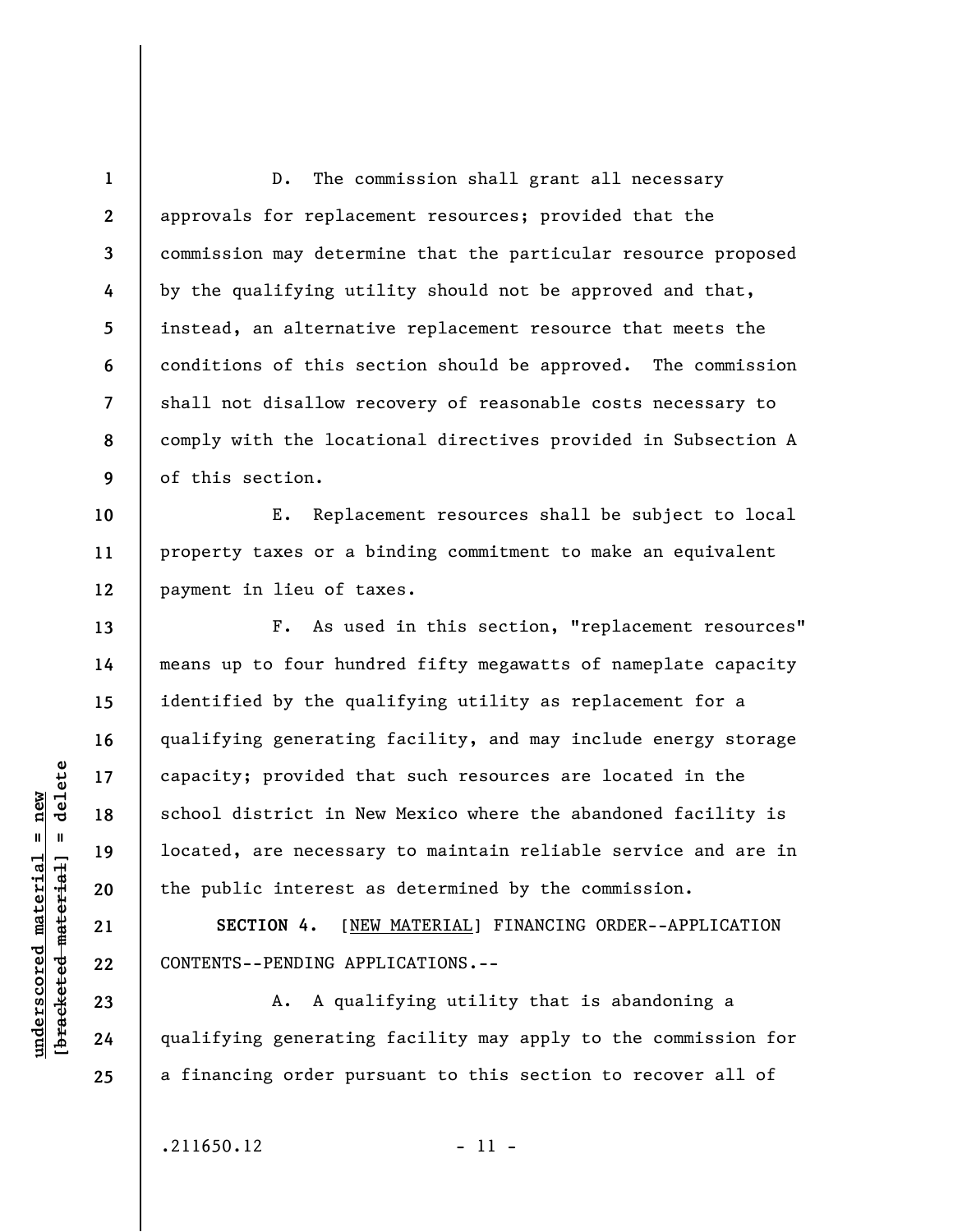**1 2 3 4 5 6**  its energy transition costs. To obtain a financing order, a qualifying utility shall obtain approval to abandon a qualifying generating facility pursuant to Section 62-9-5 NMSA 1978. The application for the financing order may be filed as part of the application for approval to abandon a qualifying generating facility.

B. An application for a financing order shall include:

**9 10 11**  (1) a description of the facility that the qualifying utility proposes to abandon or for which abandonment authority was granted after December 31, 2018;

(2) an estimate of the energy transition costs and shall:

(a) identify the severance pay and job training expenses for affected employees losing their jobs as a result of an abandoned qualifying generating facility and any associated mine that only services the abandoned qualifying generating facility;

(b) identify costs not previously collected from the qualifying utility's customers for plant decommissioning and mine reclamation costs, subject to any limitations ordered by the commission prior to January 1, 2019 and affirmed by the New Mexico supreme court prior to the effective date of the Energy Transition Act, associated with the abandoned qualifying generating facility; and

 $.211650.12$  - 12 -

 $\frac{1}{2}$  of  $\frac{1}{2}$  and  $\frac{1}{2}$  and  $\frac{1}{2}$  and  $\frac{1}{2}$  and  $\frac{1}{2}$  and  $\frac{1}{2}$  and  $\frac{1}{2}$  and  $\frac{1}{2}$  and  $\frac{1}{2}$  and  $\frac{1}{2}$  and  $\frac{1}{2}$  and  $\frac{1}{2}$  and  $\frac{1}{2}$  and  $\frac{1}{2}$  and  $\frac{1}{2}$  an **[bracketed material] = delete**  $anderscored material = new$ **underscored material = new**

**7** 

**8** 

**12** 

**13** 

**14** 

**15** 

**16** 

**17** 

**18** 

**19** 

**20** 

**21** 

**22** 

**23** 

**24**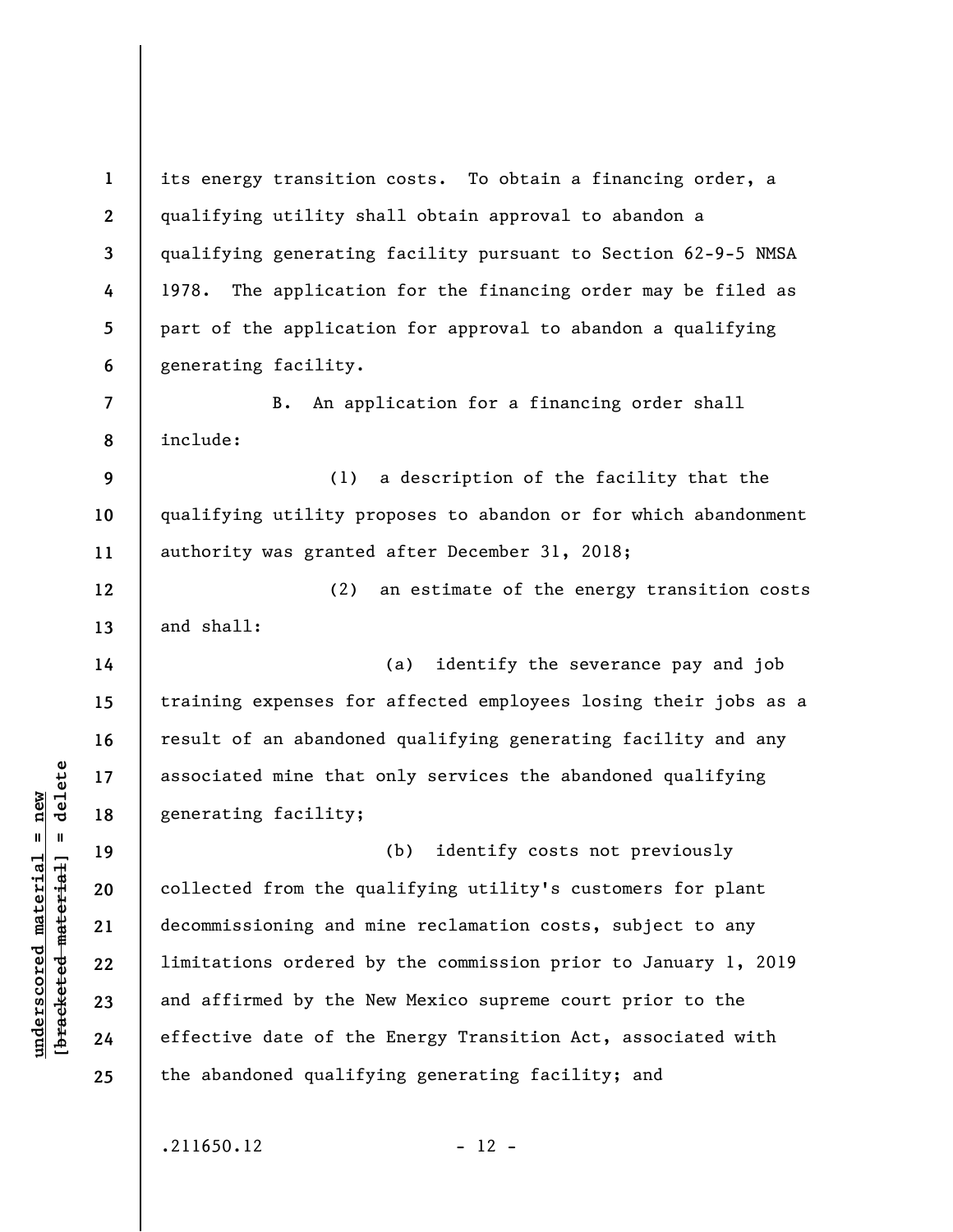**1 2 3 4 5 6 7 8 9 10 11**  (c) include an estimate of the financing costs associated with each series of energy transition bonds proposed to be issued; (3) an estimate of the amount of energy transition charges necessary to recover the costs in Paragraph (2) of this subsection and the proposed calculation thereof, based on the estimated date of issuance and estimated principal amount of each series of energy transition bonds proposed to be issued; (4) a description of the proposed adjustment mechanism that complies with the provisions of Section 6 of the

**12**  Energy Transition Act;

(5) a memorandum with supporting exhibits from a securities firm, such firm to be attested to by the state board of finance as being experienced in the marketing of bonds and capable of providing such a memorandum, that the proposed issuance satisfies the current published AAA rating or equivalent rating criteria of at least one nationally recognized statistical rating organization for issuances similar to the proposed energy transition bonds. The request for such attestation may be made by a qualifying utility prior to an application for a financing order, and the state board of finance shall act upon such a request promptly;

(6) a commitment by the qualifying utility to file with the commission following the issuance of the energy

 $\frac{1}{2}$  intereted material = delete **[bracketed material] = delete**  $underscored material = new$ **underscored material = new**

**13** 

**14** 

**15** 

**16** 

**17** 

**18** 

**19** 

**20** 

**21** 

**22** 

**23** 

**24** 

**25** 

 $.211650.12$  - 13 -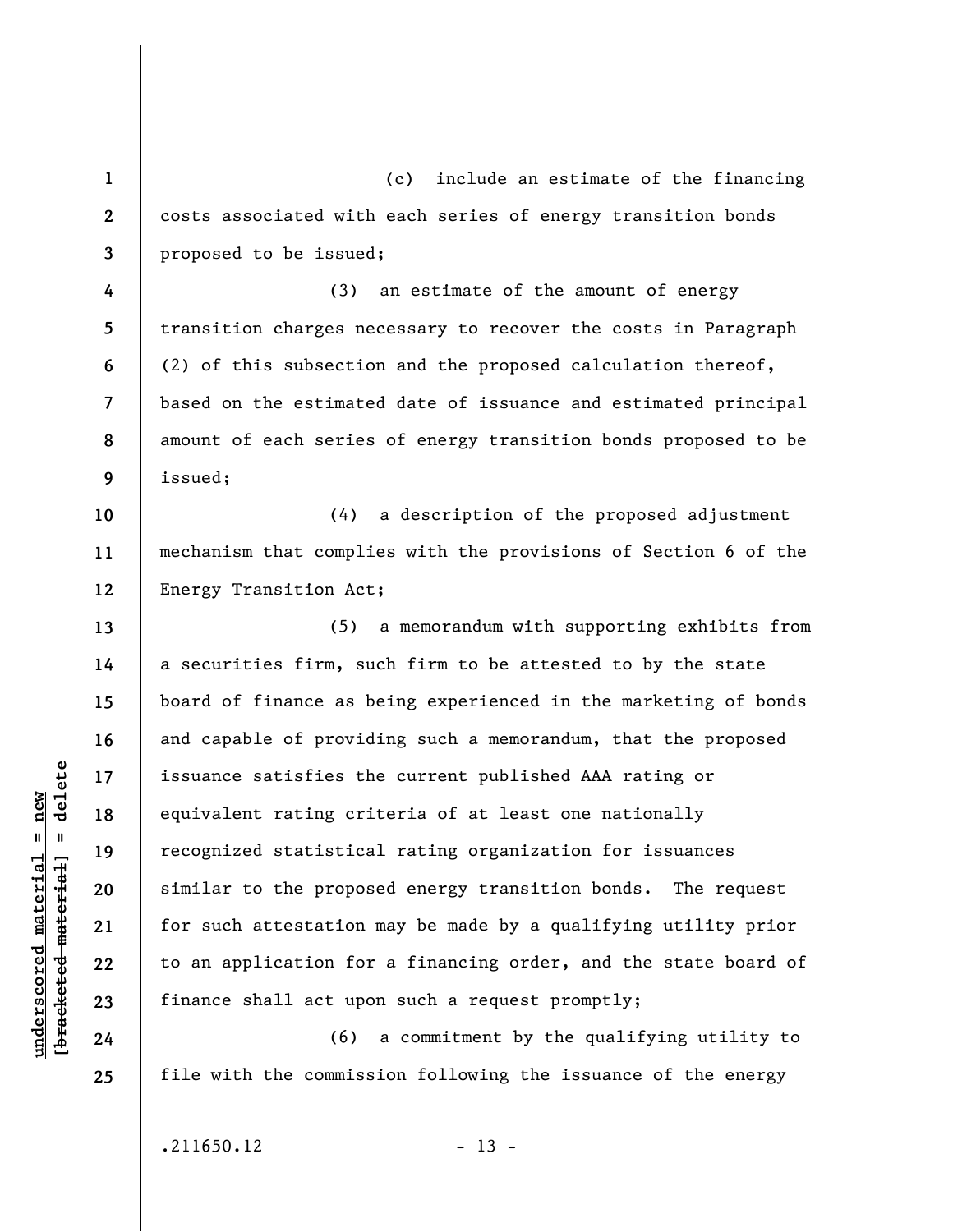**1 2 3 4 5 6 7 8 9 10 11 12 13 14 15 16 17 18 19 20 21 22 23 24 25**  transition bonds: (a) a description of the final structure and pricing of the bonds; (b) updated financing costs and payment amount required pursuant to Section 16 of the Energy Transition Act; and (c) an updated calculation of the energy transition charges; (7) an estimate of timing of the issuance and term of the energy transition bonds, or series of bonds; provided that the scheduled final maturity for each bond issuance shall be no longer than twenty-five years; (8) identification of plans to sell, assign, transfer or convey, other than as a security, interest in energy transition property, including identification of an assignee, and demonstration that the assignee will be a financing entity wholly owned, directly or indirectly, by the qualifying utility that will be initially capitalized by the qualifying utility in such a way that equity interests in the financing entity are at least one-half percent of the total capital of the assignee; (9) identification of ancillary agreements that may be necessary or appropriate; (10) a description of a proposed ratemaking process to reconcile and recover or refund any difference

**underscored material = new [bracketed material] = delete**

 $\frac{1}{2}$  $underscored material = new$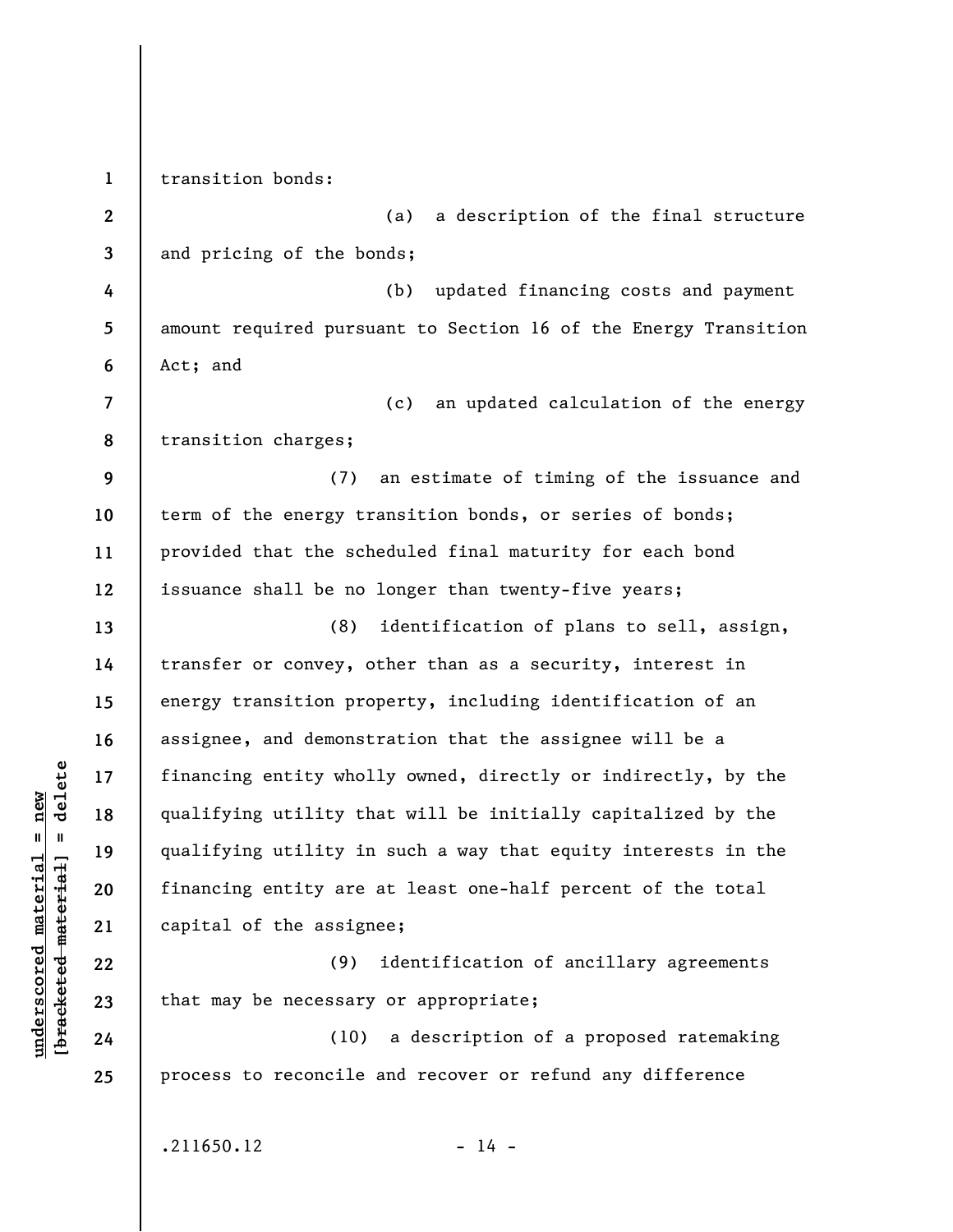between the energy transition costs financed by the energy transition bonds and the actual final energy transition costs incurred by the qualifying utility or the assignee; and

(11) a statement from the qualifying utility committing that the qualifying utility will use commercially reasonable efforts to obtain the lowest cost objective.

**8 9**  C. The application may include requests for approvals for new resources necessitated by the abandonment of a qualifying generating facility.

D. The qualifying utility or the commission may defer applications for needed approvals for new resources to a separate proceeding; provided that the application identifies adequate potential new resources sufficient to provide reasonable and proper service to retail customers.

E. If an application for approval to abandon a qualifying generating facility is pending before the commission on the effective date of the Energy Transition Act, the qualifying utility may file a separate application for a financing order, and the commission may join or consolidate the application for a financing order with the pending proceeding involving abandonment of the qualifying generating facility, with the consent of the applicant. On such joinder or consolidation, the time periods prescribed by the Energy Transition Act shall become applicable to the joined or consolidated case as of the date of the joinder or

 $.211650.12$  - 15 -

 $\frac{1}{2}$  of  $\frac{1}{2}$  and  $\frac{1}{2}$  and  $\frac{1}{2}$  and  $\frac{1}{2}$  and  $\frac{1}{2}$  and  $\frac{1}{2}$  and  $\frac{1}{2}$  and  $\frac{1}{2}$  and  $\frac{1}{2}$  and  $\frac{1}{2}$  and  $\frac{1}{2}$  and  $\frac{1}{2}$  and  $\frac{1}{2}$  and  $\frac{1}{2}$  and  $\frac{1}{2}$  an **[bracketed material] = delete**  $anderscored material = new$ **underscored material = new**

**1** 

**2** 

**3** 

**4** 

**5** 

**6** 

**7** 

**10** 

**11** 

**12** 

**13** 

**14** 

**15** 

**16** 

**17** 

**18** 

**19** 

**20** 

**21** 

**22** 

**23** 

**24**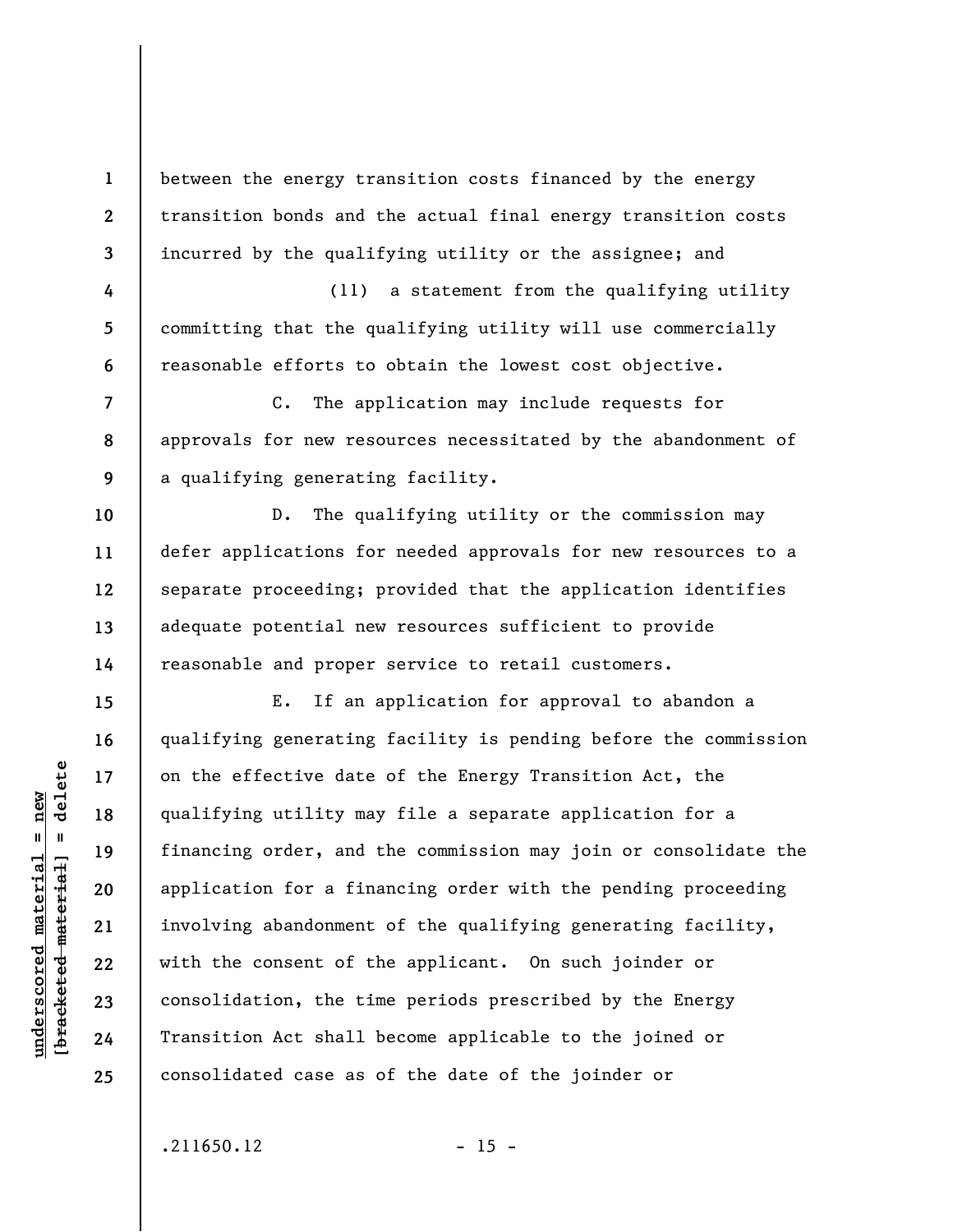**1**  consolidation.

**2** 

**3** 

**4** 

**5** 

**6** 

**7** 

**8** 

**9** 

**10** 

**11** 

**12** 

**13** 

**14** 

**15** 

**16** 

**17** 

**18** 

**19** 

**20** 

**21** 

**22** 

**23** 

**24** 

**25** 

**SECTION 5.** [NEW MATERIAL] FINANCING ORDER--ISSUANCE-- TERMS OF BONDS--REPORTS TO COMMISSION OF DISBURSEMENT OF BOND PROCEEDS--REVIEW AND AUDIT OF RECORDS.--

A. The commission may approve an application for a financing order without a formal hearing if no protest establishing good cause for a formal hearing is filed within thirty days of the date when notice is given of the filing of the application for the financing order. If a hearing is held, the commission shall issue an order granting or denying the application for the financing order to a qualifying utility that is abandoning a qualifying generating facility and an order on an accompanying application of the qualifying utility for approval to abandon the qualifying generating facility within six months from the date the application for the financing order is filed with the commission. For good cause shown, the commission may extend the time for issuing the order for an additional three months.

B. Failure to issue a financing order within the time prescribed by Subsection A of this section shall be deemed approval of the application for a financing order and approval to abandon the qualifying generating facility, if abandonment approval was requested as part of the application for the financing order pursuant to this subsection. The commission shall issue an order acknowledging the deemed approvals within

 $\frac{1}{2}$  of  $\frac{1}{2}$  and  $\frac{1}{2}$  and  $\frac{1}{2}$  and  $\frac{1}{2}$  and  $\frac{1}{2}$  and  $\frac{1}{2}$  and  $\frac{1}{2}$  and  $\frac{1}{2}$  and  $\frac{1}{2}$  and  $\frac{1}{2}$  and  $\frac{1}{2}$  and  $\frac{1}{2}$  and  $\frac{1}{2}$  and  $\frac{1}{2}$  and  $\frac{1}{2}$  an **[bracketed material] = delete**  $underscored material = new$ **underscored material = new**

 $.211650.12$  - 16 -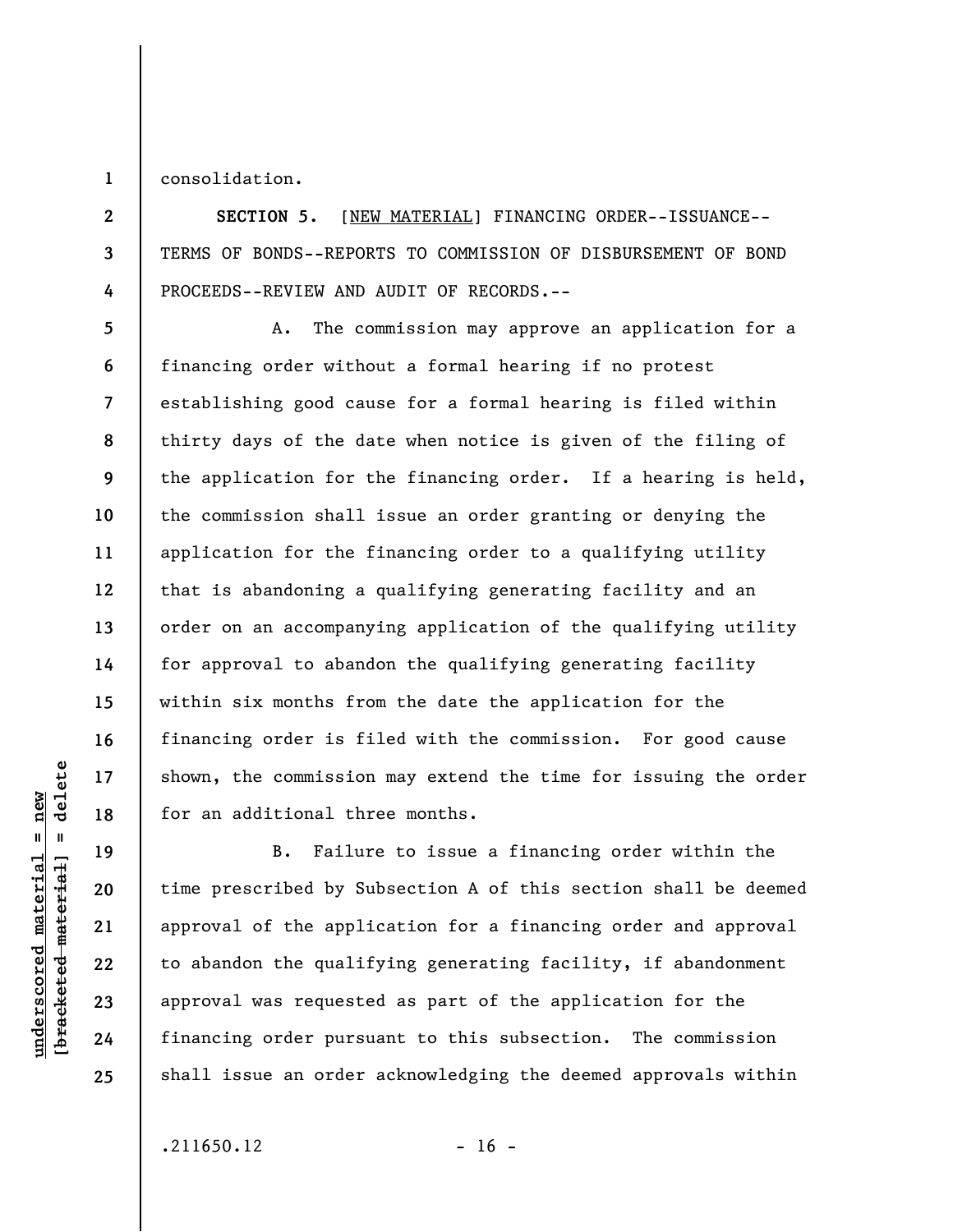**1 2**  seven days of the expiration of the time period described in Subsection A of this section.

**3 4 5 6 7 8 9**  C. If an application for a financing order is accompanied by a request for approval of new resources, this section provides an alternative time frame to that provided in Subsection C of Section 62-9-1 NMSA 1978, and the time frame specified in this section shall govern, unless the request has been deferred to a separate proceeding pursuant to Subsection D of Section 4 of the Energy Transition Act.

D. The issuance of a financing order shall be the only approval required for the authority granted in the financing order.

E. The commission shall issue a financing order approving the application if the commission finds that the qualifying utility's application for the financing order complies with the requirements of Section 4 of the Energy Transition Act. If the commission finds that a qualifying utility's application does not comply with Section 4 of the Energy Transition Act, the commission shall advise the qualifying utility of any changes necessary to comply with that section and provide the applicant an opportunity to amend the application to make such changes. Upon those changes being made, the commission shall issue a financing order approving the application.

**25** 

**10** 

**11** 

**12** 

**13** 

**14** 

**15** 

**16** 

**17** 

**18** 

**19** 

**20** 

**21** 

**22** 

**23** 

**24** 

**underscored material = new [bracketed material] = delete**

 $\frac{1}{2}$  of  $\frac{1}{2}$  and  $\frac{1}{2}$  and  $\frac{1}{2}$  and  $\frac{1}{2}$  and  $\frac{1}{2}$  and  $\frac{1}{2}$  and  $\frac{1}{2}$  and  $\frac{1}{2}$  and  $\frac{1}{2}$  and  $\frac{1}{2}$  and  $\frac{1}{2}$  and  $\frac{1}{2}$  and  $\frac{1}{2}$  and  $\frac{1}{2}$  and  $\frac{1}{2}$  an  $anderscored material = new$ 

F. A financing order shall include the following

 $.211650.12$  - 17 -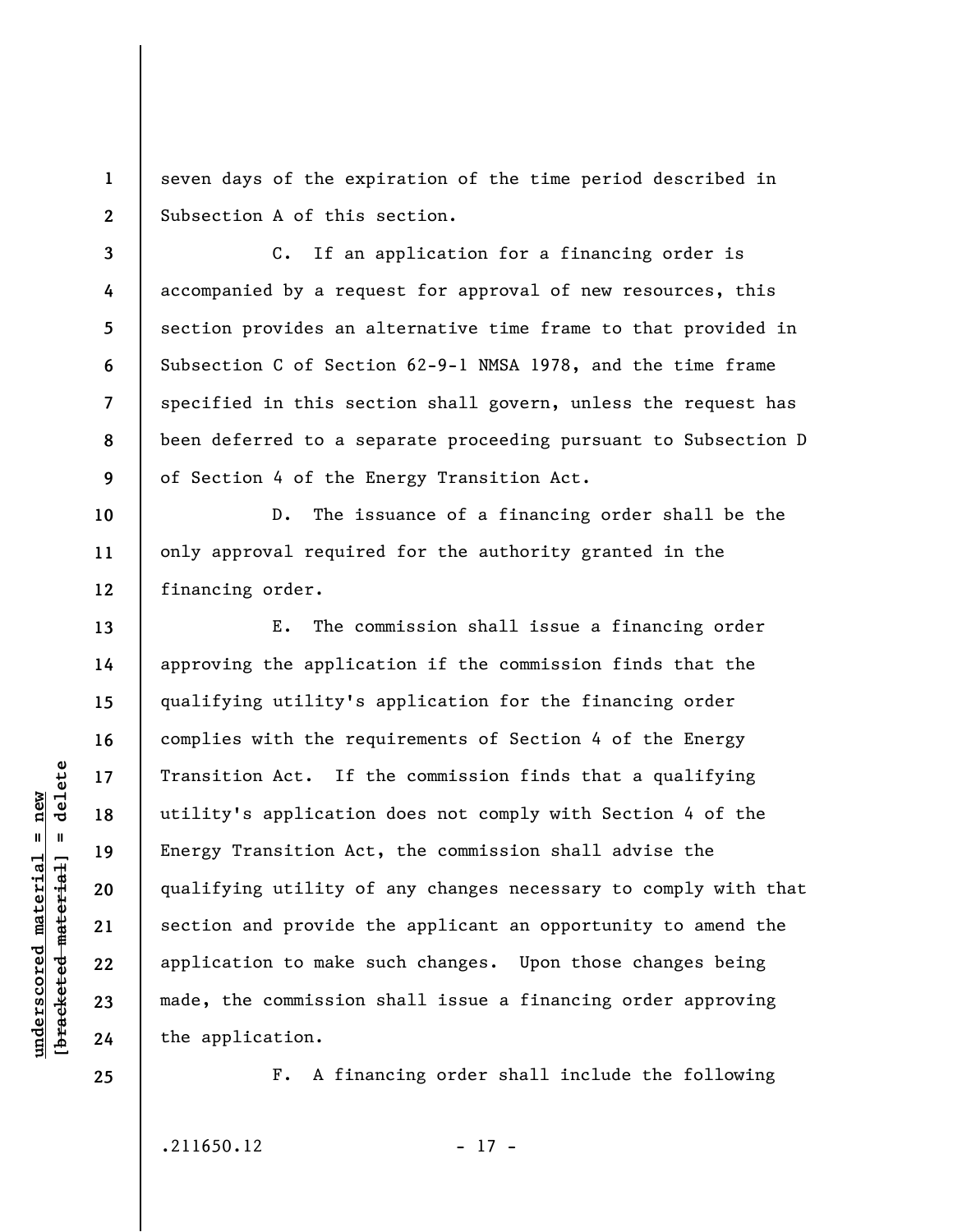**1**  provisions:

**2 3 4 5 6 7 8 9**  (1) approval for the qualifying utility or assignee to issue energy transition bonds as requested in the application, to use energy transition bonds to finance the maximum amount of the energy transition costs as requested in the application, as may be adjusted pursuant to Paragraph (6) of Subsection B of Section 4 of the Energy Transition Act, and to use the proceeds provided in Subsection A of Section 10 of the Energy Transition Act;

**10 11 12 13 14**  (2) approval for the qualifying utility to recover the energy transition costs, as may be adjusted pursuant to Paragraph (6) of Subsection B of Section 4 of the Energy Transition Act, requested in the application through energy transition charges;

(3) approval of the energy transition charges necessary to recover the authorized energy transition costs, to be imposed through a non-bypassable energy transition charge as a separate line item on the qualifying utility's customer bills, assessed consistent with energy and demand cost allocations within each customer class, subject to update pursuant to the notice filing contemplated by Paragraph (6) of Subsection B of Section 4 of the Energy Transition Act and subject to the application of the adjustment mechanism as provided in Section 6 of the Energy Transition Act, until the energy transition bonds issued pursuant to the financing order

 $\frac{1}{2}$  intereted material = delete **[bracketed material] = delete**  $anderscored material = new$ **underscored material = new**

**15** 

**16** 

**17** 

**18** 

**19** 

**20** 

**21** 

**22** 

**23** 

**24**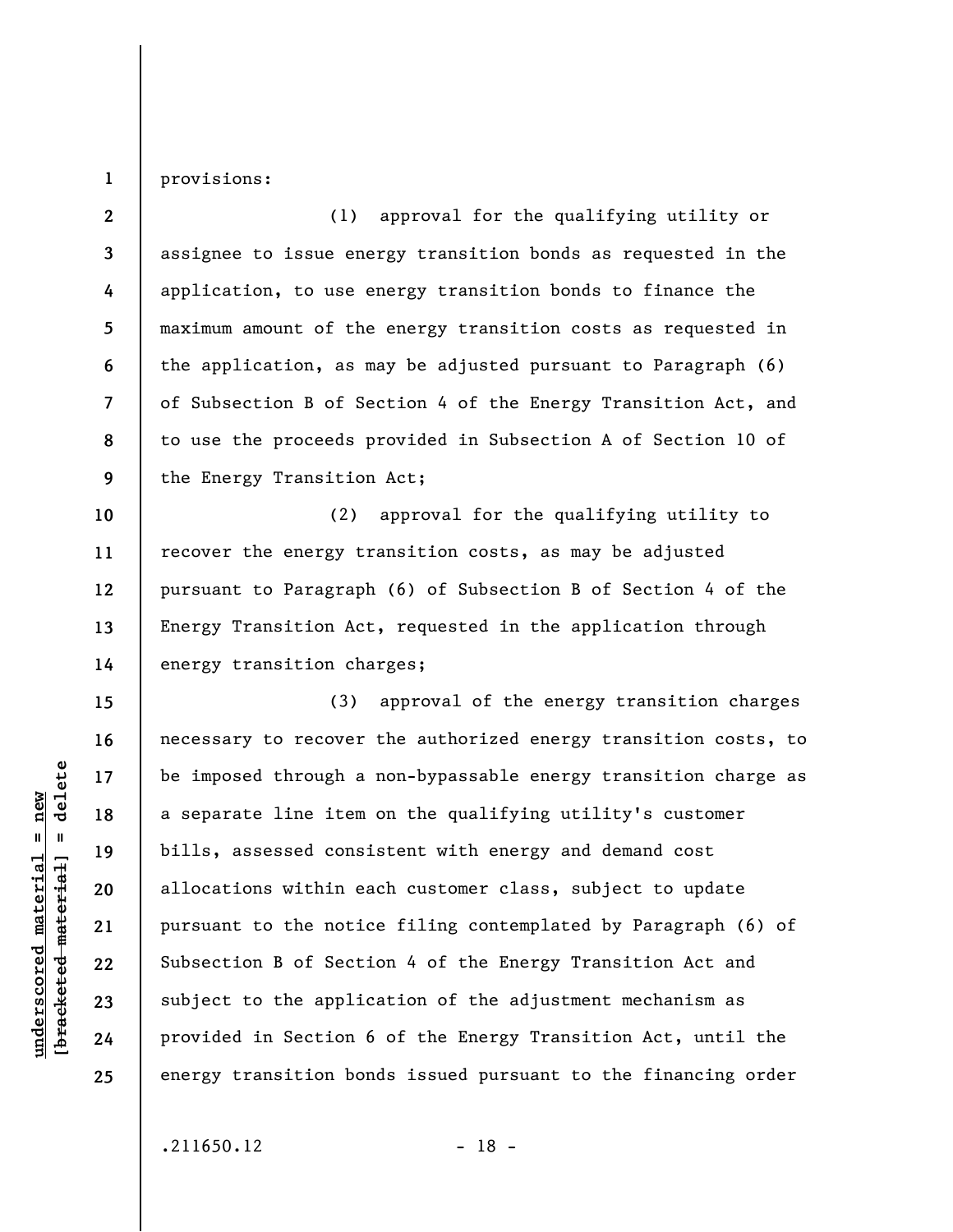**1 2 3 4 5 6 7 8 9 10 11 12 13 14 15 16 17 18 19 20 21 22 23 24 25**  and the financing costs related to those bonds are paid in full; (4) approval of the adjustment mechanism in compliance with Section 6 of the Energy Transition Act; (5) a description of the energy transition property that is created by the financing order that may be used to pay, and secure the payment of, the energy transition bonds and financing costs authorized to be issued in the financing order; (6) approval to enter into necessary or appropriate ancillary agreements; (7) approval of any plans for selling, assigning, transferring or conveying, other than as a security, an interest in energy transition property; and (8) approval of the proposed ratemaking process to reconcile and recover or refund any difference between the energy transition costs financed by the energy transition bonds and the actual final energy transition costs incurred by the qualifying utility or the assignee. G. A financing order shall provide that the creation of energy transition property shall be simultaneous with the sale of the energy transition property to an assignee as provided in the application and the pledge of the energy transition property to secure energy transition bonds. H. A financing order shall authorize the qualifying

 $.211650.12$  - 19 -

**underscored material = new [bracketed material] = delete**

 $\frac{1}{2}$  of  $\frac{1}{2}$  and  $\frac{1}{2}$  and  $\frac{1}{2}$  and  $\frac{1}{2}$  and  $\frac{1}{2}$  and  $\frac{1}{2}$  and  $\frac{1}{2}$  and  $\frac{1}{2}$  and  $\frac{1}{2}$  and  $\frac{1}{2}$  and  $\frac{1}{2}$  and  $\frac{1}{2}$  and  $\frac{1}{2}$  and  $\frac{1}{2}$  and  $\frac{1}{2}$  an  $anderscored material = new$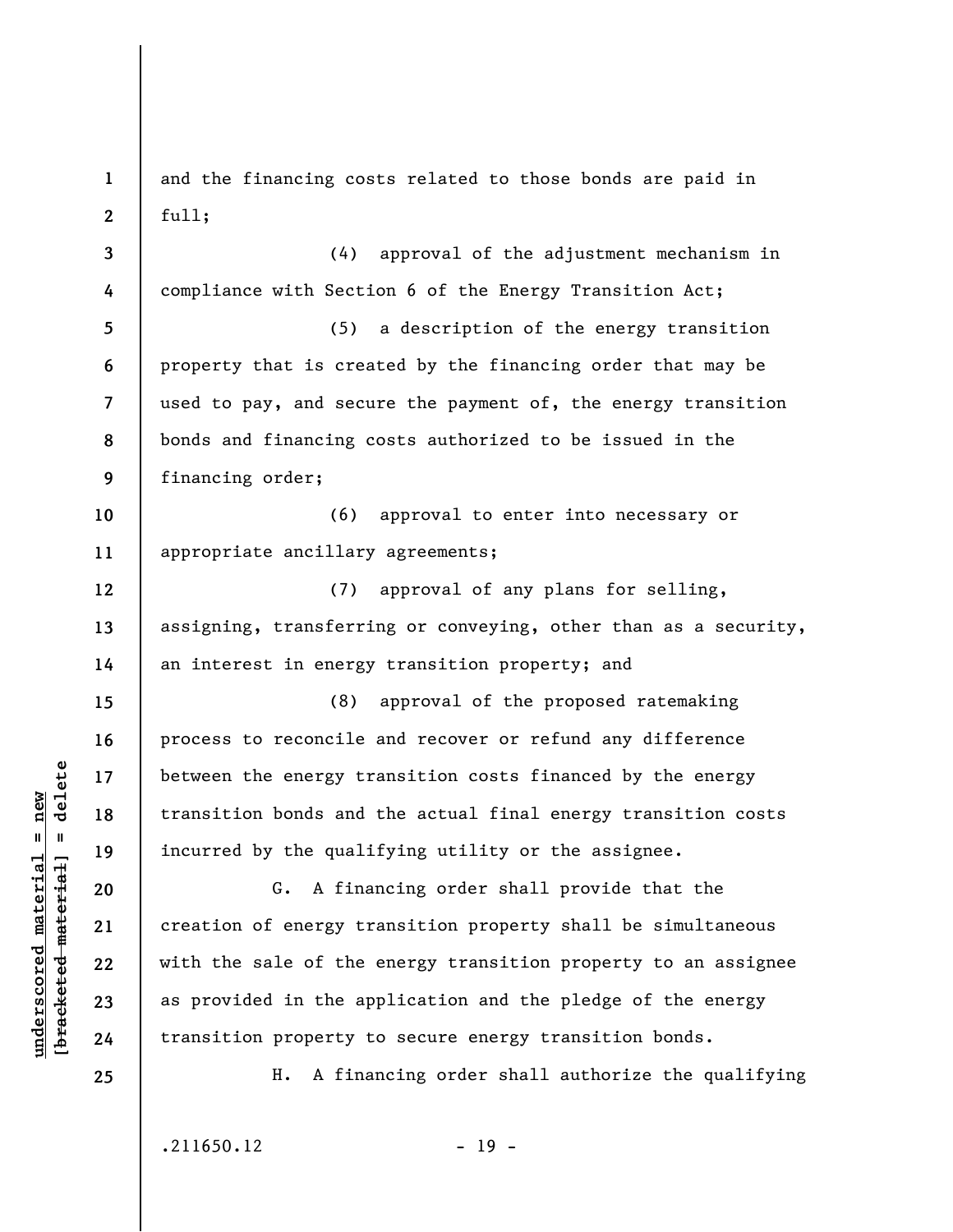utility to issue one or more series of energy transition bonds for a scheduled final maturity of no more than twenty-five years for each series; provided that a rated final maturity may exceed twenty-five years. With such authorization, the qualifying utility shall not subsequently be required to secure a separate financing order prior to each issuance.

I. The commission may require, as a condition of the financing order and in every circumstance subject to the limitations set forth in Subsection A of Section 7 of the Energy Transition Act, that, during any period in which energy transition bonds issued pursuant to the financing order are outstanding, an assignee that is a non-utility affiliate and issues energy transition bonds shall provide in the affiliate's articles of incorporation, partnership agreement or operating agreement, as applicable, that in order for a person to file a voluntary bankruptcy petition on behalf of that assignee, the prior unanimous consent of the directors, partners, managers or members, as applicable, shall be required. Any such provision shall constitute a legal, valid and binding agreement of such shareholders, partners or members of the assignee and is enforceable against such shareholders, partners or members.

J. A financing order may require the qualifying utility to file with the commission a periodic report showing the receipt and disbursement of proceeds of energy transition bonds and any other documents necessary for the qualifying

 $\frac{1}{2}$  of  $\frac{1}{2}$  and  $\frac{1}{2}$  and  $\frac{1}{2}$  and  $\frac{1}{2}$  and  $\frac{1}{2}$  and  $\frac{1}{2}$  and  $\frac{1}{2}$  and  $\frac{1}{2}$  and  $\frac{1}{2}$  and  $\frac{1}{2}$  and  $\frac{1}{2}$  and  $\frac{1}{2}$  and  $\frac{1}{2}$  and  $\frac{1}{2}$  and  $\frac{1}{2}$  an **[bracketed material] = delete**  $anderscored material = new$ **underscored material = new**

**1** 

**2** 

**3** 

**4** 

**5** 

**6** 

**7** 

**8** 

**9** 

**10** 

**11** 

**12** 

**13** 

**14** 

**15** 

**16** 

**17** 

**18** 

**19** 

**20** 

**21** 

**22** 

**23** 

**24**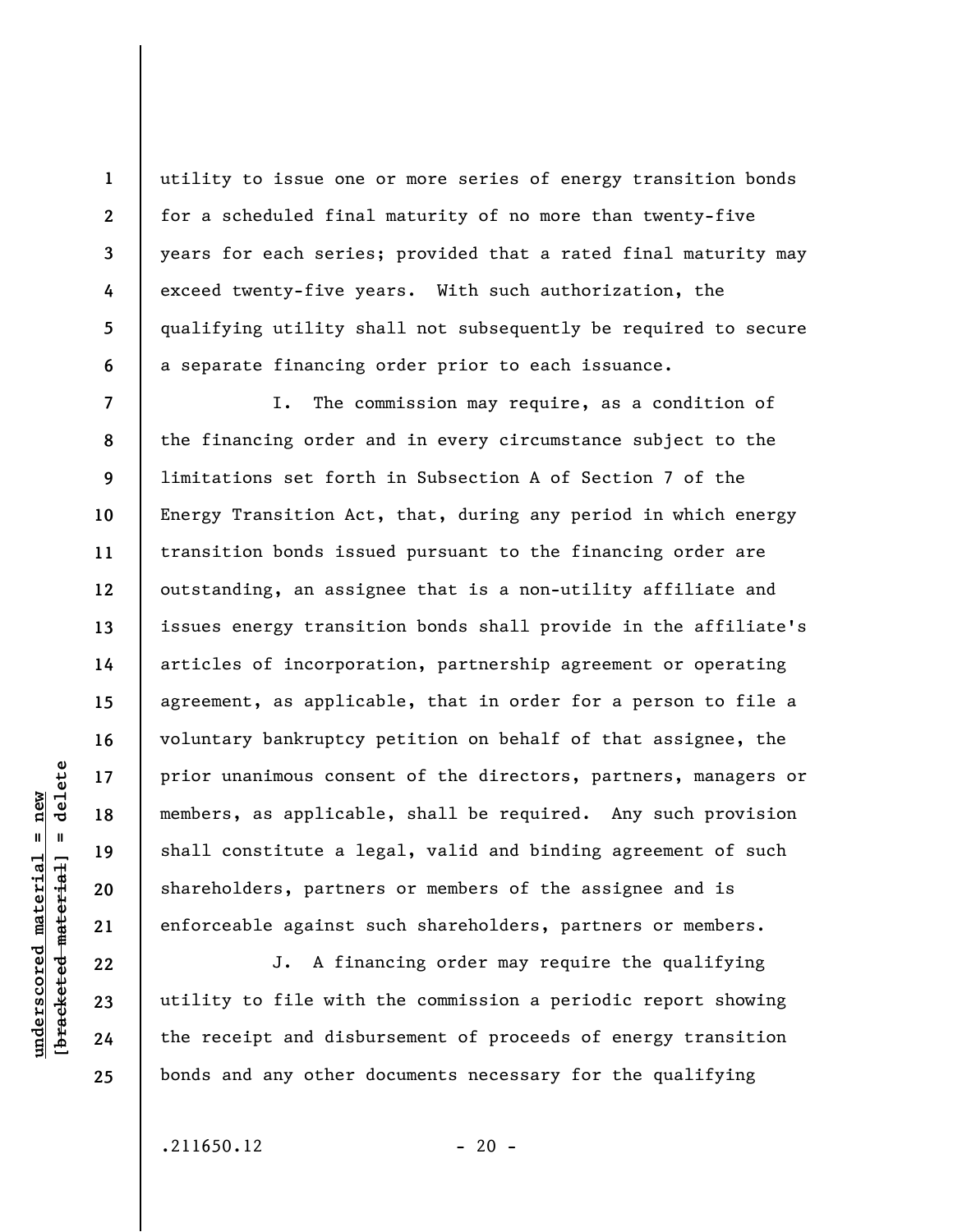utility to implement the financing order. Upon issuance of the energy transition bonds, the qualifying utility shall file an advice notice with the commission, subject to review by the commission for errors and corrections, that identifies the actual energy transition charges to be included on customers' bills, effective fifteen days from the date the advice notice is filed.

**8 9 10 11 12 13**  K. A financing order may authorize the commission to review and audit the books and records of the qualifying utility and of an assignee that is a non-utility affiliate and issues energy transition bonds, relating to energy transition property and the receipt and disbursement of proceeds of energy transition bonds.

L. The provisions of this section shall not be construed to limit the authority of the commission to:

(1) investigate the practices of or to audit the books and records of a qualifying utility; or

(2) issue such further orders as may be necessary to effectuate the provisions of the Energy Transition Act.

**SECTION 6.** [NEW MATERIAL] ADJUSTMENT MECHANISM-- ADJUSTMENT PROCEDURES--HEARING PROCEDURES IF COMMISSION DETERMINES ADJUSTMENT MADE IN ERROR.--

A. If the commission issues a financing order, the qualifying utility for which the order is issued may charge all

 $.211650.12$  - 21 -

 $\frac{1}{2}$  intereted material = delete **[bracketed material] = delete**  $underscored material = new$ **underscored material = new**

**1** 

**2** 

**3** 

**4** 

**5** 

**6** 

**7** 

**14** 

**15** 

**16** 

**17** 

**18** 

**19** 

**20** 

**21** 

**22** 

**23** 

**24**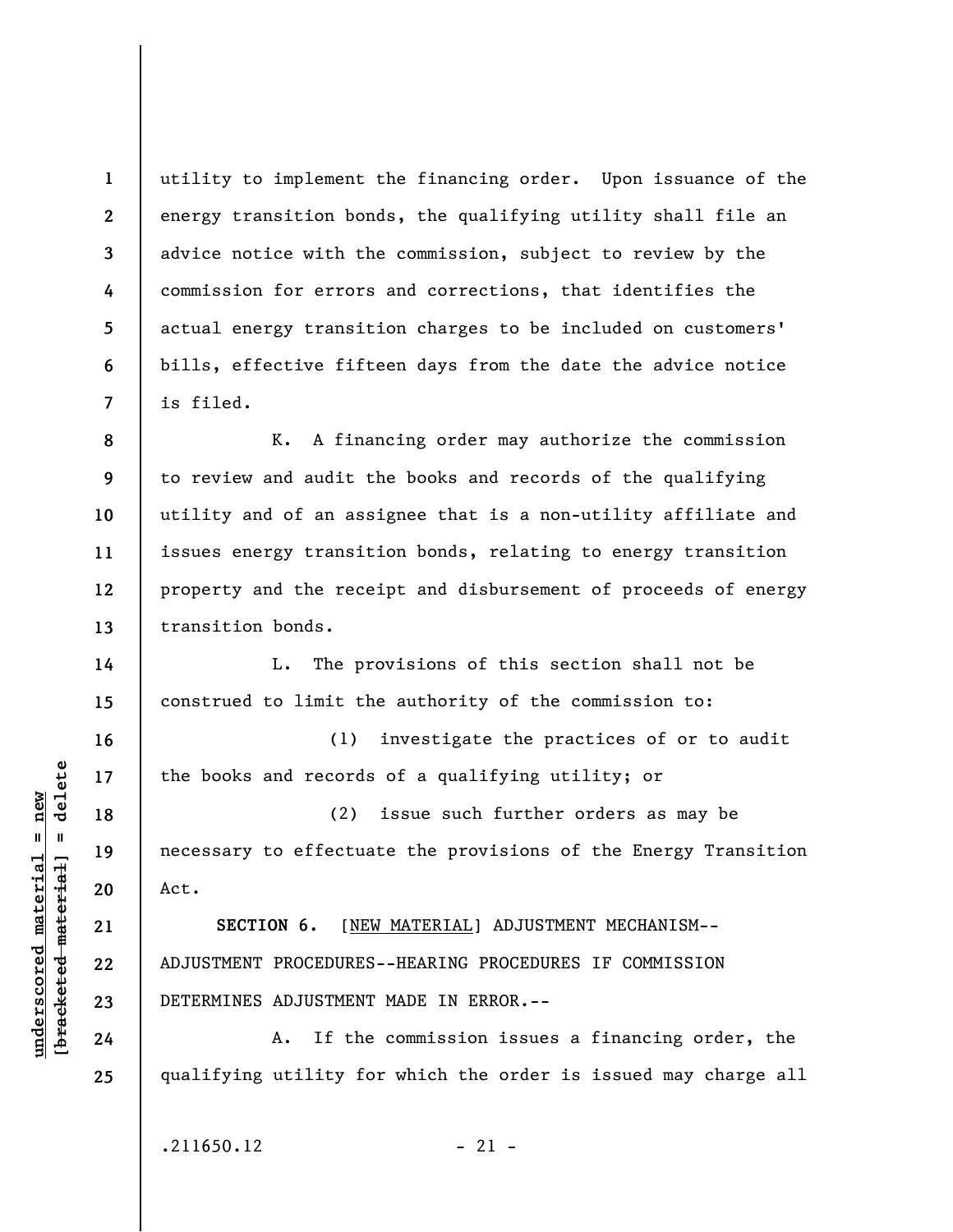of the qualifying utility's customers an energy transition charge, which shall be allocated to customer classes consistent with the production cost allocation methodology established by the commission in the qualifying utility's most recent general rate case and subsequently reestablished at each general rate case. Energy transition charges shall be assessed, subject to the adjustment mechanism, consistent with the assessments of energy and demand costs within each customer class.

B. The commission shall periodically approve adjustments of the energy transition charges pursuant to the adjustment mechanism approved in the financing order to correct for any over-collection or under-collection of the energy transition charge and to provide for timely payment of scheduled principal of and interest on the energy transition bonds and the payment and recovery of financing costs in accordance with the financing order. Except as provided in Subsection C of this section, the qualifying utility shall file at least semiannually, or more frequently as provided in the financing order:

(1) a calculation estimating whether the existing energy transition charge is sufficient to provide for timely payment of scheduled principal of and interest on the energy transition bonds and the payment and recovery of other financing costs in accordance with the financing order or if either an over-collection or under-collection is projected; and

 $.211650.12$  - 22 -

 $\frac{1}{2}$  of  $\frac{1}{2}$  and  $\frac{1}{2}$  and  $\frac{1}{2}$  and  $\frac{1}{2}$  and  $\frac{1}{2}$  and  $\frac{1}{2}$  and  $\frac{1}{2}$  and  $\frac{1}{2}$  and  $\frac{1}{2}$  and  $\frac{1}{2}$  and  $\frac{1}{2}$  and  $\frac{1}{2}$  and  $\frac{1}{2}$  and  $\frac{1}{2}$  and  $\frac{1}{2}$  an **[bracketed material] = delete**  $anderscored material = new$ **underscored material = new**

**1** 

**2** 

**3** 

**4** 

**5** 

**6** 

**7** 

**8** 

**9** 

**10** 

**11** 

**12** 

**13** 

**14** 

**15** 

**16** 

**17** 

**18** 

**19** 

**20** 

**21** 

**22** 

**23** 

**24**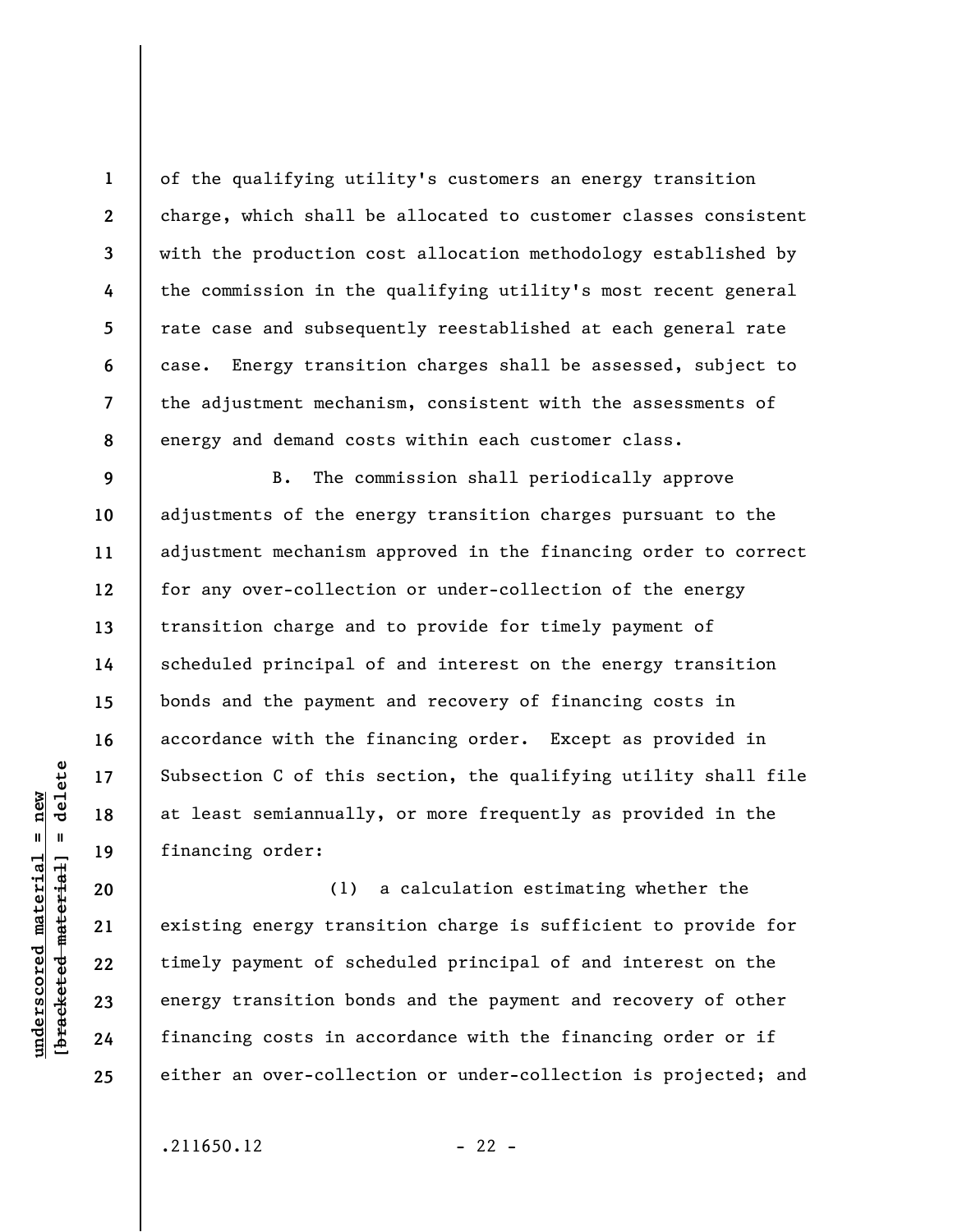(2) a calculation showing the adjustment to the energy transition charge to correct for any over-collection or under-collection of energy transition charges.

C. The qualifying utility shall file the calculations described in Subsection B of this section at least quarterly during the two-year period preceding the final maturity date of the energy transition bonds.

D. The adjustment mechanism shall remain in effect until the energy transition bonds and all financing costs have been fully paid and recovered, any under-collection is recovered from customers and any over-collection is returned to customers.

E. On the same day the qualifying utility files with the commission its calculation of the adjustment to the energy transition charge, the qualifying utility shall cause notice of the filing to be given to the parties of record in the case in which the financing order was issued.

F. An adjustment to the energy transition charge filed by the qualifying utility shall be deemed approved without hearing thirty days after filing the adjustment unless:

(1) no later than twenty days from the date the qualifying utility filed the calculation of the adjustment, the commission is notified of a potential mathematical or transcription error in the adjustment; provided that the notice identifies the error with specificity; and

 $.211650.12$  - 23 -

 $\frac{1}{2}$  of  $\frac{1}{2}$  and  $\frac{1}{2}$  and  $\frac{1}{2}$  and  $\frac{1}{2}$  and  $\frac{1}{2}$  and  $\frac{1}{2}$  and  $\frac{1}{2}$  and  $\frac{1}{2}$  and  $\frac{1}{2}$  and  $\frac{1}{2}$  and  $\frac{1}{2}$  and  $\frac{1}{2}$  and  $\frac{1}{2}$  and  $\frac{1}{2}$  and  $\frac{1}{2}$  an **[bracketed material] = delete**  $anderscored material = new$ **underscored material = new**

**1** 

**2** 

**3** 

**4** 

**5** 

**6** 

**7** 

**8** 

**9** 

**10** 

**11** 

**12** 

**13** 

**14** 

**15** 

**16** 

**17** 

**18** 

**19** 

**20** 

**21** 

**22** 

**23** 

**24**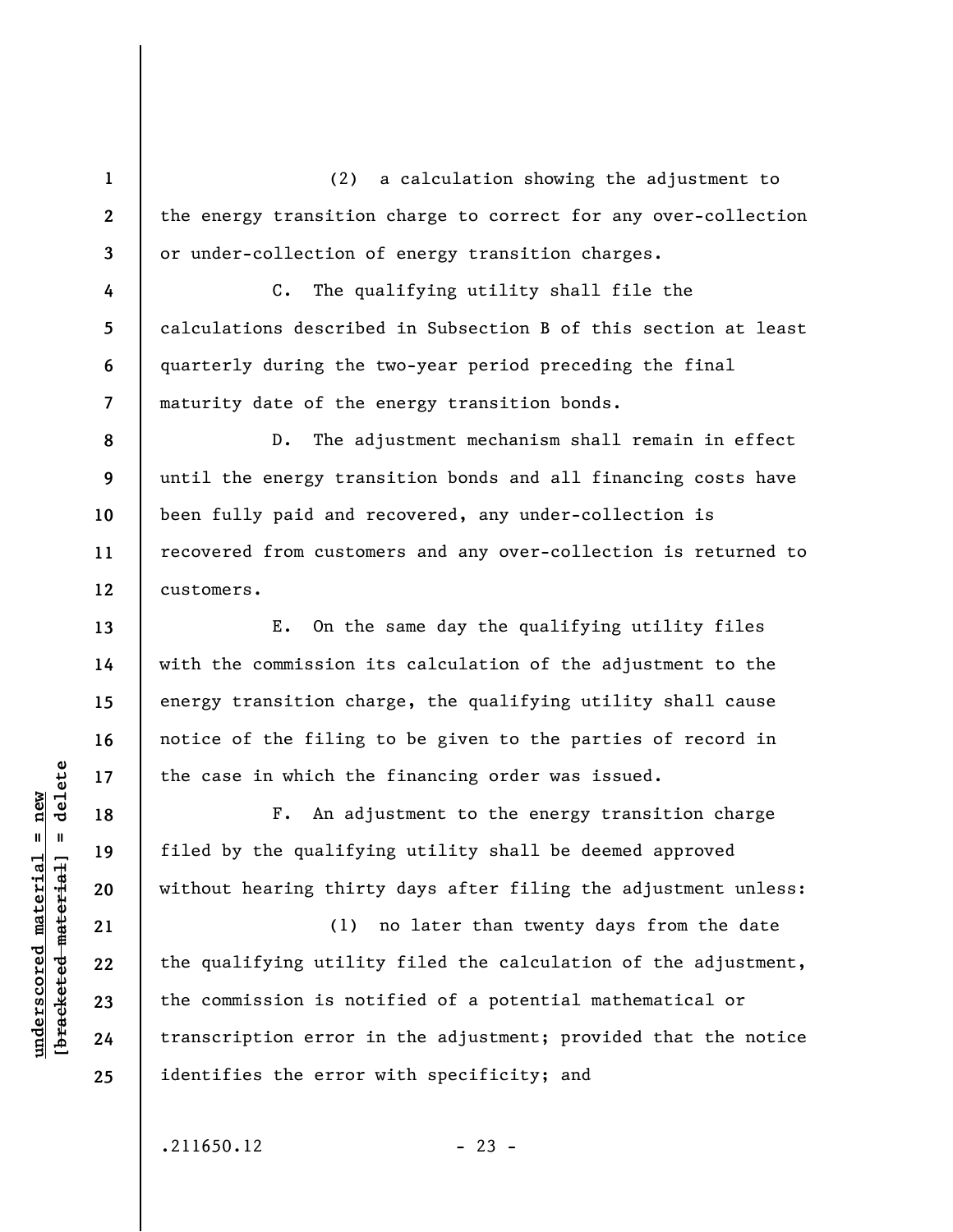**1 2 3 4 5 6 7 8 9 10 11**  (2) the commission determines that the calculation of the adjustment is unlikely to provide for timely payment, or is likely to result in a material overpayment, of scheduled principal of and interest on the energy transition bonds and the payment and recovery of other financing costs in accordance with the financing order and, based on that determination, suspends operation of the adjustment, pending a hearing limited to the issue of the error in the adjustment; provided that the suspension shall be for a period not to exceed sixty days from the date the qualifying utility filed the calculation of the adjustment.

G. If the commission determines that a hearing is necessary, the commission shall hold a hearing on the proposed adjustment that shall be limited to determining whether there is a mathematical or transcription error in the calculation of the adjustment. If, after a hearing, the commission determines that the calculation of the adjustment contains a mathematical or transcription error, the commission shall issue an order that rejects and corrects the adjustment. The qualifying utility shall adjust the energy transition charge in accordance with the commission's calculation within five days from issuance of the order. If the commission does not issue an order rejecting the adjustment with a determination of the corrected calculation within sixty days from the date the qualifying utility filed the adjustment, the adjustment to the

delete **[bracketed material] = delete**  $anderscored material = new$ **underscored material = new**  $\mathbf{I}$ bracketed material

**12** 

**13** 

**14** 

**15** 

**16** 

**17** 

**18** 

**19** 

**20** 

**21** 

**22** 

**23** 

**24**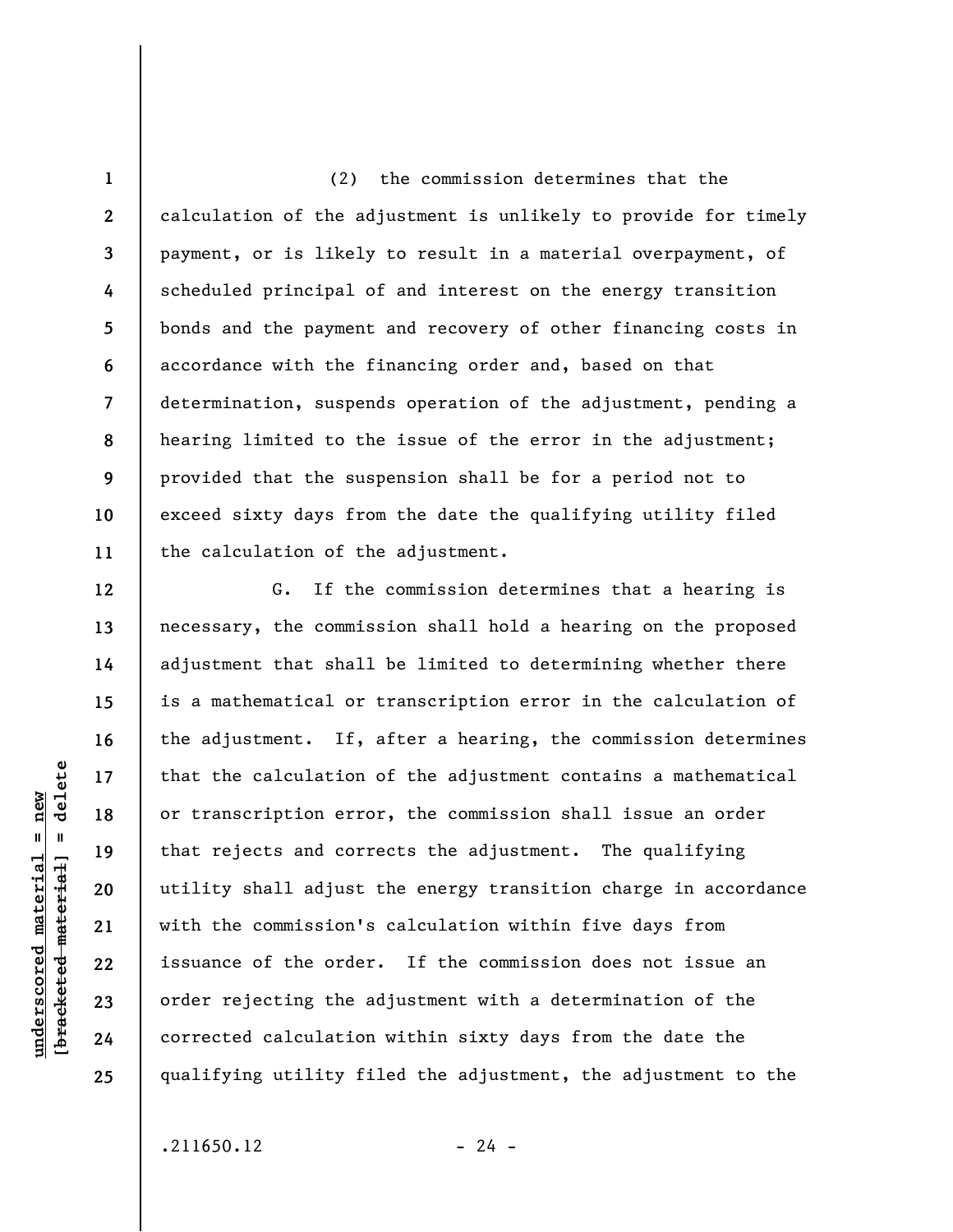**1 2** 

**3** 

**4** 

**5** 

**6** 

**7** 

**8** 

**9** 

**10** 

**11** 

**12** 

**13** 

**14** 

**15** 

**16** 

**17** 

**18** 

**19** 

**20** 

energy transition charge shall be deemed approved.

H. No adjustment pursuant to this section, and no proceeding held pursuant to this section, shall affect the irrevocability of the financing order pursuant to Section 7 of the Energy Transition Act.

SECTION 7. [NEW MATERIAL] FINANCING ORDER--IRREVOCABILITY--AMENDMENTS.--

A. A financing order is irrevocable and the commission shall not reduce, impair, postpone or terminate the energy transition charges approved in the financing order, the energy transition property or the collection or recovery of energy transition revenues.

B. Subject to the limitation provided in Subsection A of this section, a financing order may be amended at the request of the qualifying utility to commence a proceeding and issue an amended financing order that:

(1) provides for refinancing, retiring or refunding all or a portion of an outstanding series of energy transition bonds issued pursuant to the original financing order; provided that the commission includes in the amended financing order the findings and requirements specified in Section 5 of the Energy Transition Act; or

(2) adjusts the amount of energy transition costs to be financed by energy transition bonds that have not yet been issued to reflect updated estimated or actual costs

 $.211650.12$  - 25 -

**underscored material = new [bracketed material] = delete**

 $\frac{1}{2}$  intereted material = delete  $anderscored material = new$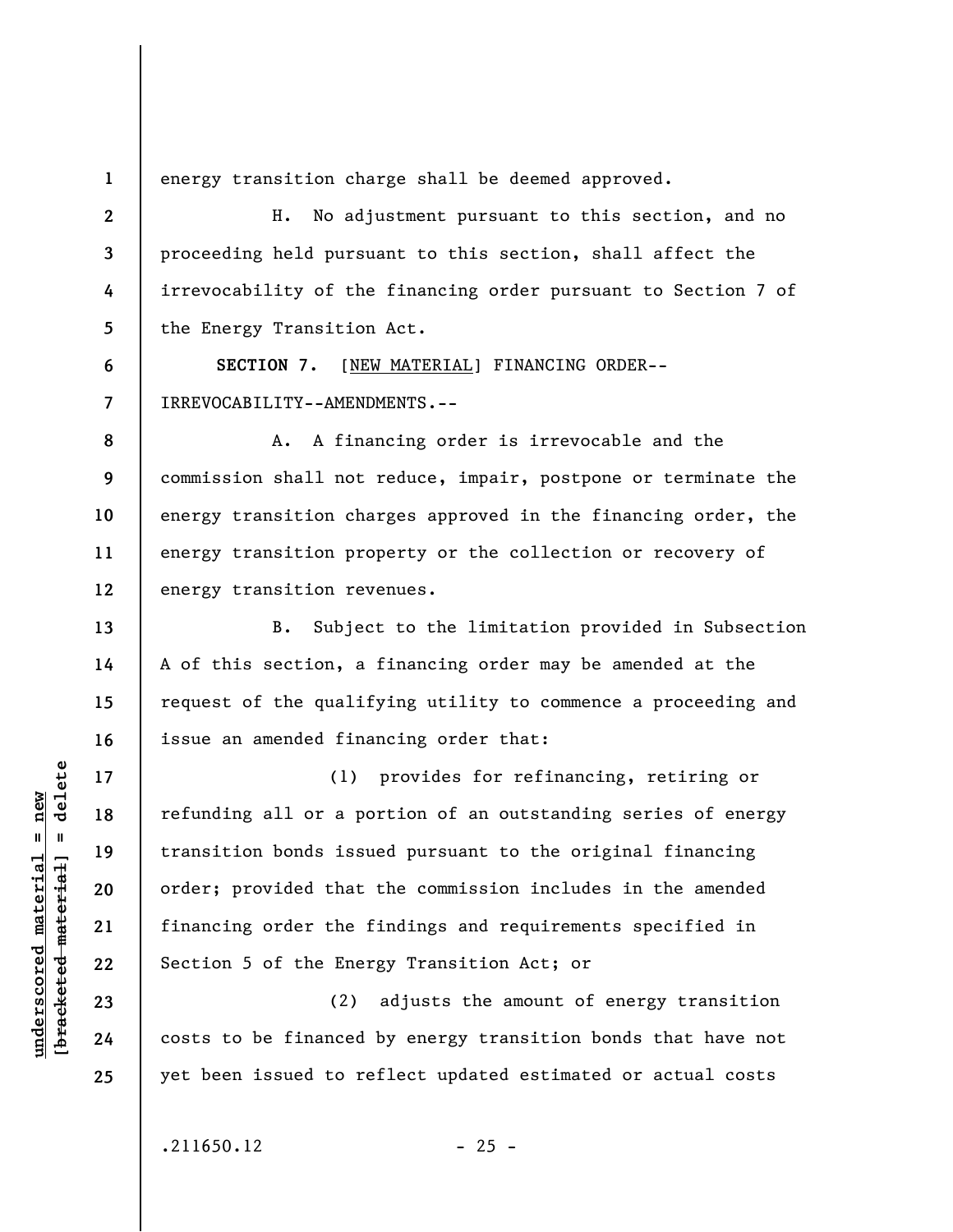**1 2**  that differ from costs estimated at the time of the initial financing order or to correct any errors.

**3 4 5 6 7 8**  C. The commission shall issue an order granting or denying the proposed amended financing order within thirty days of the filing of the request by the qualifying utility. No change in the credit rating of a qualifying utility from the credit rating at the time of issuance of a financing order shall impair the irrevocability of a financing order.

**9 10 SECTION 8.** [NEW MATERIAL] AGGRIEVED PARTIES--REQUEST FOR REHEARING--JUDICIAL REVIEW.--

A. A financing order shall be issued as a separate order from any other order issued by the commission on a requested approval in the application proceeding and is a final order of the commission. A party aggrieved by the issuance of a financing order may apply to the commission for a rehearing in accordance with Section 62-10-16 NMSA 1978; provided that such application shall be due no later than ten calendar days after issuance of the financing order. An application for rehearing shall be deemed denied if not acted upon by the commission within ten calendar days after the filing of the application.

B. An aggrieved party may file a notice of appeal with the supreme court in accordance with Section 62-11-1 NMSA 1978; provided that such notice shall be due no later than ten calendar days after denial of an application for rehearing or,

 $\frac{1}{2}$  of  $\frac{1}{2}$  and  $\frac{1}{2}$  and  $\frac{1}{2}$  and  $\frac{1}{2}$  and  $\frac{1}{2}$  and  $\frac{1}{2}$  and  $\frac{1}{2}$  and  $\frac{1}{2}$  and  $\frac{1}{2}$  and  $\frac{1}{2}$  and  $\frac{1}{2}$  and  $\frac{1}{2}$  and  $\frac{1}{2}$  and  $\frac{1}{2}$  and  $\frac{1}{2}$  an **[bracketed material] = delete**  $underscored material = new$ **underscored material = new**

**11** 

**12** 

**13** 

**14** 

**15** 

**16** 

**17** 

**18** 

**19** 

**20** 

**21** 

**22** 

**23** 

**24** 

**25** 

 $.211650.12$  - 26 -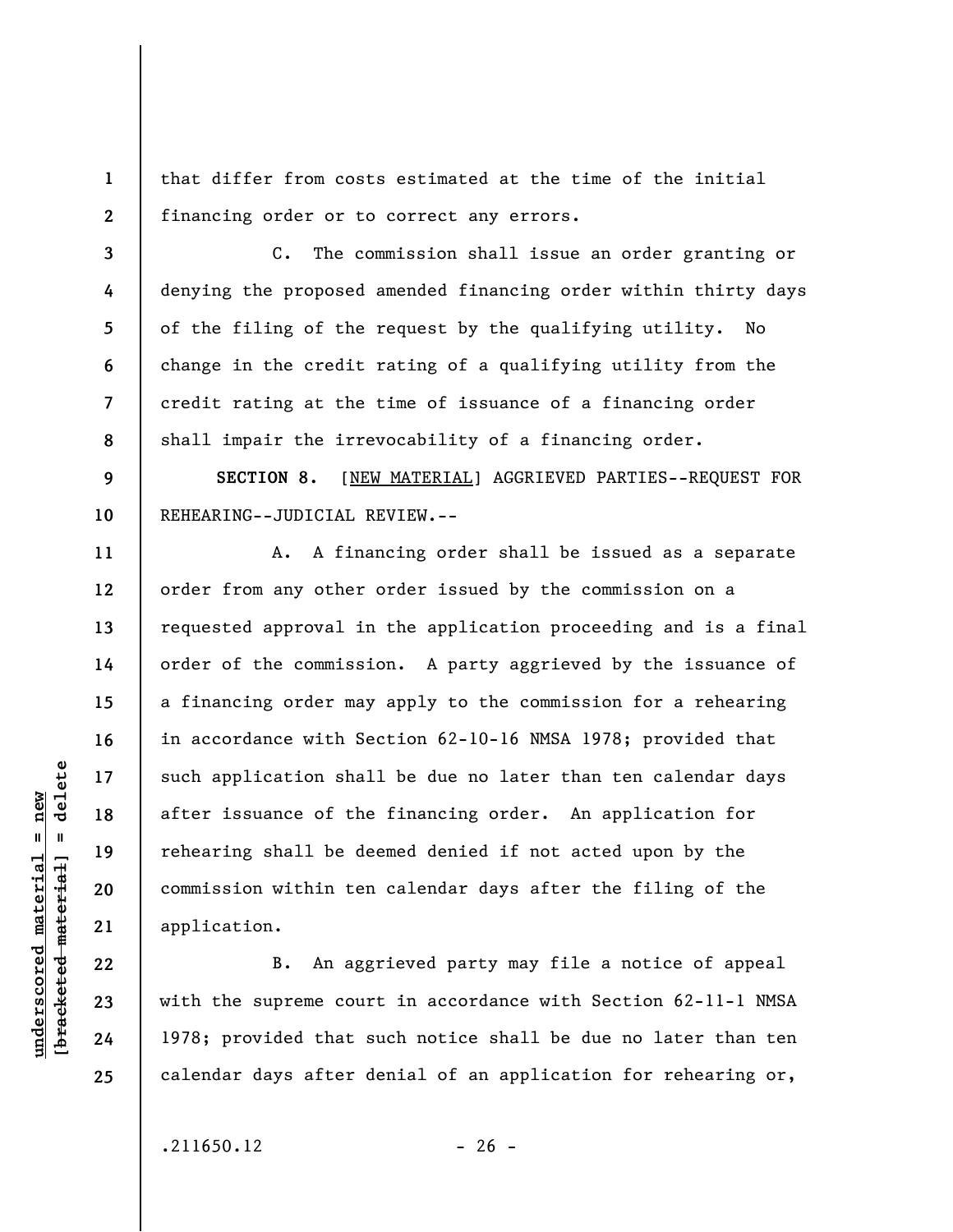if rehearing is not applied for, no later than ten calendar days after issuance of the financing order. The supreme court shall proceed to hear and determine the appeal as expeditiously as practicable.

**SECTION 9.** [NEW MATERIAL] CONDITIONS THAT KEEP FINANCING ORDERS IN EFFECT AND ENERGY TRANSITION CHARGES IMPOSED.--

A. A financing order shall remain in effect until the energy transition bonds issued pursuant to the financing order and any related financing costs have been paid in full.

B. A financing order shall remain in effect and unabated notwithstanding the bankruptcy, reorganization or insolvency of the qualifying utility or any non-utility affiliate or the commencement of any proceeding for bankruptcy or appointment of a receiver.

C. If energy transition bonds issued pursuant to a financing order are outstanding and the related energy transition costs have not been paid in full, the energy transition charges authorized by the financing order shall be collected by the qualifying utility or its successors or assignees, or a collection agent, in full through a nonbypassable charge that is a separate line item on customer bills and not a part of the qualifying utility's base rates. The charge shall be paid by all customers:

(1) receiving electric delivery service from the qualifying utility under commission-approved rate schedules

 $\frac{1}{2}$  of  $\frac{1}{2}$  and  $\frac{1}{2}$  and  $\frac{1}{2}$  and  $\frac{1}{2}$  and  $\frac{1}{2}$  and  $\frac{1}{2}$  and  $\frac{1}{2}$  and  $\frac{1}{2}$  and  $\frac{1}{2}$  and  $\frac{1}{2}$  and  $\frac{1}{2}$  and  $\frac{1}{2}$  and  $\frac{1}{2}$  and  $\frac{1}{2}$  and  $\frac{1}{2}$  an **[bracketed material] = delete**  $underscored material = new$ **underscored material = new**

**1** 

**2** 

**3** 

**4** 

**5** 

**6** 

**7** 

**8** 

**9** 

**10** 

**11** 

**12** 

**13** 

**14** 

**15** 

**16** 

**17** 

**18** 

**19** 

**20** 

**21** 

**22** 

**23** 

**24** 

**25** 

 $.211650.12$  - 27 -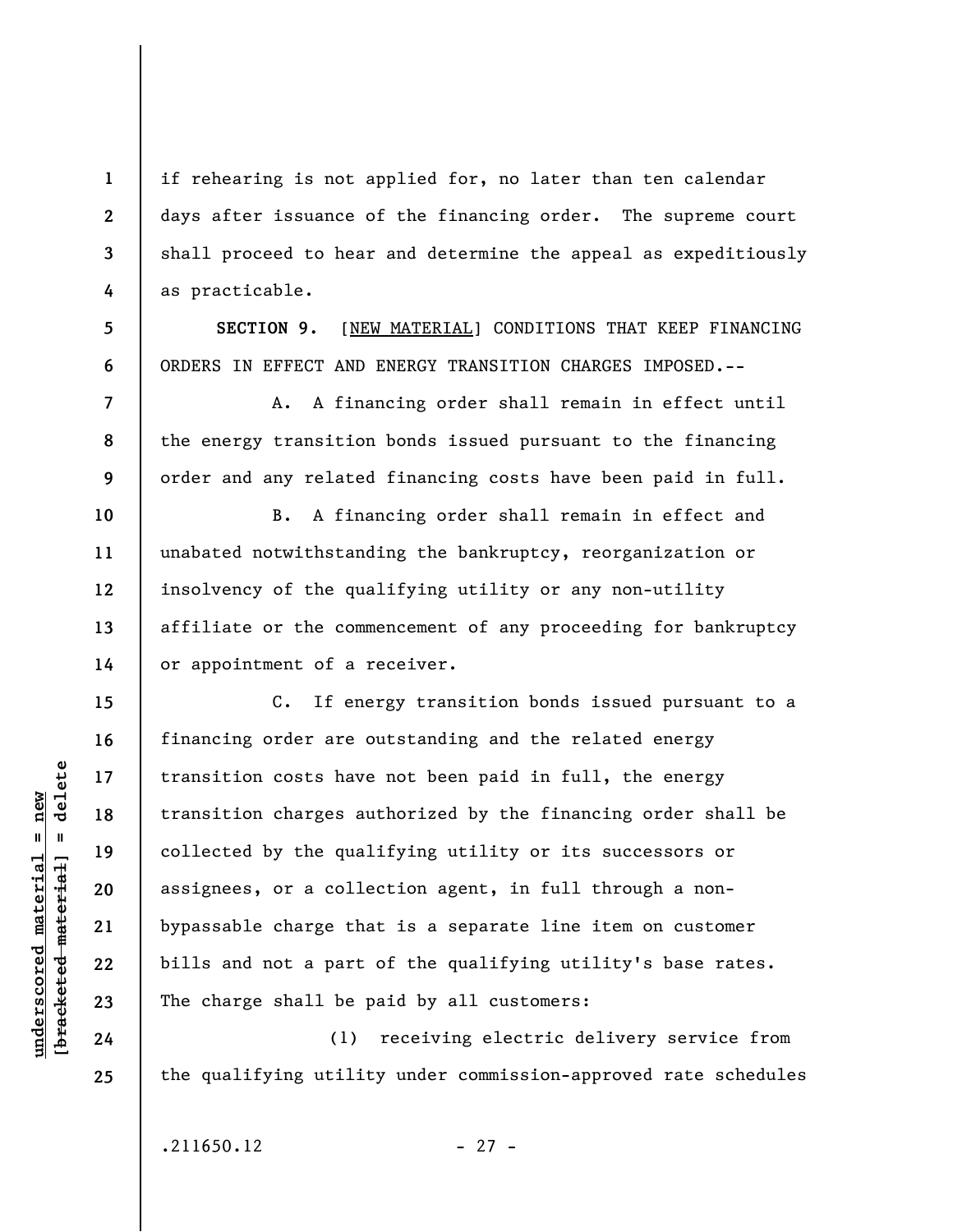**1 2** 

**3** 

**4** 

**5** 

**6** 

**7** 

**8** 

**9** 

**10** 

**11** 

**12** 

**13** 

**14** 

**15** 

**16** 

**17** 

**18** 

**19** 

**20** 

**21** 

**22** 

**23** 

**24** 

**25** 

or special contracts; and

(2) who acquire electricity from an alternative or subsequent electricity supplier in the utility service area, to the extent that such acquisition is permitted by New Mexico law.

**SECTION 10.** [NEW MATERIAL] QUALIFYING UTILITY DUTIES.--

A. Except as provided in Section 16 of the Energy Transition Act, a qualifying utility that is abandoning a qualifying generating facility shall use the proceeds of the issuance of energy transition bonds only for purposes related to providing utility service to customers and to pay financing costs.

B. Energy transition revenues shall be applied solely to the repayment of energy transition bonds and the ongoing financing costs.

C. The failure of a qualifying utility to comply with any provision of the Energy Transition Act shall not invalidate, impair or affect a financing order, energy transition property, energy transition charge or energy transition bonds and financing costs. Payments to bondholders or financing parties on the energy transition bonds shall be made on a quarterly or semiannual basis pursuant to the terms of the energy transition bonds.

D. For a qualifying utility that receives approval of a financing order and issues sources of energy transition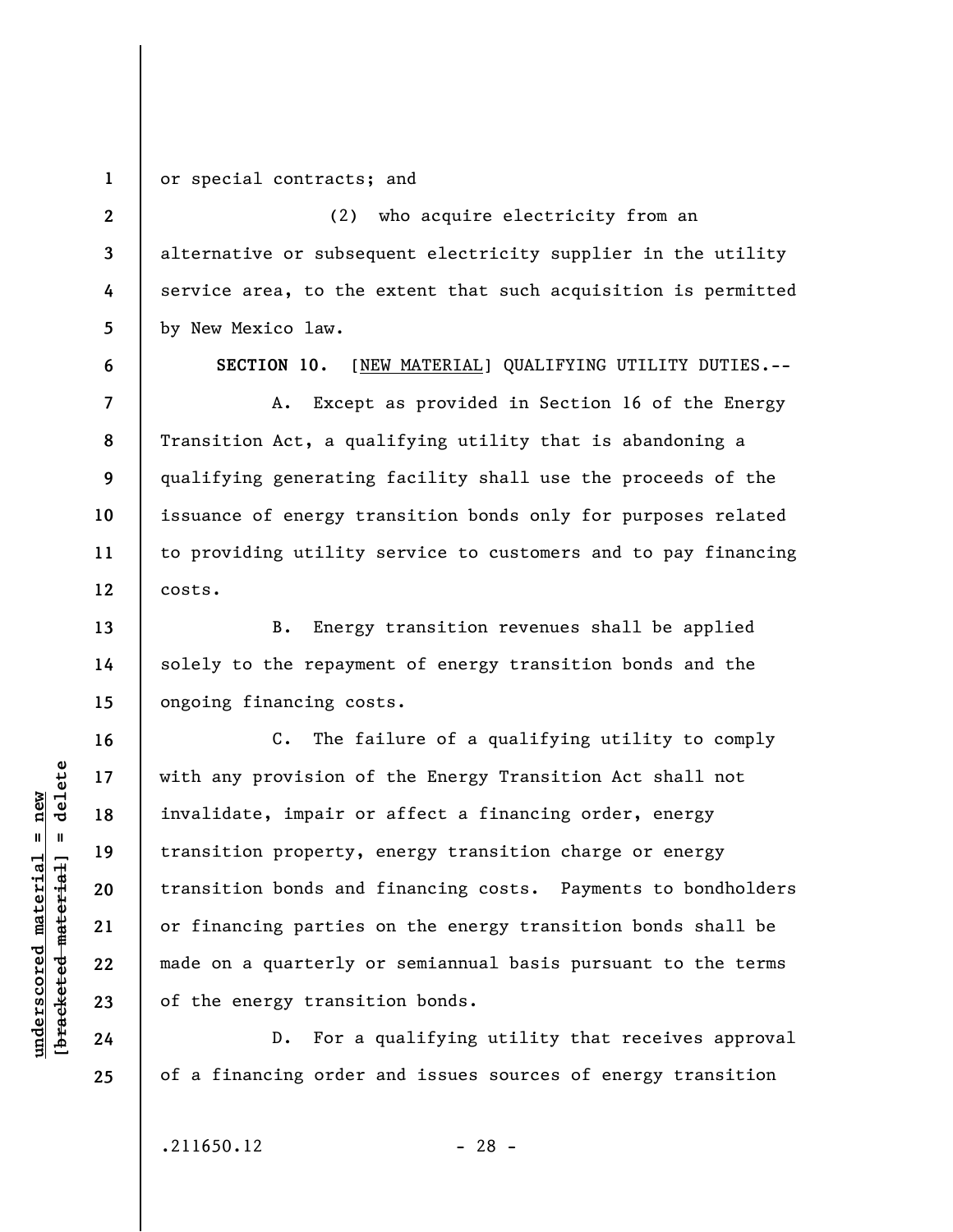**1 2 3 4 5 6 7 8 9 10 11**  bonds, the qualifying utility's generation and sources of energy procured pursuant to power purchase agreements with a term of twenty-four months or longer, and that are dedicated to serve the qualifying utility's retail customers, shall not emit, on average, more than four hundred pounds of carbon dioxide per megawatt-hour by January 1, 2023, and not more than two hundred pounds of carbon dioxide per megawatt-hour by January 1, 2032 and thereafter. Compliance shall be measured and verified every three years with the first period commencing on January 1, 2023. The commission shall adopt rules to implement the requirements of this subsection.

SECTION 11. [NEW MATERIAL] COMMISSION TREATMENT OF ENERGY TRANSITION BONDS.--

A. If the commission issues a financing order, the commission shall not treat:

(1) energy transition bonds issued pursuant to the financing order as debt of the qualifying utility;

(2) the energy transition charges paid under the financing order as revenue of the qualifying utility; or

(3) the energy transition costs to be financed by energy transition bonds as costs of the qualifying utility.

B. Reasonable actions taken by a qualifying utility to comply with the financing order shall be deemed to be just and reasonable for ratemaking purposes. Nothing in the Energy Transition Act shall:

 $.211650.12$  - 29 -

 $\frac{1}{2}$  intereted material = delete **[bracketed material] = delete**  $underscored material = new$ **underscored material = new**

**12** 

**13** 

**14** 

**15** 

**16** 

**17** 

**18** 

**19** 

**20** 

**21** 

**22** 

**23** 

**24**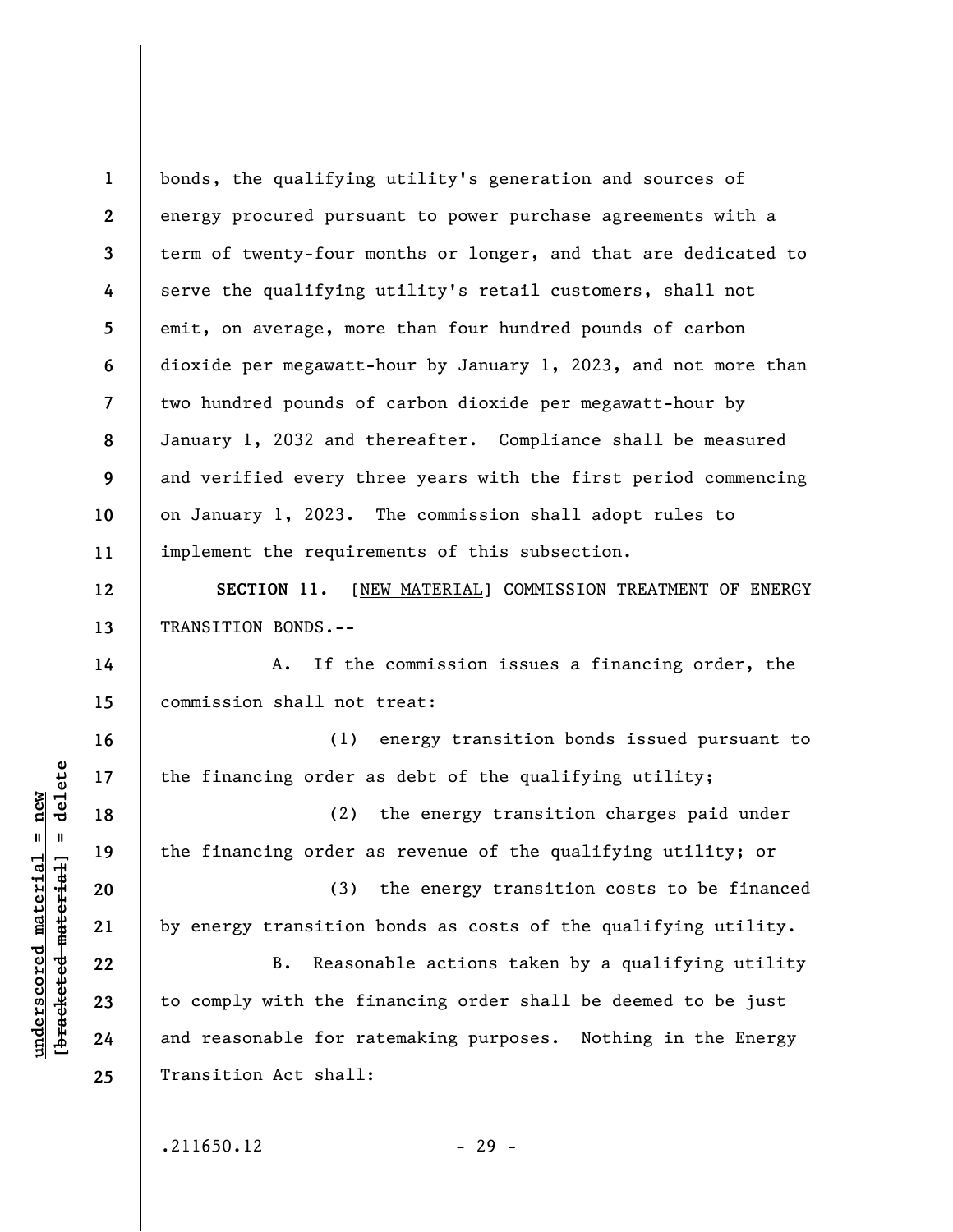(1) prevent or preclude the commission from investigating the compliance of a qualifying utility with the terms and conditions of a financing order and requiring compliance therewith;

**5 6 7 8**  (2) prevent or preclude the commission from imposing regulatory sanctions against a qualifying utility for failure to comply with the terms and conditions of a financing order or the requirements of the Energy Transition Act;

**9 10 11**  (3) affect the authority of the commission to apply the adjustment mechanism as provided in Section 6 of the Energy Transition Act; or

(4) prevent or preclude the commission from including the qualifying utility's acquisition of replacement power resources in the qualifying utility's cost of service.

C. The commission shall not order or require a qualifying utility to issue energy transition bonds to finance any costs associated with abandonment of a qualifying generating facility. A utility's decision not to issue energy transition bonds shall not be a basis for the commission to refuse to allow a qualifying utility to recover energy transition costs in an otherwise permissible fashion, or as a basis to refuse or condition authorization to issue securities pursuant to Sections 62-6-6 and 62-6-7 NMSA 1978.

**SECTION 12.** [NEW MATERIAL] ENERGY TRANSITION PROPERTY-- ENERGY TRANSITION REVENUES.--

 $.211650.12$  - 30 -

 $\frac{1}{2}$  of  $\frac{1}{2}$  and  $\frac{1}{2}$  and  $\frac{1}{2}$  and  $\frac{1}{2}$  and  $\frac{1}{2}$  and  $\frac{1}{2}$  and  $\frac{1}{2}$  and  $\frac{1}{2}$  and  $\frac{1}{2}$  and  $\frac{1}{2}$  and  $\frac{1}{2}$  and  $\frac{1}{2}$  and  $\frac{1}{2}$  and  $\frac{1}{2}$  and  $\frac{1}{2}$  an **[bracketed material] = delete**  $underscored material = new$ **underscored material = new**

**1** 

**2** 

**3** 

**4** 

**12** 

**13** 

**14** 

**15** 

**16** 

**17** 

**18** 

**19** 

**20** 

**21** 

**22** 

**23** 

**24**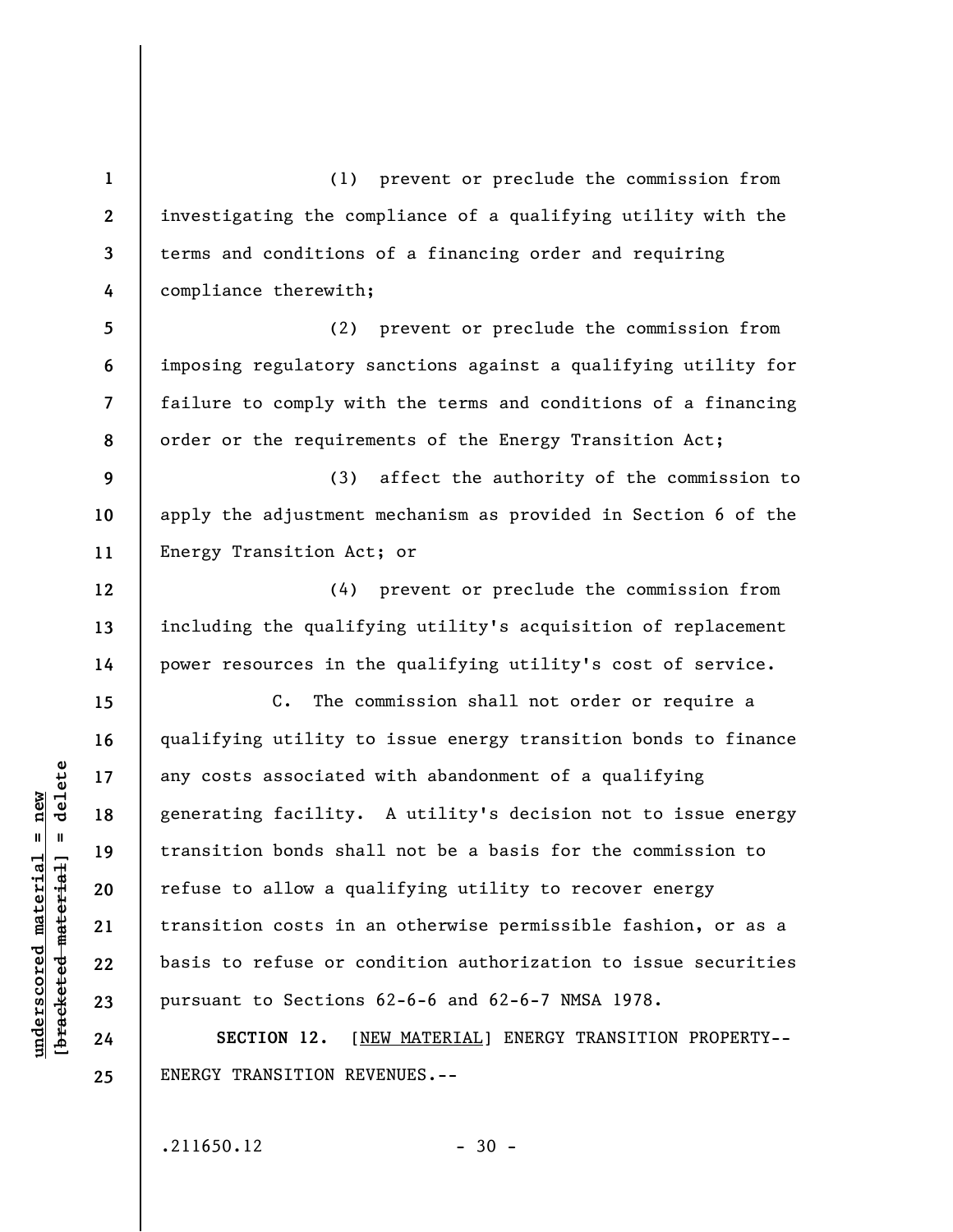**1 2 3 4 5 6 7 8 9 10 11 12 13**  A. Energy transition property that is created in a financing order shall constitute an existing, present property right, notwithstanding that the imposition and collection of energy transition charges depend on the qualifying utility continuing to provide electric energy or continuing to perform its service functions relating to the collection of energy transition charges or on the level of future energy consumption. Energy transition property shall exist whether or not the energy transition revenues have been billed, have accrued or have been collected and notwithstanding that the value or amount of the energy transition property is dependent on the future provision of electric energy or service to customers by the qualifying utility.

B. All energy transition property created in a financing order shall continue to exist until the energy transition bonds issued and all related financing costs pursuant to a financing order are paid in full.

C. All or any portion of energy transition property created in a financing order may be transferred, sold, conveyed or assigned to a non-utility affiliate that is:

(1) wholly owned, directly or indirectly, by the qualifying utility; and

(2) created for the limited purposes of acquiring, owning or administering energy transition property or issuing energy transition bonds under the financing order.

 $.211650.12$  - 31 -

 $\frac{1}{2}$  intereted material = delete **[bracketed material] = delete**  $anderscored material = new$ **underscored material = new**

**14** 

**15** 

**16** 

**17** 

**18** 

**19** 

**20** 

**21** 

**22** 

**23** 

**24**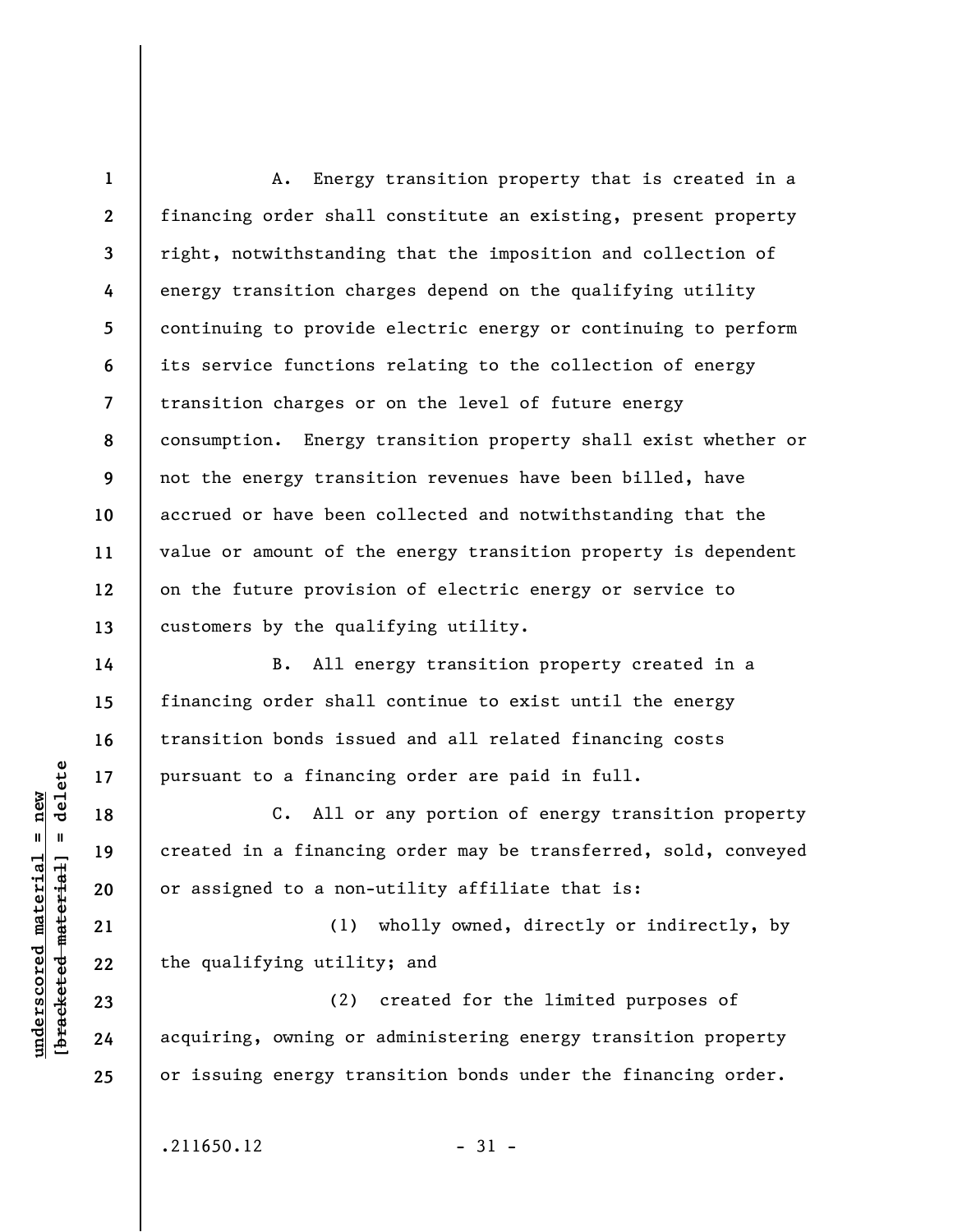D. All or any portion of energy transition property may be pledged to secure the payment of energy transition bonds and all financing costs.

**4 5 6 7 8 9 10 11 12 13 14 15 16**  E. The formation by a qualifying utility of a nonutility affiliate for the limited purpose of acquiring, owning or administering energy transition property or issuing energy transition bonds pursuant to a financing order, and any transfer, sale, conveyance, assignment, grant of a security interest in or pledge of energy transition property by a qualifying utility to a non-utility affiliate, to the extent previously authorized in a financing order, does not require any further approval of the commission and shall not be subject to the rules of the commission regarding Class I transactions and Class II transactions, as defined by Section 62-3-3 NMSA 1978, except that the commission may examine the books and records of the non-utility affiliate.

**17 18 19 20 21 22 23 24 25**  F. If a qualifying utility defaults on any required payment of energy transition bonds, a court with jurisdiction in the matter, on application by an interested party and without limiting any other remedies available to the applying party, shall order the sequestration and payment of the energy transition revenues for the benefit of bondholders, any assignees or financing parties. The order shall remain in full force and effect notwithstanding any bankruptcy, reorganization or other insolvency or receivership proceedings with respect to

 $.211650.12$  - 32 -

 $\frac{1}{2}$  of  $\frac{1}{2}$  and  $\frac{1}{2}$  and  $\frac{1}{2}$  and  $\frac{1}{2}$  and  $\frac{1}{2}$  and  $\frac{1}{2}$  and  $\frac{1}{2}$  and  $\frac{1}{2}$  and  $\frac{1}{2}$  and  $\frac{1}{2}$  and  $\frac{1}{2}$  and  $\frac{1}{2}$  and  $\frac{1}{2}$  and  $\frac{1}{2}$  and  $\frac{1}{2}$  an **[bracketed material] = delete**  $anderscored material = new$ **underscored material = new**

**1** 

**2**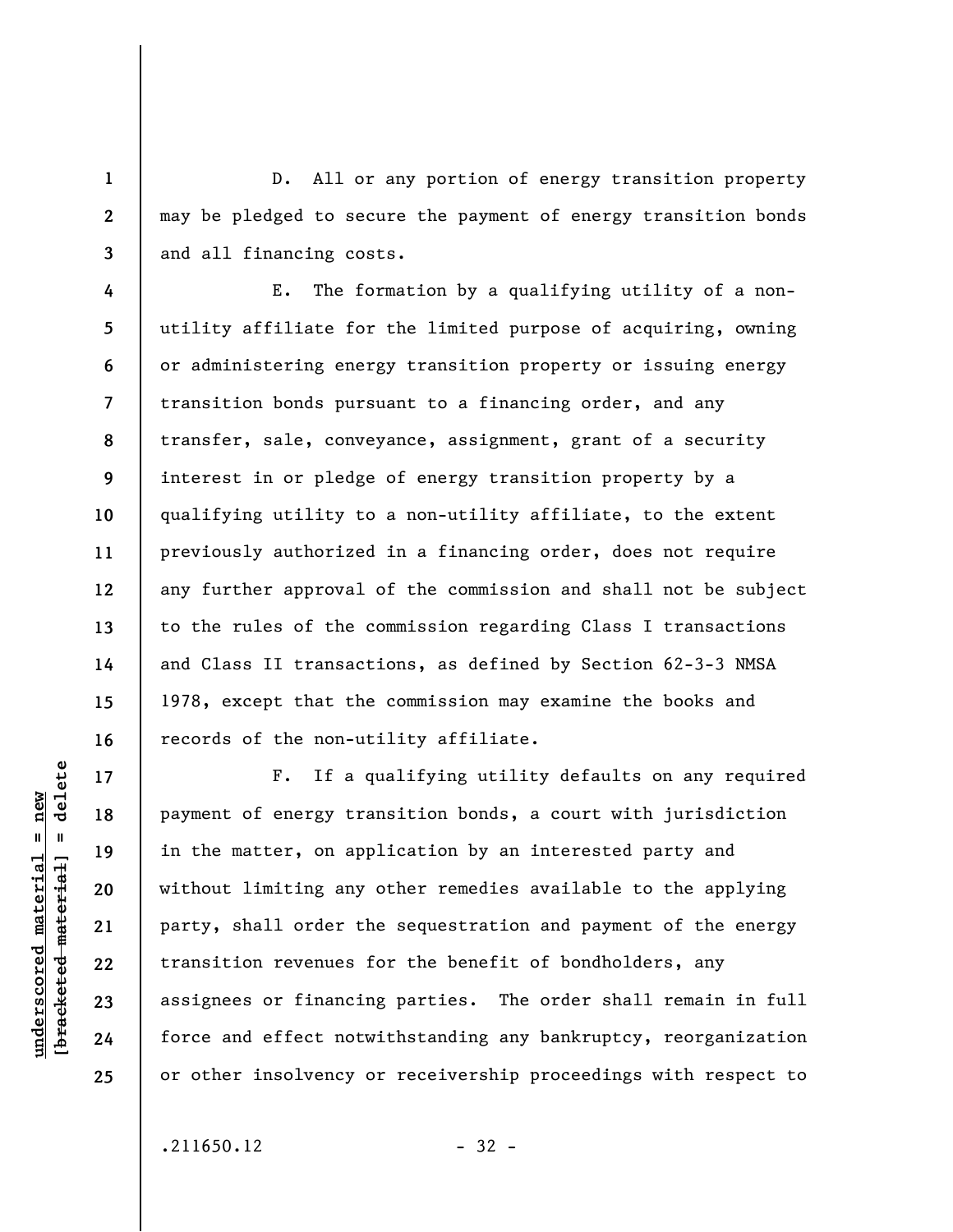**1** 

**10** 

**11** 

**12** 

**13** 

**14** 

**15** 

**16** 

**17** 

**18** 

**19** 

**20** 

the qualifying utility or any non-utility affiliate.

**2 3 4 5 6 7 8 9**  G. Energy transition property, energy transition revenues and the interests of an assignee, bondholder or financing party in energy transition property and energy transition revenues are not subject to set-off, counterclaim, surcharge or defense by the qualifying utility or any other person or in connection with the bankruptcy, reorganization or other insolvency or receivership proceeding of the qualifying utility, non-utility affiliate or any other entity.

H. Any successor to a qualifying utility shall be bound by the requirements of the Energy Transition Act and shall perform and satisfy all obligations of, and have the same rights under a financing order as, the qualifying utility under the financing order in the same manner and to the same extent as the qualifying utility, including the obligation to collect and pay energy transition revenues to persons entitled to receive the revenues.

**SECTION 13.** [NEW MATERIAL] SECURITY INTERESTS-- CREATION OF SECURITY INTEREST--PRIORITY OVER OTHER LIENS-- ATTACHMENT ON FILING WITH SECRETARY OF STATE.--

A. Except as otherwise provided in this section, the creation, perfection and enforcement of a security interest in energy transition property to secure the repayment of the principal of and interest on energy transition bonds, amounts payable pursuant to an ancillary agreement and other financing

 $.211650.12$  - 33 -

 $\frac{1}{2}$  of  $\frac{1}{2}$  and  $\frac{1}{2}$  and  $\frac{1}{2}$  and  $\frac{1}{2}$  and  $\frac{1}{2}$  and  $\frac{1}{2}$  and  $\frac{1}{2}$  and  $\frac{1}{2}$  and  $\frac{1}{2}$  and  $\frac{1}{2}$  and  $\frac{1}{2}$  and  $\frac{1}{2}$  and  $\frac{1}{2}$  and  $\frac{1}{2}$  and  $\frac{1}{2}$  an **[bracketed material] = delete 21 22 23 24 25** 

**underscored material = new**

inderscored material = new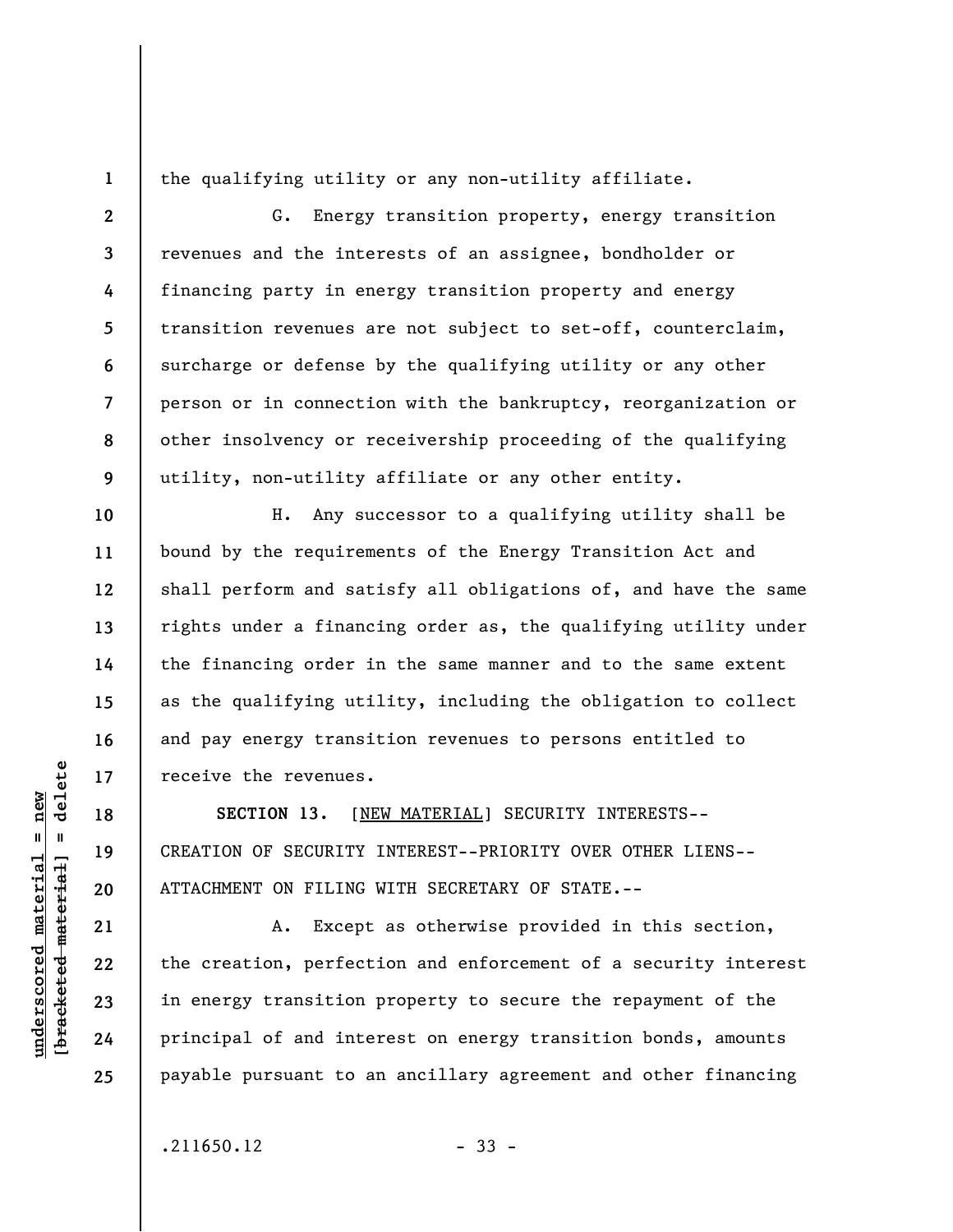costs are governed by this section. This section shall be deemed to supersede the provisions of the Uniform Commercial Code and Chapter 62, Article 13 NMSA 1978, to the extent those provisions are inconsistent with this section.

**5 6 7 8 9 10 11**  B. The description or reference to energy transition property in a transfer or security agreement and a financing statement is sufficient only if the description or reference refers to the Energy Transition Act and the financing order creating the energy transition property. This section applies to all purported transfers of, grants of liens on or security interests in, energy transition property.

C. A security interest in energy transition property is created, valid and binding at the latest of when:

(1) the financing order is issued;

(2) a security agreement is executed and delivered; or

(3) value is received for the energy transition bonds.

D. The security interest attaches without any physical delivery of collateral or other act and the lien of the security interest shall be valid, binding and perfected against all parties having claims of any kind against the person granting the security interest, regardless of whether such parties have notice of the lien, on the filing of a financing statement with the secretary of state. The secretary

 $.211650.12$  - 34 -

 $\frac{1}{2}$  intereted material = delete **[bracketed material] = delete**  $underscored material = new$ **underscored material = new**

**1** 

**2** 

**3** 

**4** 

**12** 

**13** 

**14** 

**15** 

**16** 

**17** 

**18** 

**19** 

**20** 

**21** 

**22** 

**23** 

**24**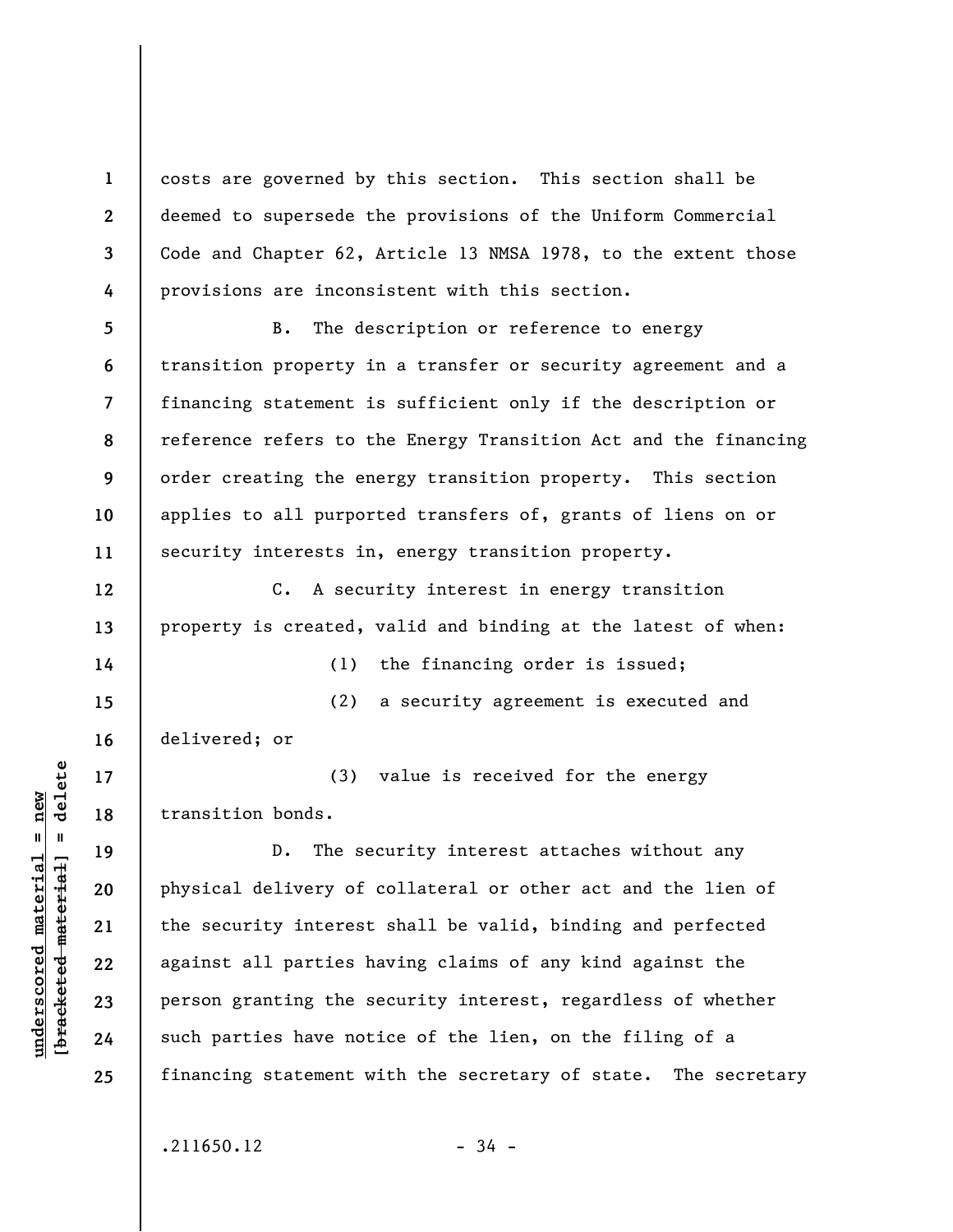of state shall maintain the financing statement in the same manner and in the same recordkeeping system maintained for financing statements filed pursuant to the Uniform Commercial Code-Secured Transactions. Financing statements filed pursuant to this section shall be effective until a termination statement is filed.

E. A security interest in energy transition property is a continuously perfected security interest and has priority over any other lien that may subsequently attach to the energy transition property unless the holder of the security interest has agreed in writing otherwise.

F. The priority of a security interest in energy transition property is not affected by the commingling of energy transition revenues with other funds. Any pledgee or secured party shall have a perfected security interest in the amount of all energy transition revenues that are deposited in any account of the qualifying utility and any other security interest that may apply to those funds shall be terminated when they are transferred to a segregated account for the assignee or a financing party.

G. No order of the commission amending a financing order and no application of the adjustment mechanism shall affect the validity, perfection or priority of a security interest in or transfer of energy transition property.

**SECTION 14.** [NEW MATERIAL] SALE OF ENERGY TRANSITION

 $.211650.12$  - 35 -

 $\frac{1}{2}$  of  $\frac{1}{2}$  and  $\frac{1}{2}$  and  $\frac{1}{2}$  and  $\frac{1}{2}$  and  $\frac{1}{2}$  and  $\frac{1}{2}$  and  $\frac{1}{2}$  and  $\frac{1}{2}$  and  $\frac{1}{2}$  and  $\frac{1}{2}$  and  $\frac{1}{2}$  and  $\frac{1}{2}$  and  $\frac{1}{2}$  and  $\frac{1}{2}$  and  $\frac{1}{2}$  an **[bracketed material] = delete**  $underscored material = new$ **underscored material = new**

**1** 

**2** 

**3** 

**4** 

**5** 

**6** 

**7** 

**8** 

**9** 

**10** 

**11** 

**12** 

**13** 

**14** 

**15** 

**16** 

**17** 

**18** 

**19** 

**20** 

**21** 

**22** 

**23** 

**24**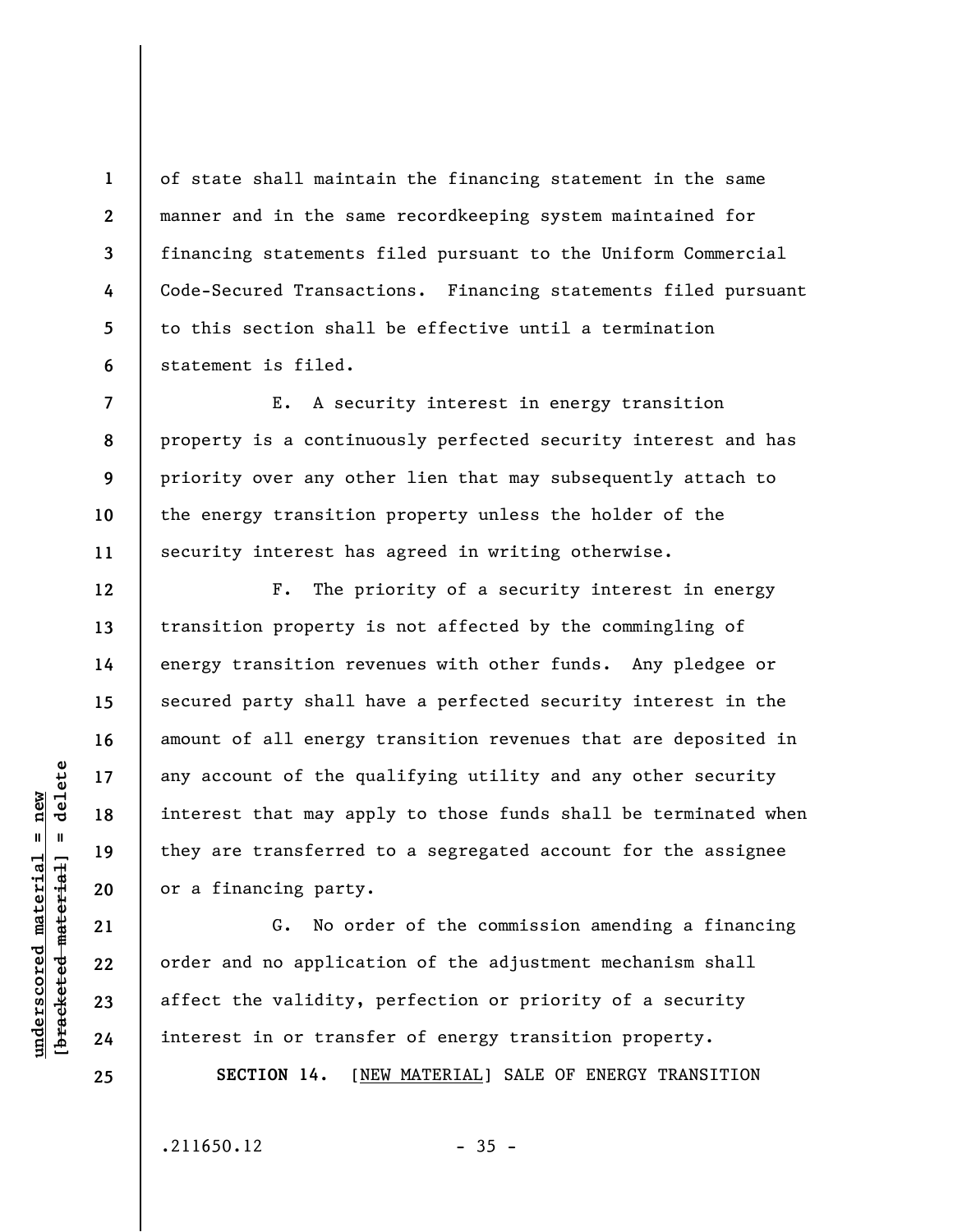**1 2**  PROPERTY--PERFECTING INTERESTS--ABSOLUTE TRANSFER AND TRUE SALE REQUIREMENTS.--

**3 4 5 6 7 8 9 10 11 12**  A. Any sale, assignment or transfer of energy transition property to an assignee that is a financing entity that is wholly owned, directly or indirectly, by the utility shall be an absolute transfer and true sale of, and not a pledge of or secured transaction relating to, the seller's right, title and interest in, to and under the energy transition property if the documents governing the transaction expressly state that the transaction is a sale or other absolute transfer. A transfer of an interest in energy transition property shall be created when:

**13 14**  (1) the financing order creating the energy transition property has become effective;

(2) the documents evidencing the transfer of energy transition property have been executed and delivered to the assignee; and

(3) value is received.

B. On the filing of a financing statement with the secretary of state pursuant to Subsection D of Section 13 of the Energy Transition Act, a transfer of an interest in energy transition property shall be perfected against all third persons, except creditors holding a prior security interest, ownership interest or assignment in the energy transition property previously perfected in accordance with Section 13 of

 $.211650.12$  - 36 -

 $\frac{1}{2}$  of  $\frac{1}{2}$  and  $\frac{1}{2}$  and  $\frac{1}{2}$  and  $\frac{1}{2}$  and  $\frac{1}{2}$  and  $\frac{1}{2}$  and  $\frac{1}{2}$  and  $\frac{1}{2}$  and  $\frac{1}{2}$  and  $\frac{1}{2}$  and  $\frac{1}{2}$  and  $\frac{1}{2}$  and  $\frac{1}{2}$  and  $\frac{1}{2}$  and  $\frac{1}{2}$  an **[bracketed material] = delete**  $anderscored material = new$ **underscored material = new**

**15** 

**16** 

**17** 

**18** 

**19** 

**20** 

**21** 

**22** 

**23** 

**24**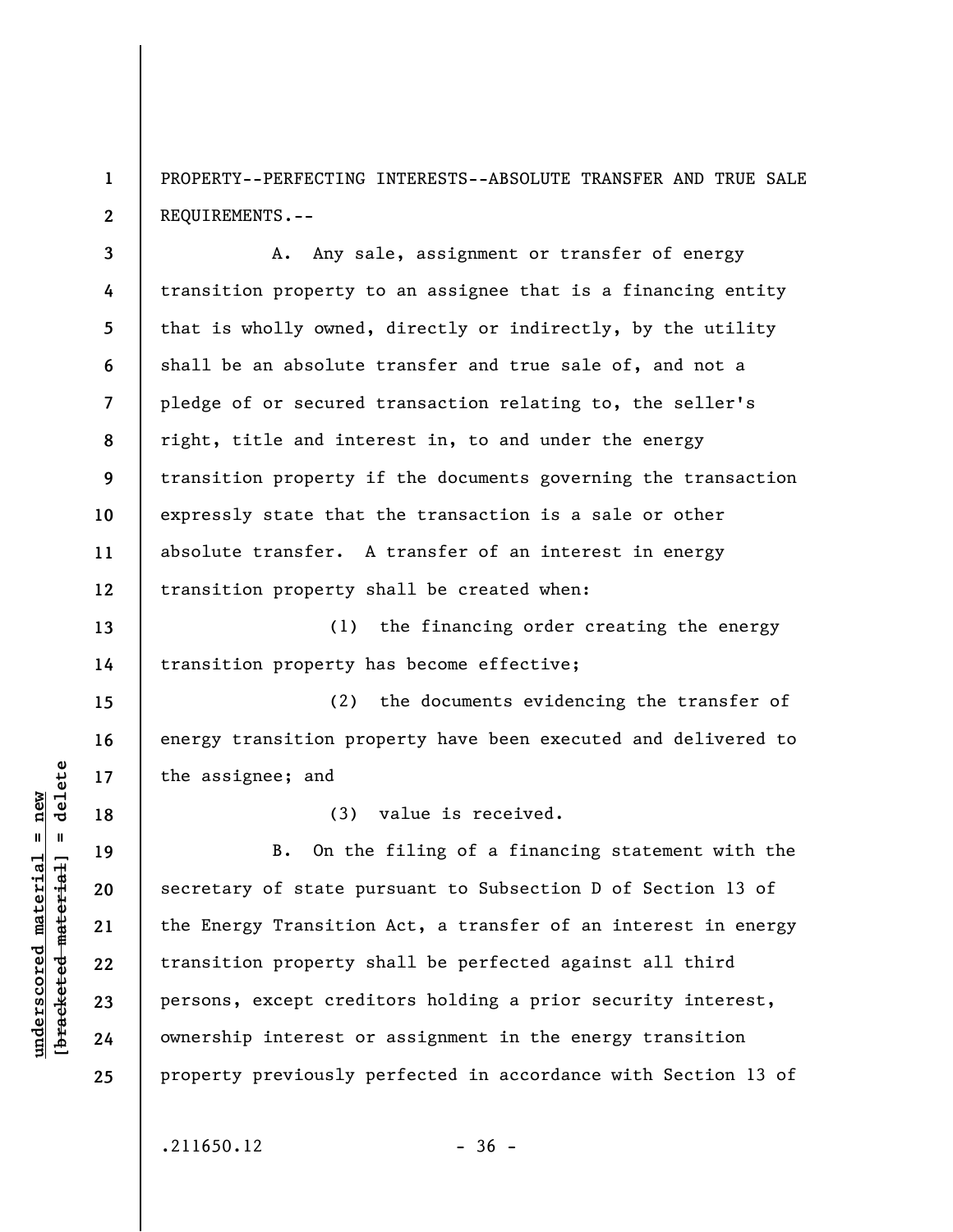that act.

**1** 

**underscored material = new [bracketed material] = delete**

 $\frac{\text{underscored material} = \text{new}}{(\text{bracketed material}) = \text{dev}}$ 

| $\mathbf{2}$   | $C_{\bullet}$<br>The characterization of the sale, assignment or |
|----------------|------------------------------------------------------------------|
| 3              | transfer as an absolute transfer and true sale, and the          |
| 4              | corresponding characterization of the property interest of the   |
| 5              | purchaser, shall not be affected or impaired by:                 |
| 6              | (1)<br>commingling of energy transition revenues                 |
| $\overline{7}$ | with other funds;                                                |
| 8              | (2)<br>the retention by the seller of:                           |
| 9              | a partial or residual interest,<br>(a)                           |
| 10             | including an equity interest, in the energy transition           |
| 11             | property, whether direct or indirect, or whether subordinate or  |
| 12             | otherwise; or                                                    |
| 13             | (b) the right to recover costs                                   |
| 14             | associated with taxes or license fees imposed on the collection  |
| 15             | of energy transition revenues;                                   |
| 16             | any recourse that the purchaser may have<br>(3)                  |
| 17             | against the seller;                                              |
| 18             | any indemnification rights, obligations or<br>(4)                |
| 19             | repurchase rights made or provided by the seller;                |
| 20             | (5) the obligation of the seller to collect                      |
| 21             | energy transition revenues on behalf of an assignee;             |
| 22             | (6) the treatment of the sale, assignment or                     |
| 23             | transfer of energy transition property for tax, financial        |
| 24             | reporting or other purposes;                                     |
| 25             | any subsequent order of the commission<br>(7)                    |
|                |                                                                  |
|                | .211650.12<br>$-37 -$                                            |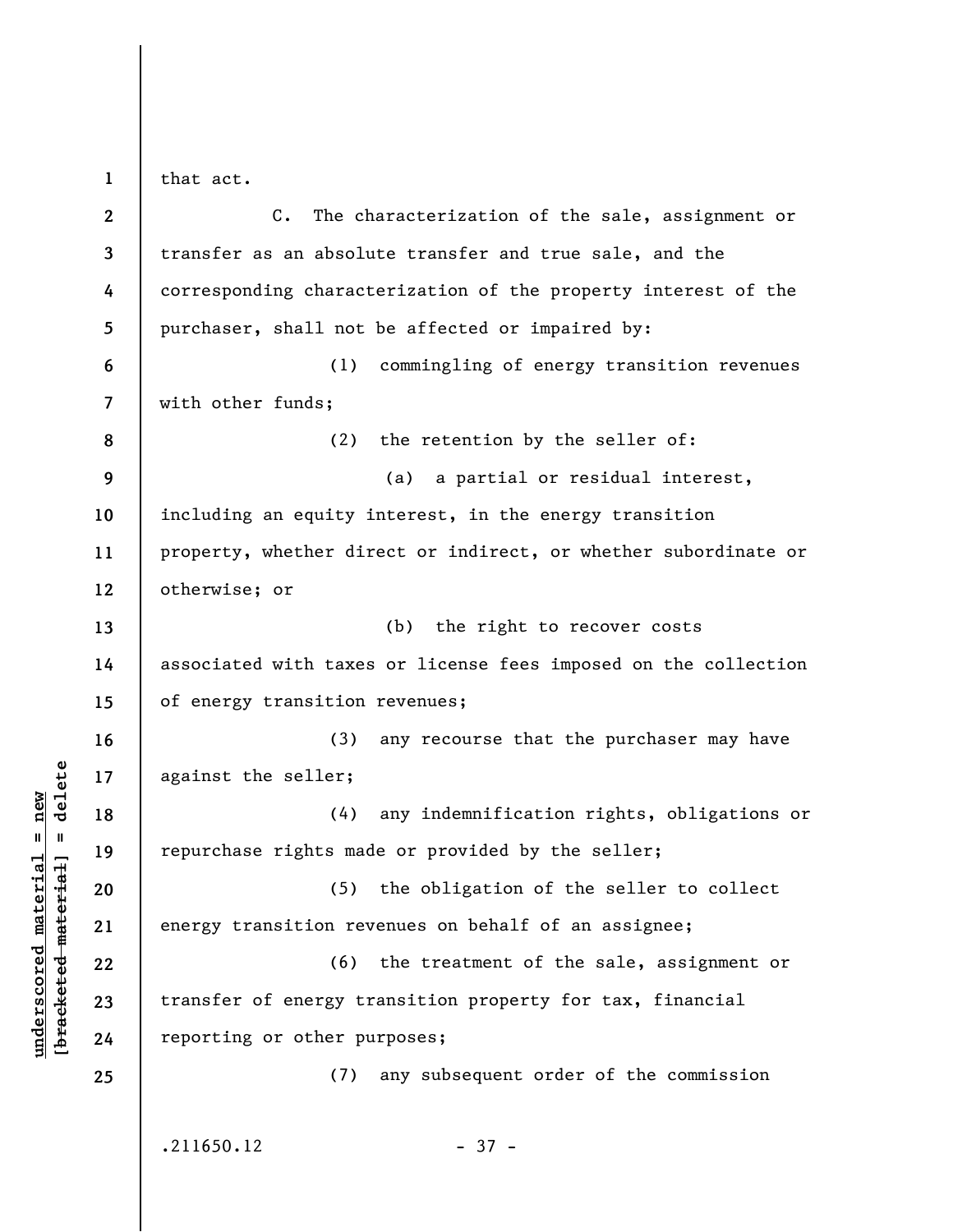**1 2 3 4 5 6 7 8 9 10 11 12 13 14**  amending a financing order pursuant to Subsection B of Section 7 of the Energy Transition Act; (8) any use of an adjustment mechanism approved in the financing order; or (9) anything else that might affect or impair the characterization of the property. **SECTION 15.** [NEW MATERIAL] EXEMPTION FROM FEE ASSESSMENTS.--The imposition, collection and receipt of an energy transition charge is exempt from an assessment of a franchise fee imposed by a municipality, county or other political subdivision of the state and inspection and supervision fees assessed pursuant to the Public Utility Act. **SECTION 16.** [NEW MATERIAL] ENERGY TRANSITION ECONOMIC

DEVELOPMENT ASSISTANCE FUND--ENERGY TRANSITION DISPLACED WORKER ASSISTANCE FUND.--

A. The "energy transition economic development assistance fund" is created in the state treasury. The fund shall consist of appropriations, gifts, grants, donations and bequests made to the fund. Income from the fund shall be credited to the fund, and money in the fund shall not revert or be transferred to any other fund at the end of a fiscal year.

B. The economic development department shall administer the energy transition economic development assistance fund, and money in the fund is subject to appropriation by the legislature only to that department to

 $.211650.12$  - 38 -

 $\frac{1}{2}$  intereted material = delete **[bracketed material] = delete**  $underscored material = new$ **underscored material = new**

**15** 

**16** 

**17** 

**18** 

**19** 

**20** 

**21** 

**22** 

**23** 

**24**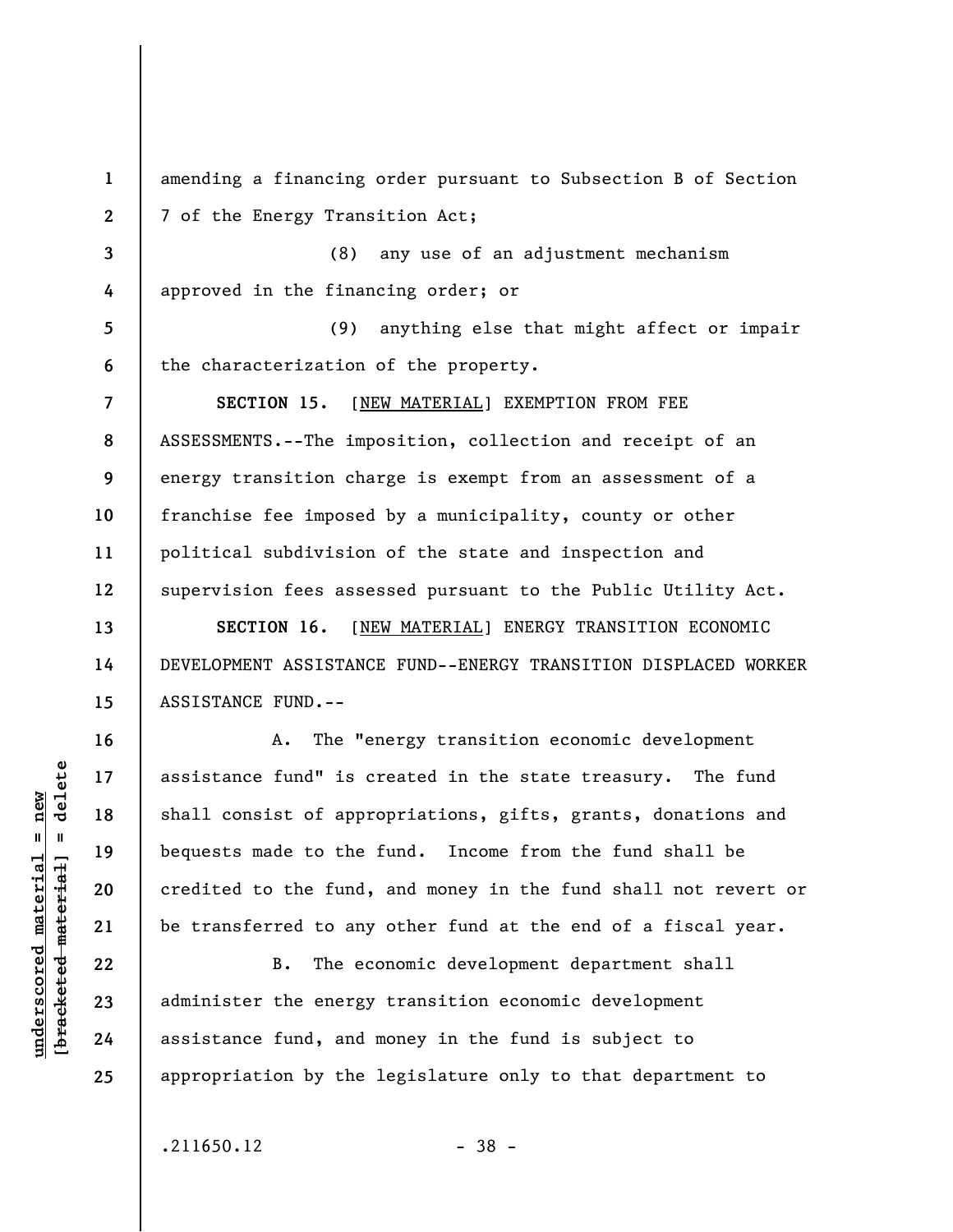assist in diversifying and promoting the affected community's economy by fostering economic development opportunities unrelated to fossil fuel development or use.

**4 5 6 7 8 9 10 11 12 13 14**  C. The economic development department shall develop an economic diversification and development plan to assist the affected community that shall provide for the disbursement of money in the energy transition economic development assistance fund. In developing the plan, the economic development department shall establish a public planning process in the affected community to inform the use of money in the fund. The public planning process shall include at least three public meetings in the affected community. Expenditures from the fund shall be made after completion of the plan and as follows:

(1) to an entity approved by the economic development department to receive funds for any program established at the economic development department;

(2) to assist employers to qualify for any tax relief for hiring displaced workers established under state or federal law; and

(3) to a municipality, county, Indian nation, pueblo or tribe or land grant community in New Mexico for programs designed to promote economic development in the affected community.

D. The "energy transition displaced worker

 $.211650.12$  - 39 -

 $\frac{1}{2}$  of  $\frac{1}{2}$  and  $\frac{1}{2}$  and  $\frac{1}{2}$  and  $\frac{1}{2}$  and  $\frac{1}{2}$  and  $\frac{1}{2}$  and  $\frac{1}{2}$  and  $\frac{1}{2}$  and  $\frac{1}{2}$  and  $\frac{1}{2}$  and  $\frac{1}{2}$  and  $\frac{1}{2}$  and  $\frac{1}{2}$  and  $\frac{1}{2}$  and  $\frac{1}{2}$  an **[bracketed material] = delete**  $underscored material = new$ **underscored material = new**

**15** 

**16** 

**17** 

**18** 

**19** 

**20** 

**21** 

**22** 

**23** 

**24** 

**25** 

**1** 

**2**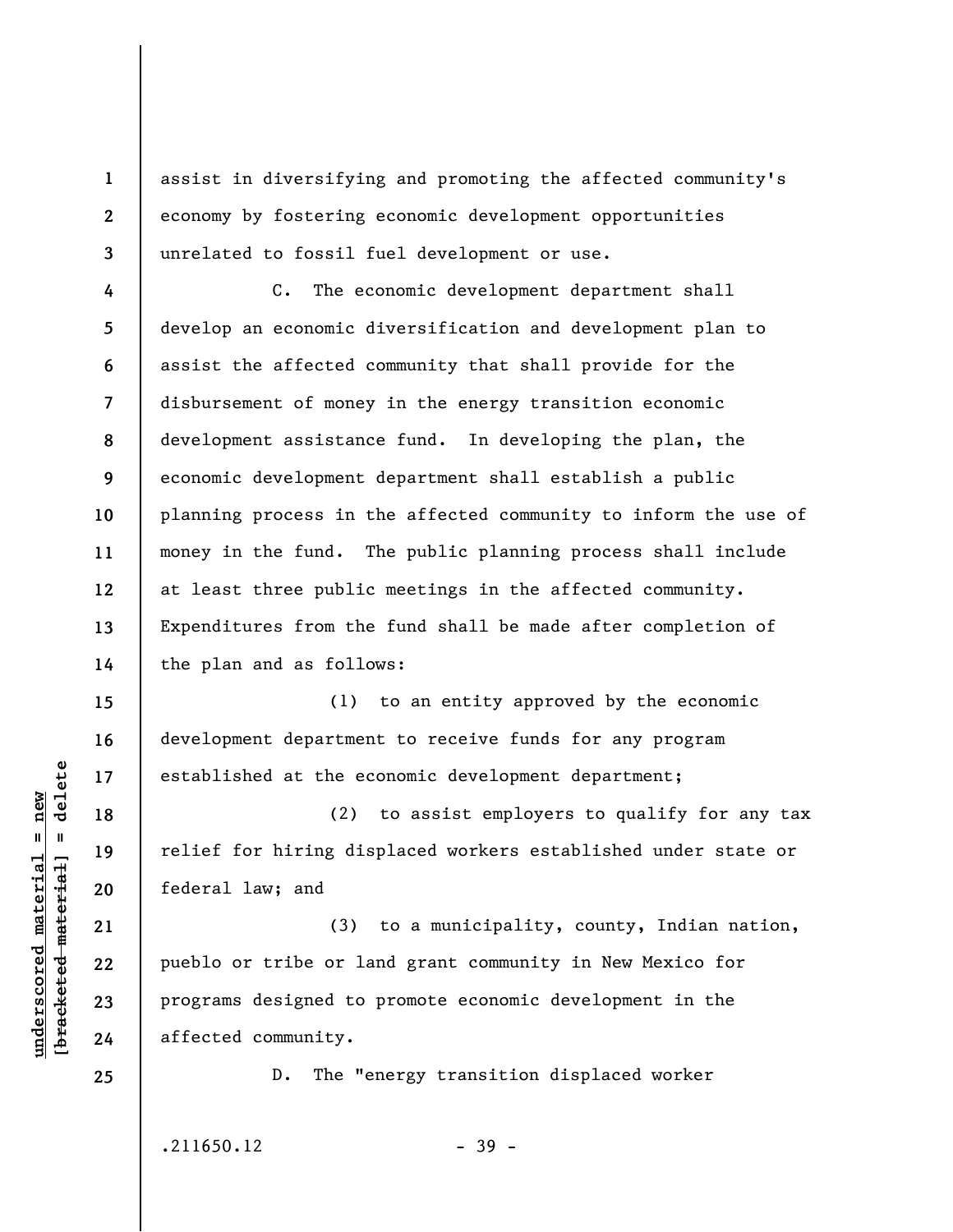assistance fund" is created in the state treasury. The fund shall consist of appropriations, gifts, grants, donations and bequests made to the fund. Income from the fund shall be credited to the fund, and money in the fund shall not revert or be transferred to any other fund at the end of a fiscal year.

E. The workforce solutions department shall administer the energy transition displaced worker assistance fund, and money in the fund is subject to appropriation by the legislature only to that department to assist displaced workers in an affected community.

F. The workforce solutions department shall develop a displaced worker development plan to assist displaced workers in an affected community that shall provide for the disbursement of money in the energy transition displaced worker assistance fund. In developing the plan, the workforce solutions department shall establish a public planning process in the affected community to inform the use of money in the fund. The public planning process shall include at least three public meetings in the affected community. Expenditures from the fund shall be made after completion of the plan and as follows:

(1) to assist employers of displaced workers to qualify for any tax relief established under state or federal law;

 $.211650.12$  - 40 -

(2) to the workforce solutions department:

 $\frac{1}{2}$  of  $\frac{1}{2}$  and  $\frac{1}{2}$  and  $\frac{1}{2}$  and  $\frac{1}{2}$  and  $\frac{1}{2}$  and  $\frac{1}{2}$  and  $\frac{1}{2}$  and  $\frac{1}{2}$  and  $\frac{1}{2}$  and  $\frac{1}{2}$  and  $\frac{1}{2}$  and  $\frac{1}{2}$  and  $\frac{1}{2}$  and  $\frac{1}{2}$  and  $\frac{1}{2}$  an **[bracketed material] = delete**  $underscored material = new$ **underscored material = new**

**1** 

**2** 

**3** 

**4** 

**5** 

**6** 

**7** 

**8** 

**9** 

**10** 

**11** 

**12** 

**13** 

**14** 

**15** 

**16** 

**17** 

**18** 

**19** 

**20** 

**21** 

**22** 

**23** 

**24**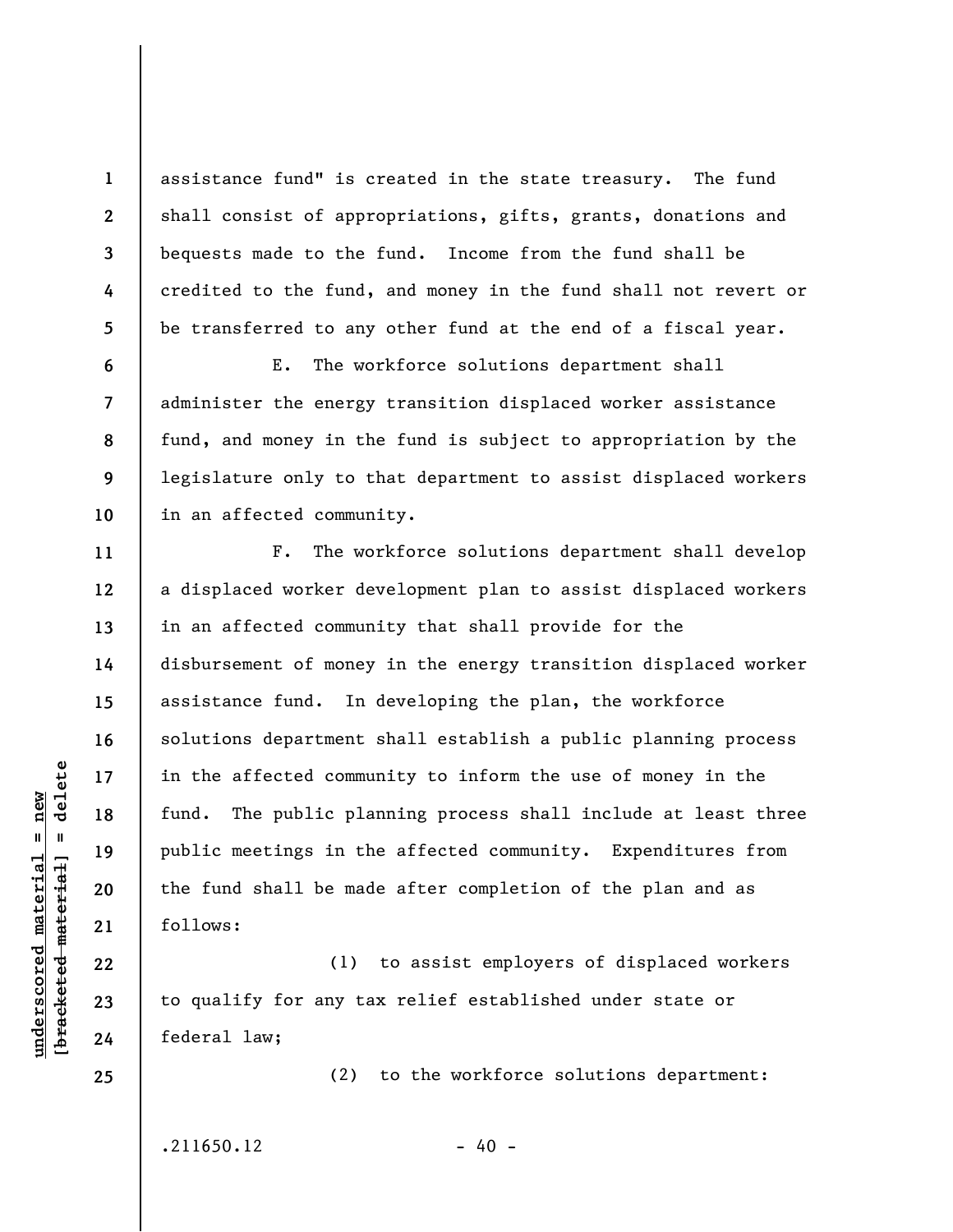**1 2 3 4 5 6 7 8 9 10 11 12 13 14 15 16 17 18 19 20 21 22 23 24 25**  (a) to provide assistance to displaced workers using any program established at that department; and (b) for payment of costs associated with displaced workers enrolling and participating in certified apprenticeship programs in New Mexico; and (3) to a municipality, county, Indian nation, pueblo or tribe or land grant community in New Mexico for job training and apprenticeship programs for displaced workers or for programs designed to promote economic development in the affected community. G. Within thirty days of receipt of energy transition bond proceeds, a qualifying generating facility located in New Mexico shall transfer the following percentages of the financed amount of energy transition bonds as follows: (1) one and sixty-five hundredths percent to the economic development department for deposit in the energy transition economic development assistance fund; and (2) three and eighty-five hundredths percent to the workforce solutions department for deposit in the energy transition displaced worker assistance fund. H. As used in this section: (1) "affected community" means a New Mexico county located within one hundred miles of a New Mexico facility producing electricity that closes, resulting in at least forty displaced workers; and

 $.211650.12$  - 41 -

 $\frac{1}{2}$  of  $\frac{1}{2}$  and  $\frac{1}{2}$  and  $\frac{1}{2}$  and  $\frac{1}{2}$  and  $\frac{1}{2}$  and  $\frac{1}{2}$  and  $\frac{1}{2}$  and  $\frac{1}{2}$  and  $\frac{1}{2}$  and  $\frac{1}{2}$  and  $\frac{1}{2}$  and  $\frac{1}{2}$  and  $\frac{1}{2}$  and  $\frac{1}{2}$  and  $\frac{1}{2}$  an **[bracketed material] = delete**  $anderscored material = new$ **underscored material = new**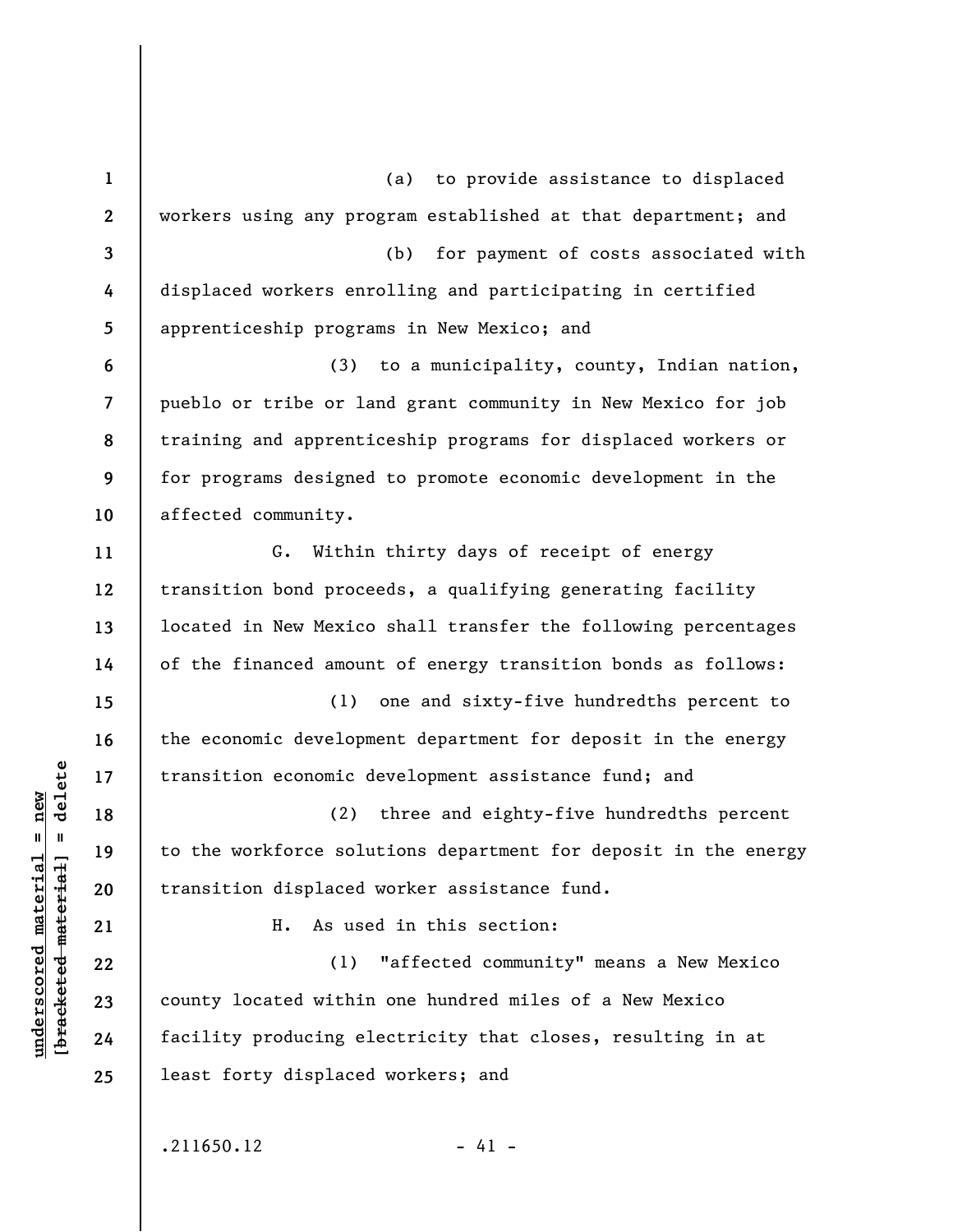**1 2 3 4 5 6 7 8 9 10 11 12 13 14 15 16 17 18 19 20 21 22 23 24 25**  (2) "displaced worker" means a New Mexico resident who: (a) within the previous twelve months, was terminated from employment, or whose contract was terminated, due to the abandonment of a New Mexico facility producing electricity that resulted in displacing at least forty workers; (b) had at least seventy-five percent of the resident's net income, as that term is defined in the Income Tax Act, from the employment or contract described in Subparagraph (a) of this paragraph; (c) has not been able to replace the lost wages described in Subparagraph (b) of this paragraph or whose annual wages are at least twenty-five percent less than when the qualifying facility was operating; and (d) does not qualify to take full benefits pursuant to a pension or retirement plan. **SECTION 17.** [NEW MATERIAL] ENERGY TRANSITION BONDS NOT PUBLIC DEBT.--Energy transition bonds issued pursuant to the Energy Transition Act shall not constitute a debt or a pledge of the faith and credit or taxing power of this state or of any county, municipality or any other political subdivision of this state. Bondholders shall have no right to have taxes levied by the legislature or the taxing authority of any county, municipality or other political subdivision of this state for

 $.211650.12$  - 42 -

 $\frac{1}{2}$  intereted material = delete **[bracketed material] = delete**  $underscored material = new$ **underscored material = new**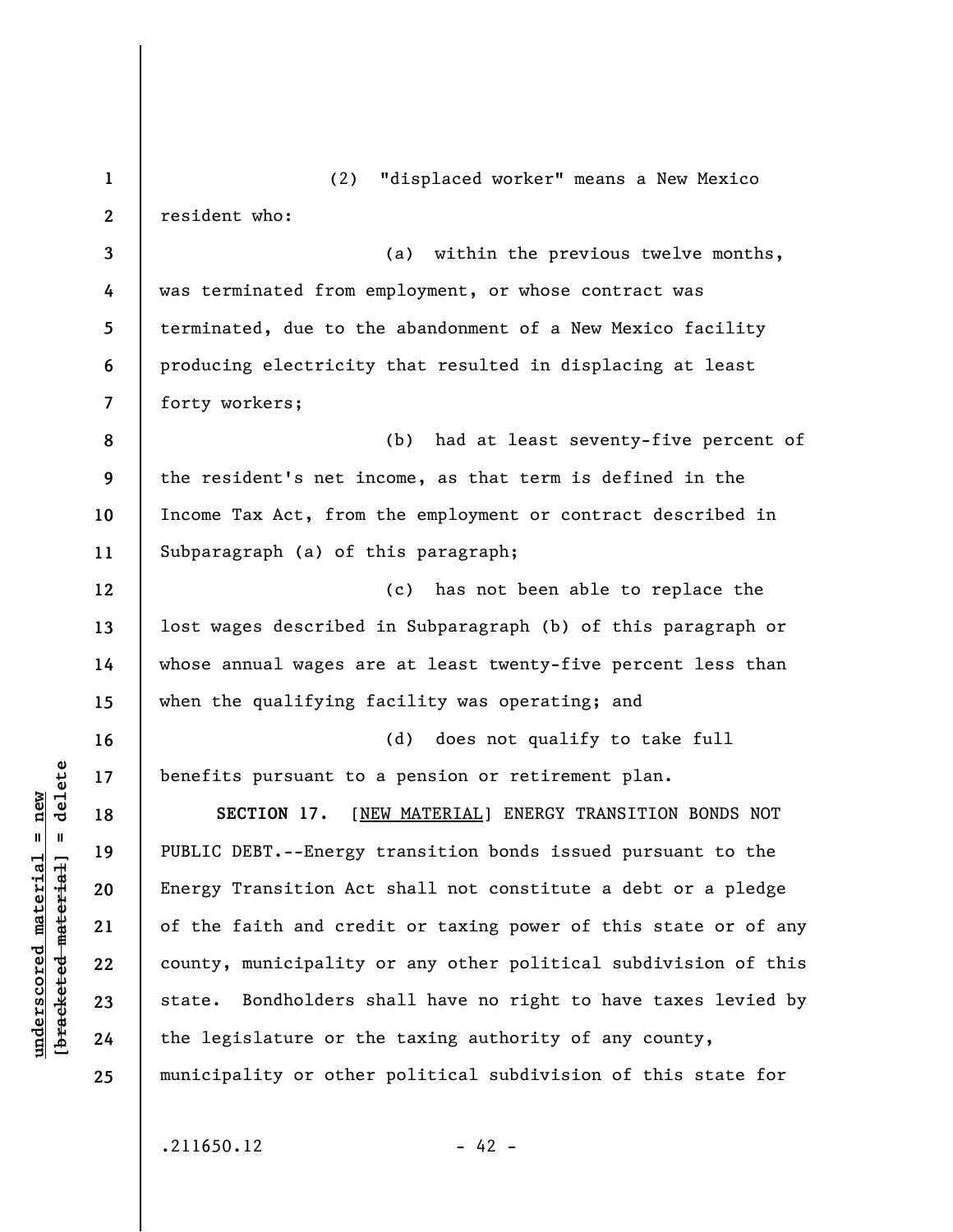the payment of the principal of or interest on energy transition bonds. The issuance of energy transition bonds does not obligate the state or a political subdivision of the state to levy any tax or make any appropriation for payment of the principal of or interest on the bonds.

SECTION 18. [NEW MATERIAL] ENERGY TRANSITION BONDS AS LEGAL INVESTMENTS.--Energy transition bonds shall be legal investments for all governmental units, permanent funds of the state, finance authorities, financial institutions, insurance companies, fiduciaries and other persons requiring statutory authority regarding legal investments.

**12** 

**13** 

**14** 

**15** 

**16** 

**17** 

**18** 

**19** 

**20** 

**21** 

**22** 

**23** 

**24** 

**11** 

**1** 

**2** 

**3** 

**4** 

**5** 

**6** 

**7** 

**8** 

**9** 

**10** 

**SECTION 19.** [NEW MATERIAL] STATE PLEDGE NOT TO IMPAIR.--

A. The state pledges to and agrees with the bondholders, any assignee and any financing parties that the state shall not take or permit any action that impairs the value of energy transition property, except as allowed pursuant to Section 6 of the Energy Transition Act, or reduces, alters or impairs energy transition charges that are imposed, collected and remitted for the benefit of the bondholders, any assignee and any financing parties, until the entire principal of, interest on and redemption premium on the energy transition bonds, all financing costs and all amounts to be paid to an assignee or financing party under an ancillary agreement are paid in full and performed in full.

**25** 

**underscored material = new [bracketed material] = delete**

 $\frac{1}{2}$  intereted material = delete  $anderscored material = new$ 

B. Any person who issues energy transition bonds is

 $.211650.12$  - 43 -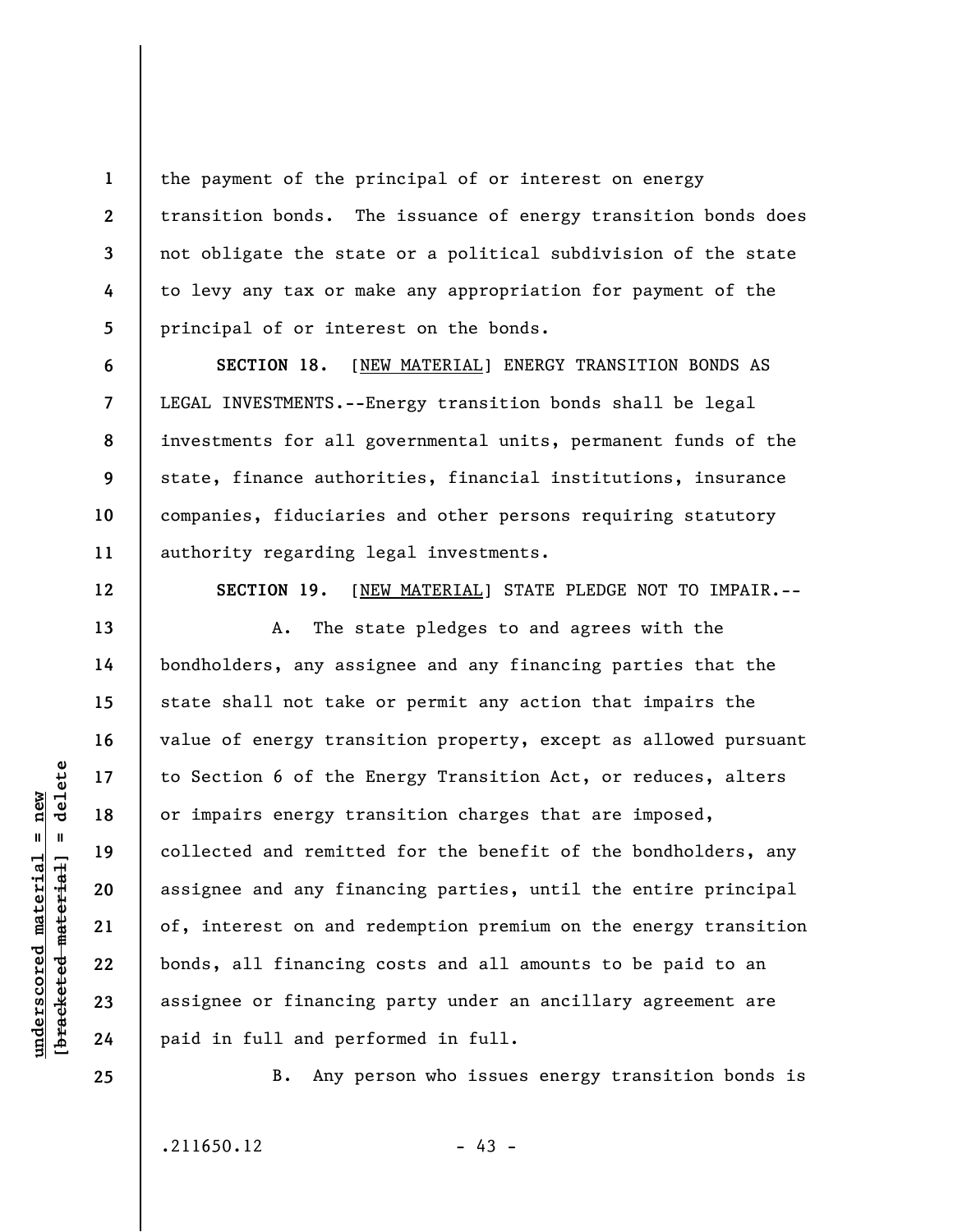**1 2 3 4**  permitted to include the pledge specified in Subsection A of this section in the energy transition bonds, ancillary agreements and documentation related to the issuance and marketing of the energy transition bonds.

**5 6 7 8 9 10 11 SECTION 20.** [NEW MATERIAL] CHOICE OF LAW.--The laws of the state of New Mexico as set forth in the Energy Transition Act shall govern the validity, enforceability, attachment, perfection, priority and exercise of remedies with respect to the transfer of an interest or right of creation of a security interest in energy transition property, an energy transition charge or a financing order.

**SECTION 21.** [NEW MATERIAL] CONFLICTS.--In the event of any conflict between the Energy Transition Act and any other law regarding the attachment, assignment or perfection, or the effect of perfection, or priority of any security interest in or transfer of energy transition property, the Energy Transition Act shall govern to the extent of the conflict.

**SECTION 22.** [NEW MATERIAL] VALIDITY ON ACTIONS IF ACT HELD INVALID.--Effective on the date that energy transition bonds are first issued under the Energy Transition Act, if any provision of that act is invalidated, superseded, replaced, repealed or expires for any reason, that occurrence shall not affect the validity of any action allowed pursuant to that act that is taken by the commission, a qualifying utility, an assignee or any other person, a collection agent, a financing

 $.211650.12$  - 44 -

 $\frac{1}{2}$  of  $\frac{1}{2}$  and  $\frac{1}{2}$  and  $\frac{1}{2}$  and  $\frac{1}{2}$  and  $\frac{1}{2}$  and  $\frac{1}{2}$  and  $\frac{1}{2}$  and  $\frac{1}{2}$  and  $\frac{1}{2}$  and  $\frac{1}{2}$  and  $\frac{1}{2}$  and  $\frac{1}{2}$  and  $\frac{1}{2}$  and  $\frac{1}{2}$  and  $\frac{1}{2}$  an **[bracketed material] = delete**  $anderscored material = new$ **underscored material = new**

**12** 

**13** 

**14** 

**15** 

**16** 

**17** 

**18** 

**19** 

**20** 

**21** 

**22** 

**23** 

**24**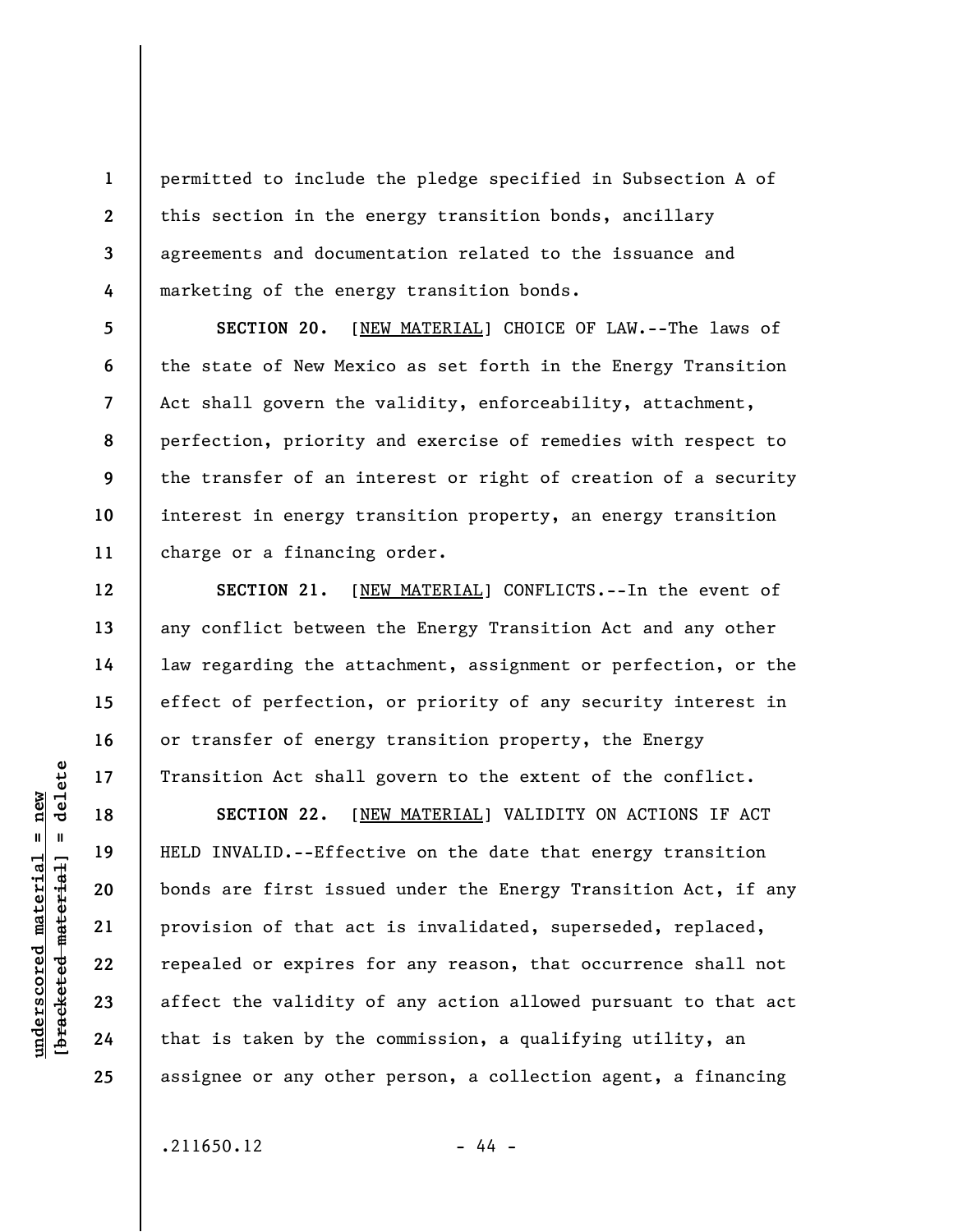**1 2 3 4 5 6 7 8 9**  party, a bondholder or a party to an ancillary agreement and, to prevent the impairment of energy transition bonds issued or authorized in a financing order issued pursuant to the Energy Transition Act, any such action shall remain in full force and effect with respect to all energy transition bonds issued or authorized in a financing order pursuant to the Energy Transition Act before the date that such provision is held to be invalid or is invalidated, superseded, replaced, repealed or expires for any reason.

**SECTION 23.** [NEW MATERIAL] APPLICABILITY.--The provisions of the Energy Transition Act shall not apply to a qualifying utility that makes an initial application for a financing order more than twelve years after the effective date of that act. This section shall not preclude a qualifying utility for which the commission has issued a financing order from applying to the commission for a subsequent order amending the financing order, pursuant to Section 7 of the Energy Transition Act.

**SECTION 24.** A new section of the Public Utility Act is enacted to read:

"[NEW MATERIAL] REQUIRING THE HIRING OF APPRENTICES FOR THE CONSTRUCTION OF FACILITIES THAT GENERATE ELECTRICITY.--

A. The construction of New Mexico facilities that generate electricity for New Mexico retail customers, and that are not located on the customer side of an electricity meter, shall be subject to the requirements provided in Subsection B

 $.211650.12$  - 45 -

 $\frac{1}{2}$  of  $\frac{1}{2}$  and  $\frac{1}{2}$  and  $\frac{1}{2}$  and  $\frac{1}{2}$  and  $\frac{1}{2}$  and  $\frac{1}{2}$  and  $\frac{1}{2}$  and  $\frac{1}{2}$  and  $\frac{1}{2}$  and  $\frac{1}{2}$  and  $\frac{1}{2}$  and  $\frac{1}{2}$  and  $\frac{1}{2}$  and  $\frac{1}{2}$  and  $\frac{1}{2}$  an **[bracketed material] = delete**  $underscored material = new$ **underscored material = new**

**10** 

**11** 

**12** 

**13** 

**14** 

**15** 

**16** 

**17** 

**18** 

**19** 

**20** 

**21** 

**22** 

**23** 

**24**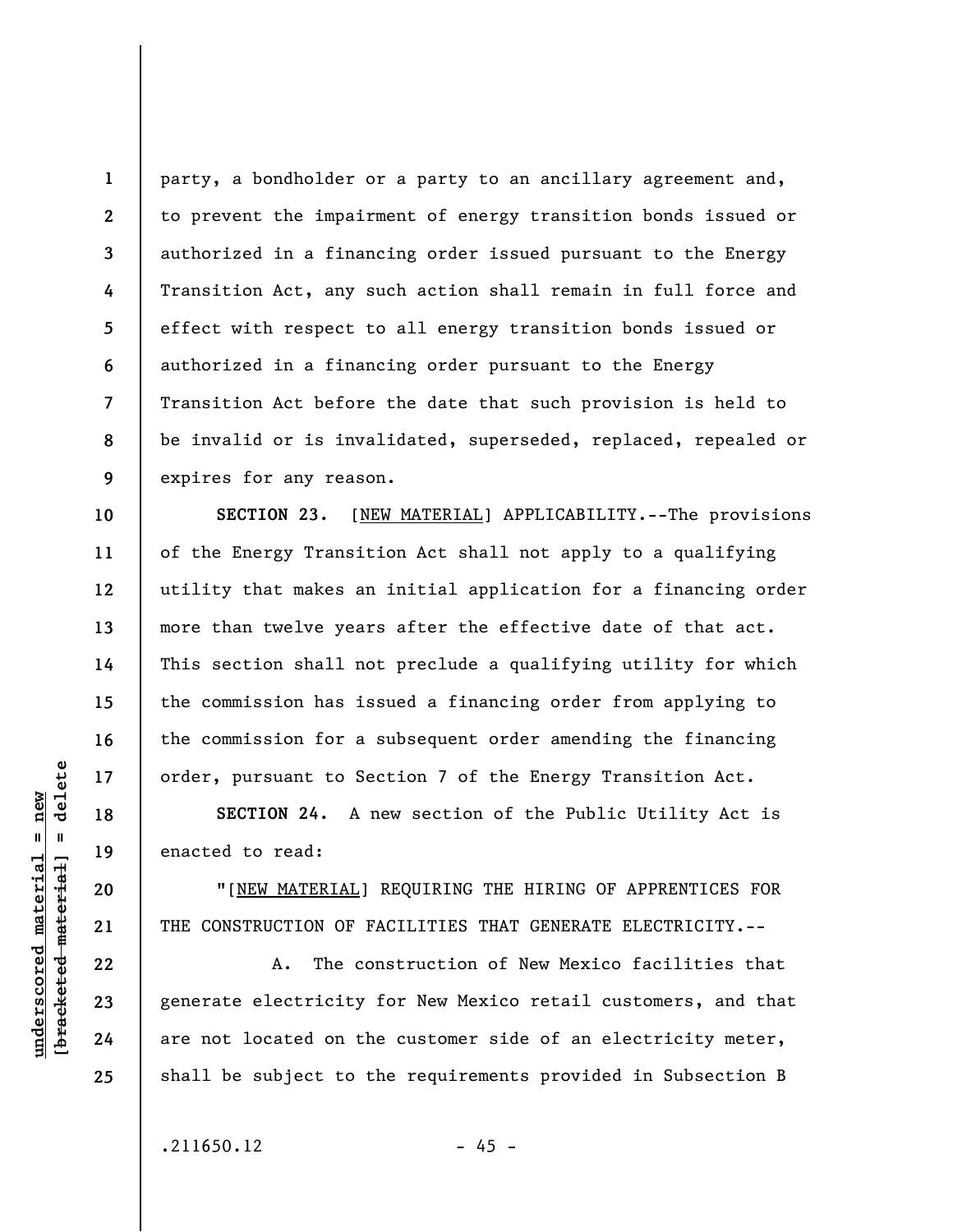**1 2 3 4 5 6 7 8 9 10 11 12 13 14 15 16 17 18 19 20 21 22 23 24 25**  of this section if the facilities are built as a result of competitive solicitations issued after July 1, 2020. B. Subject to availability of qualified applicants, the construction of facilities that generate electricity for New Mexico retail customers shall employ apprentices from an apprenticeship program during the construction phase of a project at a minimum level of the following percentages of all persons employed for the project: (1) ten percent for projects for which on-site construction commences beginning January 1, 2020, and prior to January 1, 2024; (2) seventeen and one-half percent for projects for which on-site construction commences beginning January 1, 2024, and prior to January 1, 2026; and (3) twenty-five percent for projects for which on-site construction commences beginning January 1, 2026. C. Apprenticeship programs used for purposes of this section shall encourage diversity among participants, participation by those underrepresented in the industry associated with that apprenticeship program and participation from disadvantaged communities, as determined by the workforce solutions department. The department shall promulgate rules to ensure compliance with this section. D. As used in this section, "apprenticeship program" means an apprenticeship program registered pursuant to

**underscored material = new [bracketed material] = delete**

 $\frac{1}{2}$  intereted material = delete  $anderscored material = new$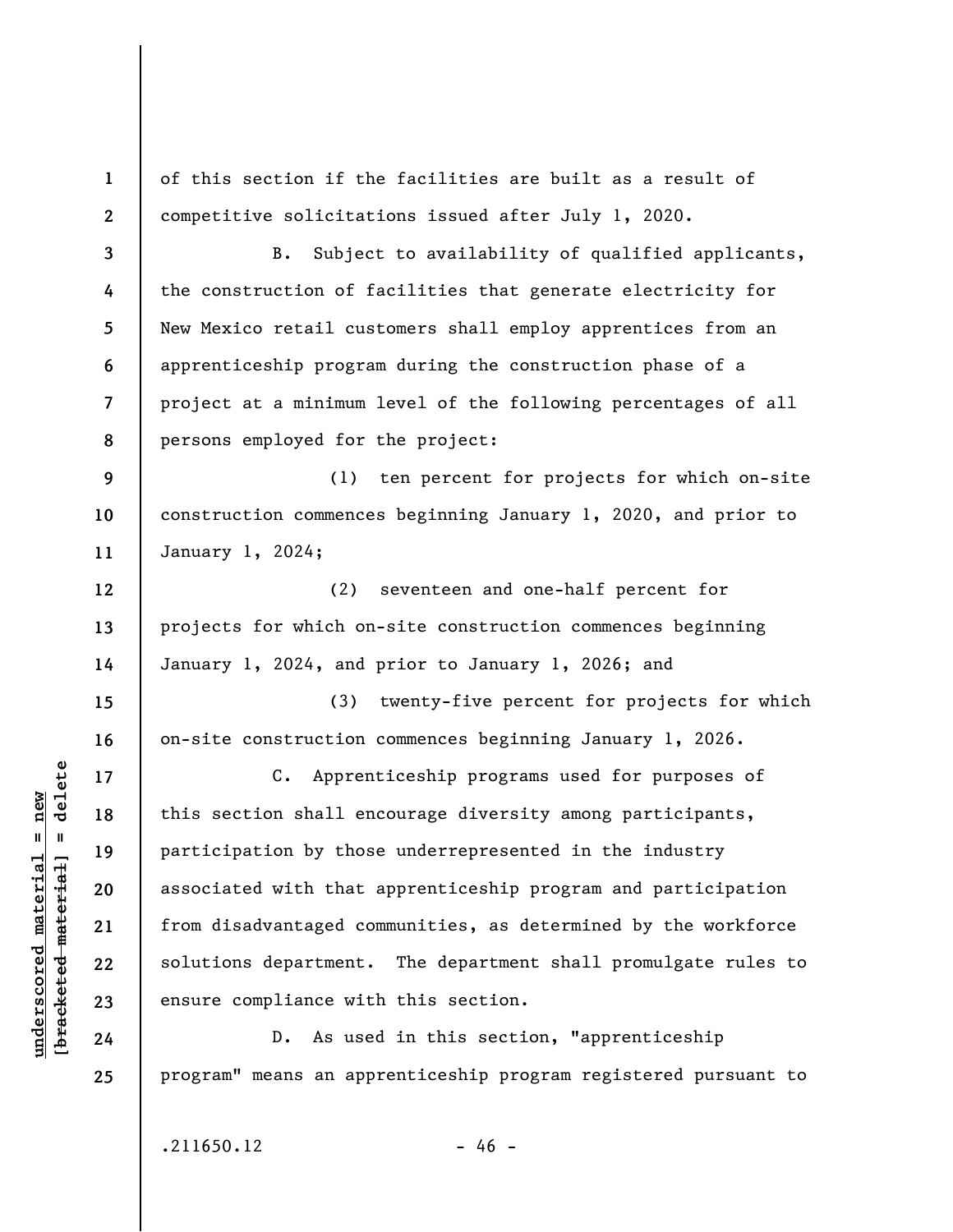**1** 

**2** 

**3** 

**4** 

the Apprenticeship Assistance Act."

**SECTION 25.** Section 62-9-1 NMSA 1978 (being Laws 1941, Chapter 84, Section 46, as amended) is amended to read:

"62-9-1. NEW CONSTRUCTION--RATEMAKING PRINCIPLES.--

**5 6 7 8 9 10 11 12 13 14 15 16 17 18 19 20 21 22 23 24 25**  A. No public utility shall begin the construction or operation of any public utility plant or system or of any extension of any plant or system without first obtaining from the commission a certificate that public convenience and necessity require or will require such construction or operation. This section does not require a public utility to secure a certificate for an extension within any municipality or district within which it lawfully commenced operations before June 13, 1941 or for an extension within or to territory already served by it, necessary in the ordinary course of its business, or for an extension into territory contiguous to that already occupied by it and that is not receiving similar service from another utility. If any public utility or mutual domestic water consumer association in constructing or extending its line, plant or system unreasonably interferes or is about to unreasonably interfere with the service or system of any other public utility or mutual domestic water consumer association rendering the same type of service, the commission, on complaint of the public utility or mutual domestic water consumer association claiming to be injuriously affected, may, upon and pursuant to the applicable procedure provided in

 $\frac{1}{2}$  of  $\frac{1}{2}$  and  $\frac{1}{2}$  and  $\frac{1}{2}$  and  $\frac{1}{2}$  and  $\frac{1}{2}$  and  $\frac{1}{2}$  and  $\frac{1}{2}$  and  $\frac{1}{2}$  and  $\frac{1}{2}$  and  $\frac{1}{2}$  and  $\frac{1}{2}$  and  $\frac{1}{2}$  and  $\frac{1}{2}$  and  $\frac{1}{2}$  and  $\frac{1}{2}$  an **[bracketed material] = delete**  $underscored material = new$ **underscored material = new**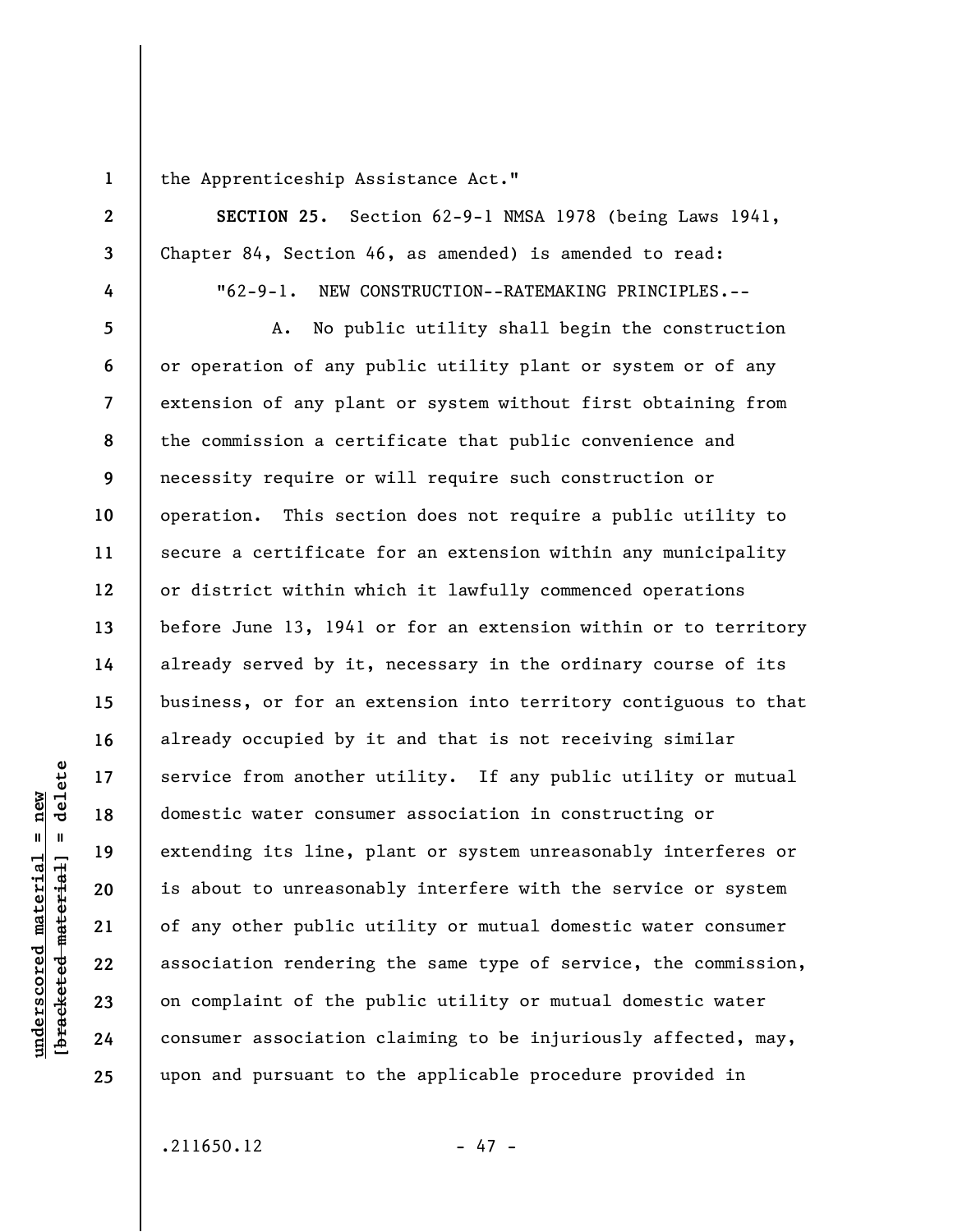Chapter 62, Article 10 NMSA 1978, and after giving due regard to public convenience and necessity, including reasonable service agreements between the utilities, make an order and prescribe just and reasonable terms and conditions in harmony with the Public Utility Act to provide for the construction, development and extension, without unnecessary duplication and economic waste.

**8 9 10 11 12 13 14 15 16 17 18 19 20 21 22 23 24 25**  B. If a certificate of public convenience and necessity is required pursuant to this section for the construction or extension of a generating plant or transmission lines and associated facilities, a public utility may include in the application for the certificate a request that the commission determine the ratemaking principles and treatment that will be applicable for the facilities that are the subject of the application for the certificate. If such a request is made, the commission shall, in the order granting the certificate, set forth the ratemaking principles and treatment that will be applicable to the public utility's stake in the certified facilities in all ratemaking proceedings on and after such time as the facilities are placed in service. The commission shall use the ratemaking principles and treatment specified in the order in all proceedings in which the cost of the public utility's stake in the certified facilities is considered. If the commission later decertifies the facilities, the commission shall apply the ratemaking

 $.211650.12$  - 48 -

delete **[bracketed material] = delete**  $anderscored material = new$ **underscored material = new**  $\frac{1}{2}$ 

**1** 

**2** 

**3** 

**4** 

**5** 

**6**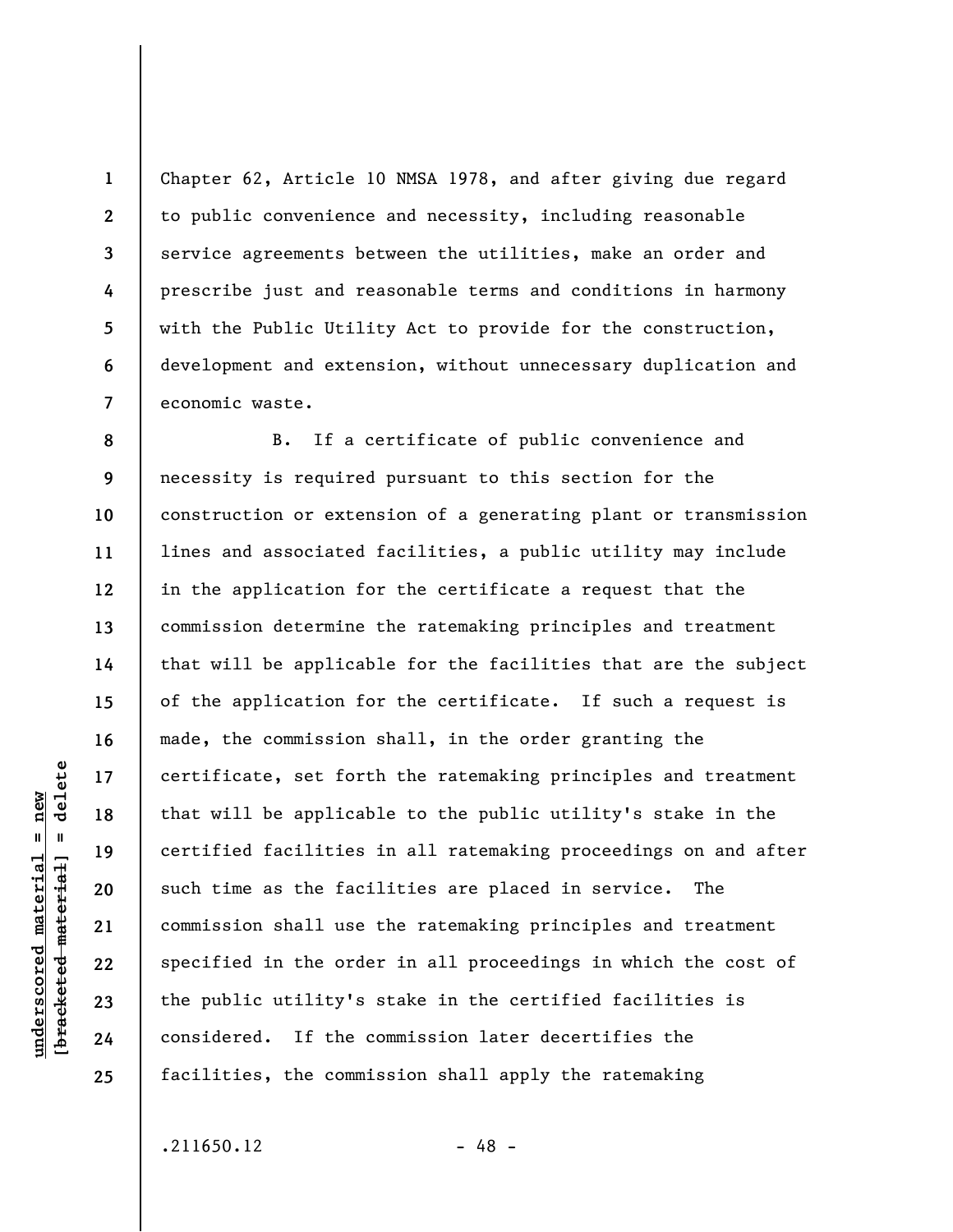**1 2 3 4**  principles and treatment specified in the original certification order to the costs associated with the facilities that were incurred by the public utility prior to decertification.

**5 6 7 8 9 10 11 12 13 14 15**  C. The commission may approve the application for the certificate without a formal hearing if no protest is filed within sixty days of the date that notice is given, pursuant to commission order, that the application has been filed. The commission shall issue its order granting or denying the application within nine months from the date the application is filed with the commission. Failure to issue its order within nine months is deemed to be approval and final disposition of the application; provided, however, that the commission may extend the time for granting approval for an additional six months for good cause shown.

D. In an application for a certificate of public convenience and necessity for an energy storage system, the commission shall approve procurement of energy storage systems that:

(1) reduce costs to ratepayers by avoiding or deferring the need for investment in new generation and for upgrades to systems for the transmission and distribution of energy;

(2) reduce the use of fossil fuels for meeting demand during peak load periods and for providing ancillary

 $.211650.12$  - 49 -

 $\frac{1}{2}$  intereted material = delete **[bracketed material] = delete**  $underscored material = new$ **underscored material = new**

**16** 

**17** 

**18** 

**19** 

**20** 

**21** 

**22** 

**23** 

**24**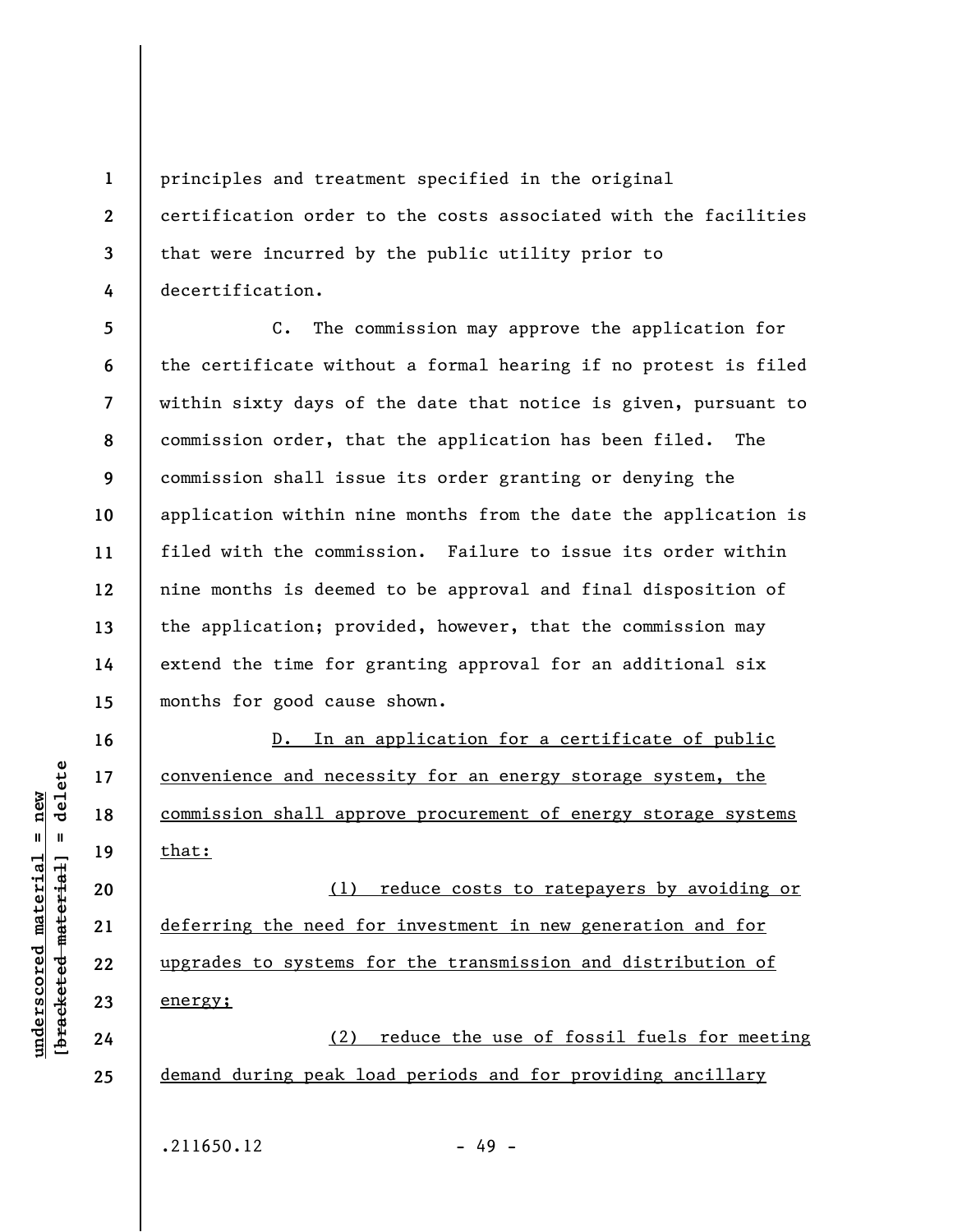| $\mathbf 1$  | services;                                                       |
|--------------|-----------------------------------------------------------------|
| $\mathbf{2}$ | (3) assist with ensuring grid reliability,                      |
| 3            | including transmission and distribution system stability, while |
| 4            | <u>integrating sources of renewable energy into the grid;</u>   |
| 5            | (4) support diversification of energy                           |
| 6            | resources and enhance grid security;                            |
| 7            | (5) reduce greenhouse gases and other air                       |
| 8            | pollutants resulting from power generation; and                 |
| 9            | (6) provide the public utility with the                         |
| 10           | discretion, subject to applicable laws and rules, to operate,   |
| 11           | maintain and control energy storage systems so as to ensure     |
| 12           | reliable and efficient service to customers.                    |
| 13           | $[\theta_{\overline{\bullet}}]$ E. As used in this section:     |
| 14           | (1) "energy storage system" means methods and                   |
| 15           | technologies used to store electricity; and                     |
| 16           | "mutual domestic water consumer<br>(2)                          |
| 17           | association" means an association created and organized         |
| 18           | pursuant to the provisions of:                                  |
| 19           | $[\frac{1}{1}]$ (a) Laws 1947, Chapter 206; Laws                |
| 20           | 1949, Chapter 79; or Laws 1951, Chapter 52; or                  |
| 21           | [(2)] (b) the Sanitary Projects Act."                           |
| 22           | SECTION 26. Section 62-15-34 NMSA 1978 (being Laws 2007,        |
| 23           | Chapter 4, Section 1, as amended by Laws 2014, Chapter 24,      |
| 24           | Section 1, and by Laws 2014, Chapter 25, Section 1) is amended  |
| 25           | to read:                                                        |
|              |                                                                 |
|              | .211650.12<br>$-50 -$                                           |

 $[**bracket**et~~eted matcherial~~] = **delete**$ **[bracketed material] = delete**  $underscored material = new$ **underscored material = new**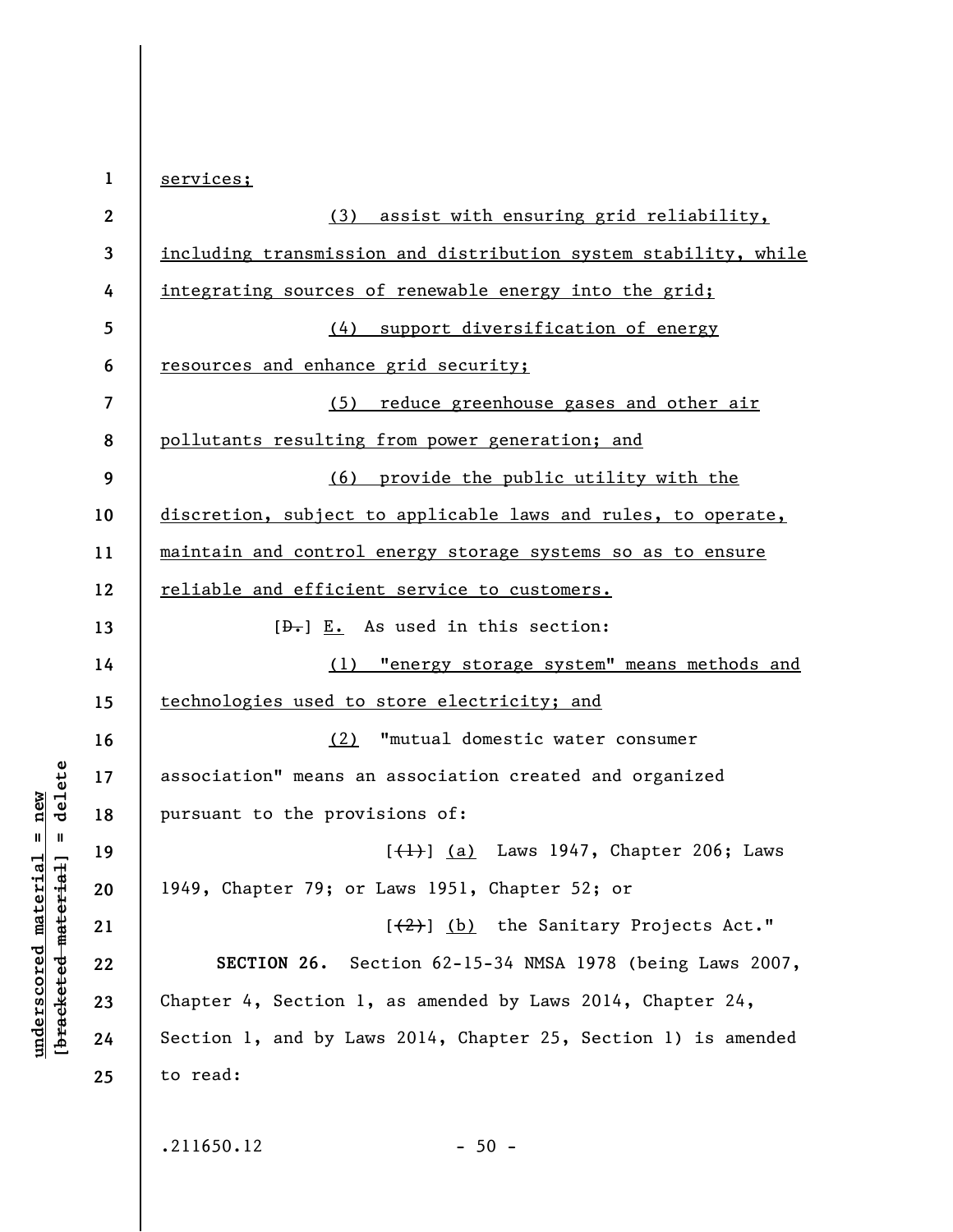**1** 

**13** 

**14** 

**15** 

**16** 

**17** 

**18** 

**19** 

**20** 

**21** 

**22** 

**23** 

**24** 

**25** 

"62-15-34. RENEWABLE PORTFOLIO STANDARD.--

**2 3 4 5 6 7 8**  A. Each distribution cooperative organized under the Rural Electric Cooperative Act shall meet the renewable portfolio standard requirements, as provided in this section, to include renewable energy in its electric energy supply portfolio as demonstrated by its retirement of renewable energy certificates. Requirements and targets of the renewable portfolio standard are as follows:

**9 10 11 12**  (1) no later than January 1, 2015, renewable energy shall comprise no less than five percent of each distribution cooperative's total retail sales to New Mexico customers;

(2) the renewable portfolio standard shall increase by one percent per year thereafter until January 1, 2020, at which time the renewable portfolio standard shall be ten percent of the distribution cooperative's total retail sales to New Mexico customers;

(3) [the renewable portfolio standard of each distribution cooperative shall be diversified as to the type of renewable energy resource, taking into consideration the overall reliability, availability and dispatch flexibility and the cost of the various renewable energy resources made available to the distribution cooperative by its suppliers of electric power; and a distribution cooperative shall have the following targets and requirements for renewable energy and

 $\frac{1}{2}$  of  $\frac{1}{2}$  and  $\frac{1}{2}$  and  $\frac{1}{2}$  and  $\frac{1}{2}$  and  $\frac{1}{2}$  and  $\frac{1}{2}$  and  $\frac{1}{2}$  and  $\frac{1}{2}$  and  $\frac{1}{2}$  and  $\frac{1}{2}$  and  $\frac{1}{2}$  and  $\frac{1}{2}$  and  $\frac{1}{2}$  and  $\frac{1}{2}$  and  $\frac{1}{2}$  an **[bracketed material] = delete**  $anderscored material = new$ **underscored material = new**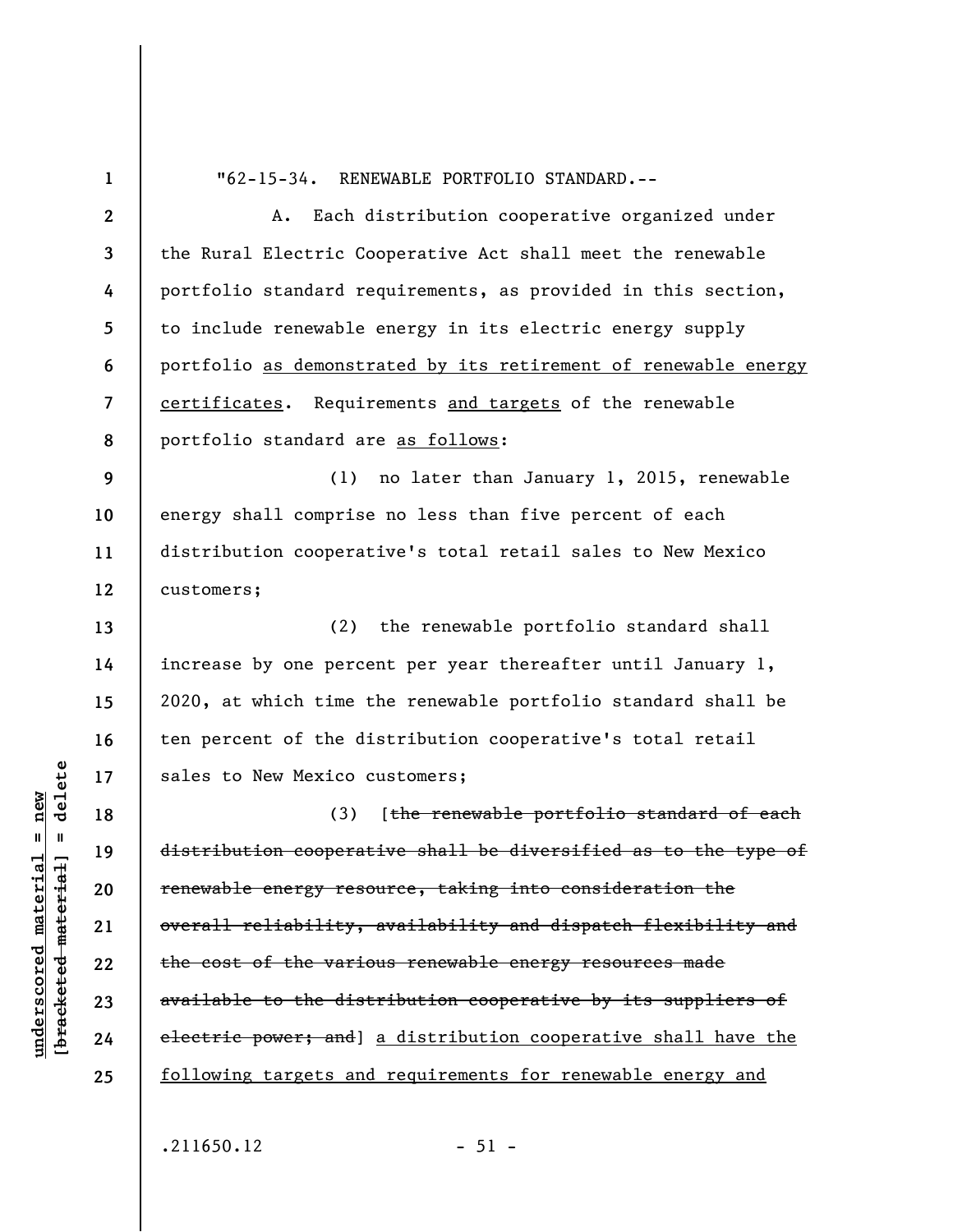**1 2 3 4 5 6 7 8 9 10 11 12 13 14 15 16 17 18 19 20 21 22 23 24**  zero carbon resources as a percentage of the distribution cooperative's total retail sales in New Mexico: (a) a requirement of forty percent renewable energy by January 1, 2025; (b) a requirement of fifty percent renewable energy by January 1, 2030; (c) a target of achieving the zero carbon resource standard by January 1, 2050, composed of at least eighty percent renewable energy; provided that: 1) achieving the target is technically feasible; 2) the rural electric cooperative is able to provide reliable electric service while implementing the target; and 3) implementing the target shall not cause electric service to become unaffordable; and (4) renewable energy resources that are in a distribution cooperative's energy supply portfolio on January 1, 2008 shall be counted in determining compliance with this section. [B. If a distribution cooperative determines that, in any given year, the cost of renewable energy that would need to be procured or generated for purposes of compliance with the renewable portfolio standard would be greater than the reasonable cost threshold, the distribution cooperative shall not be required to incur that cost; provided that the existence

**25** 

 $.211650.12$  - 52 -

of this condition excusing performance in any given year shall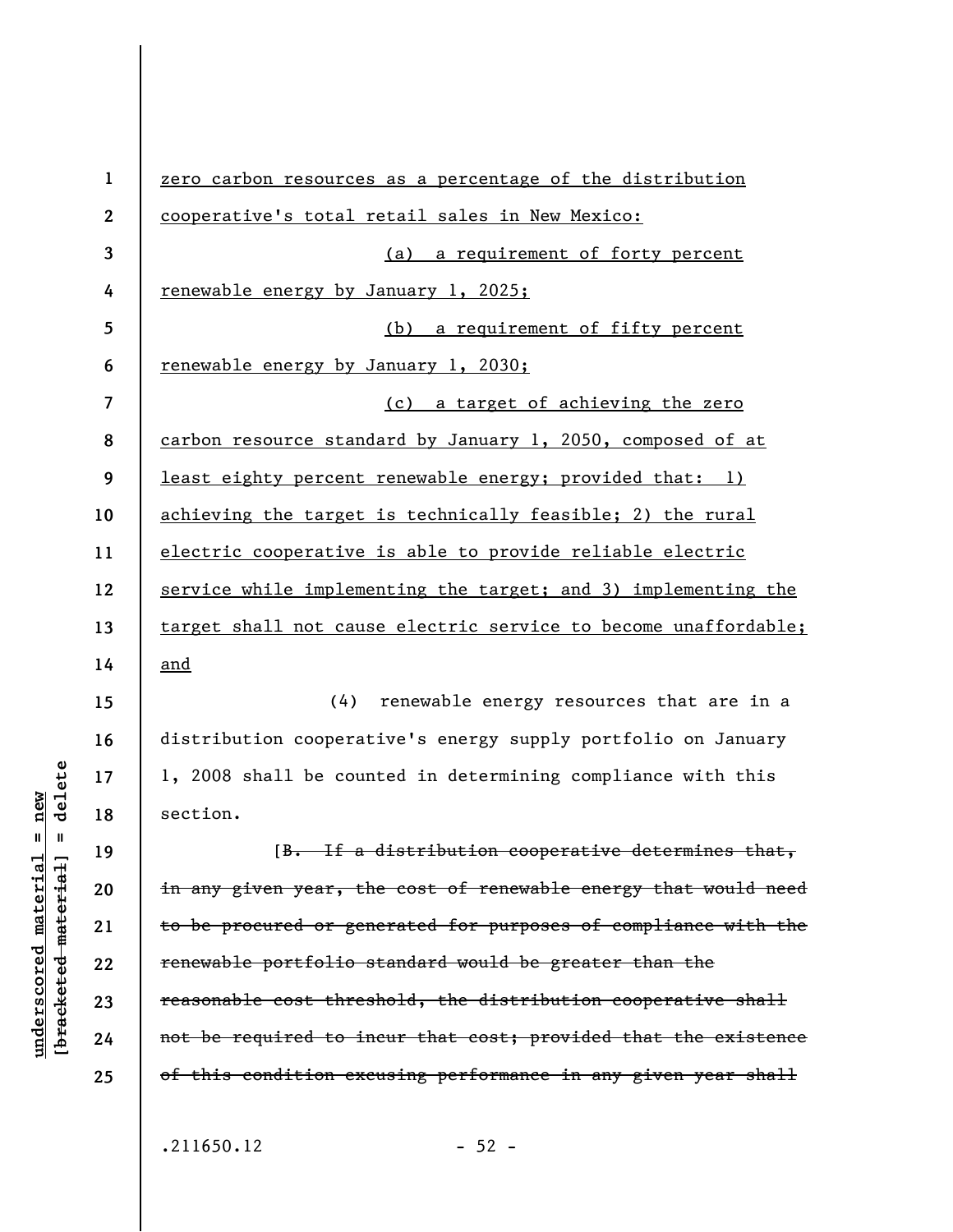not operate to delay any renewable portfolio standard in subsequent years. For purposes of the Rural Electric Cooperative Act, "reasonable cost threshold" means an amount that shall be no greater than one percent of the distribution cooperative's gross receipts from business transacted in New Mexico for the preceding calendar year.

**7 8 9 10 11 12 13 14 15 16 17 18 19**  C.] B. By April 30 of each year, a distribution cooperative shall file with the public regulation commission a report on its purchases and generation of renewable energy during the preceding calendar year. The report shall include the cost of the renewable energy resources purchased and generated by the distribution cooperative to meet the renewable portfolio standard, an explanation of steps taken to minimize those costs, including competitive procurement and comparison of the price of electricity from renewable energy resources in the bids received by the distribution cooperative to recent prices for such electricity elsewhere in the southwestern United States, and an annual compliance plan for meeting the renewable portfolio standard for the following three years.

C. If, in any given year, a distribution cooperative determines that the average annual levelized cost of renewable energy that would need to be procured or generated for purposes of compliance with the renewable portfolio standard would be greater than sixty dollars (\$60.00) per megawatt-hour at the point of interconnection of the renewable

 $.211650.12$  - 53 -

delete **[bracketed material] = delete** inderscored material = new **underscored material = new**  $\mathbf{I}$ bracketed material

**20** 

**21** 

**22** 

**23** 

**24** 

**25** 

**1** 

**2** 

**3** 

**4** 

**5**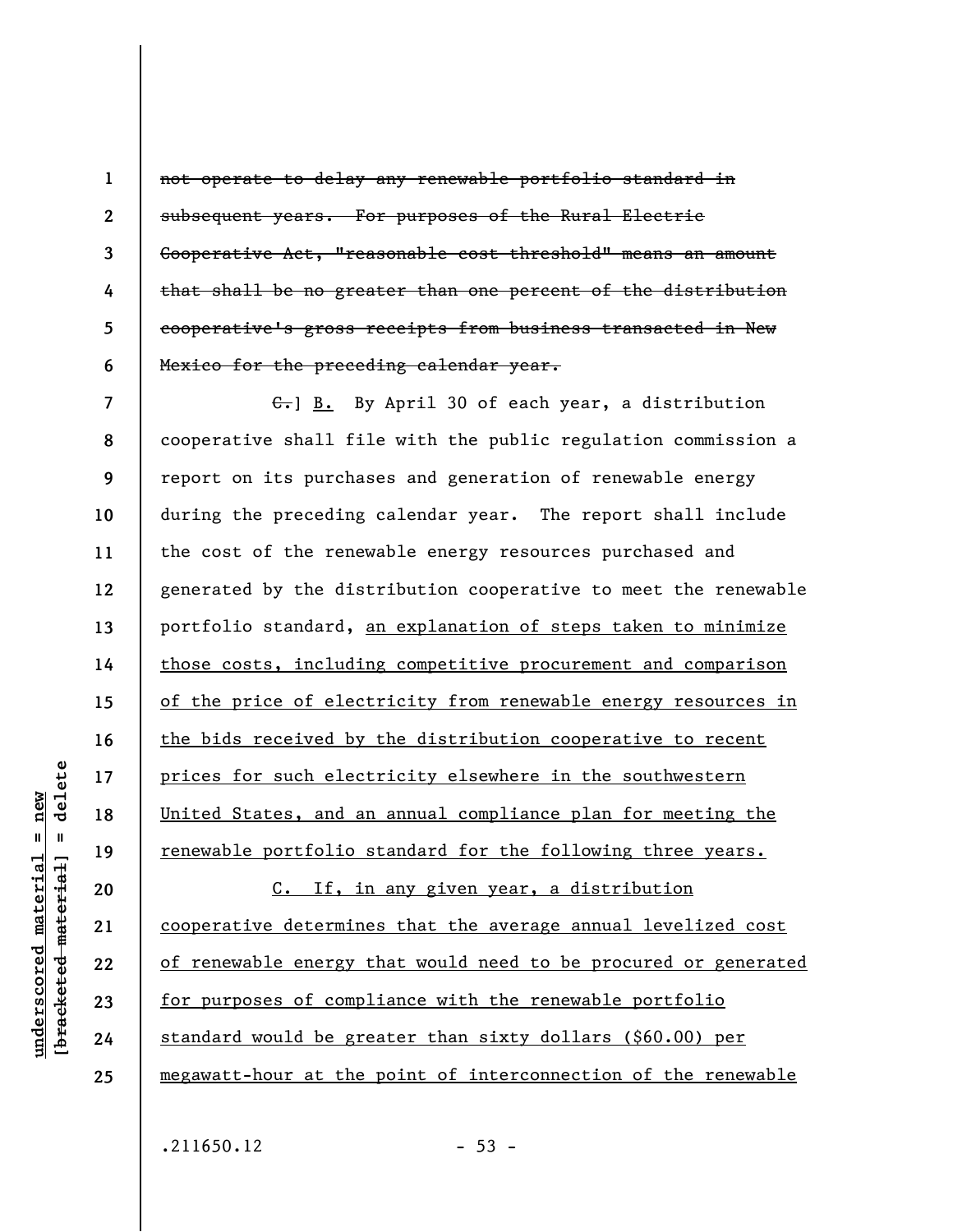**1 2 3 4 5 6 7 8 9**  energy resource with the transmission system, adjusted for inflation after 2020, the distribution cooperative shall not be required to incur that excess cost; provided that the existence of this condition excusing performance in any given year shall not operate to delay compliance with the renewable portfolio standard in subsequent years. The provisions of this subsection do not preclude a distribution cooperative from accepting a project with a cost that would exceed sixty dollars (\$60.00) per megawatt-hour.

**10 12**  D. A distribution cooperative shall report to its membership a summary of its purchases and generation of renewable energy during the preceding calendar year."

**SECTION 27.** Section 62-15-37 NMSA 1978 (being Laws 2007, Chapter 4, Section 4, as amended by Laws 2015, Chapter 64, Section 2 and by Laws 2015, Chapter 71, Section 2) is amended to read:

"62-15-37. DEFINITIONS--ENERGY EFFICIENCY--RENEWABLE ENERGY.--As used in the Rural Electric Cooperative Act:

A. "energy efficiency" means measures, including energy conservation measures, or programs that target consumer behavior, equipment or devices to result in a decrease in consumption of electricity without reducing the amount or quality of energy services;

B. "renewable energy" means electric energy generated by use of renewable energy resources and delivered to

 $.211650.12$  - 54 -

delete **[bracketed material] = delete** inderscored material = new **underscored material = new**  $\frac{1}{2}$ 

**11** 

**13** 

**14** 

**15** 

**16** 

**17** 

**18** 

**19** 

**20** 

**21** 

**22** 

**23** 

**24**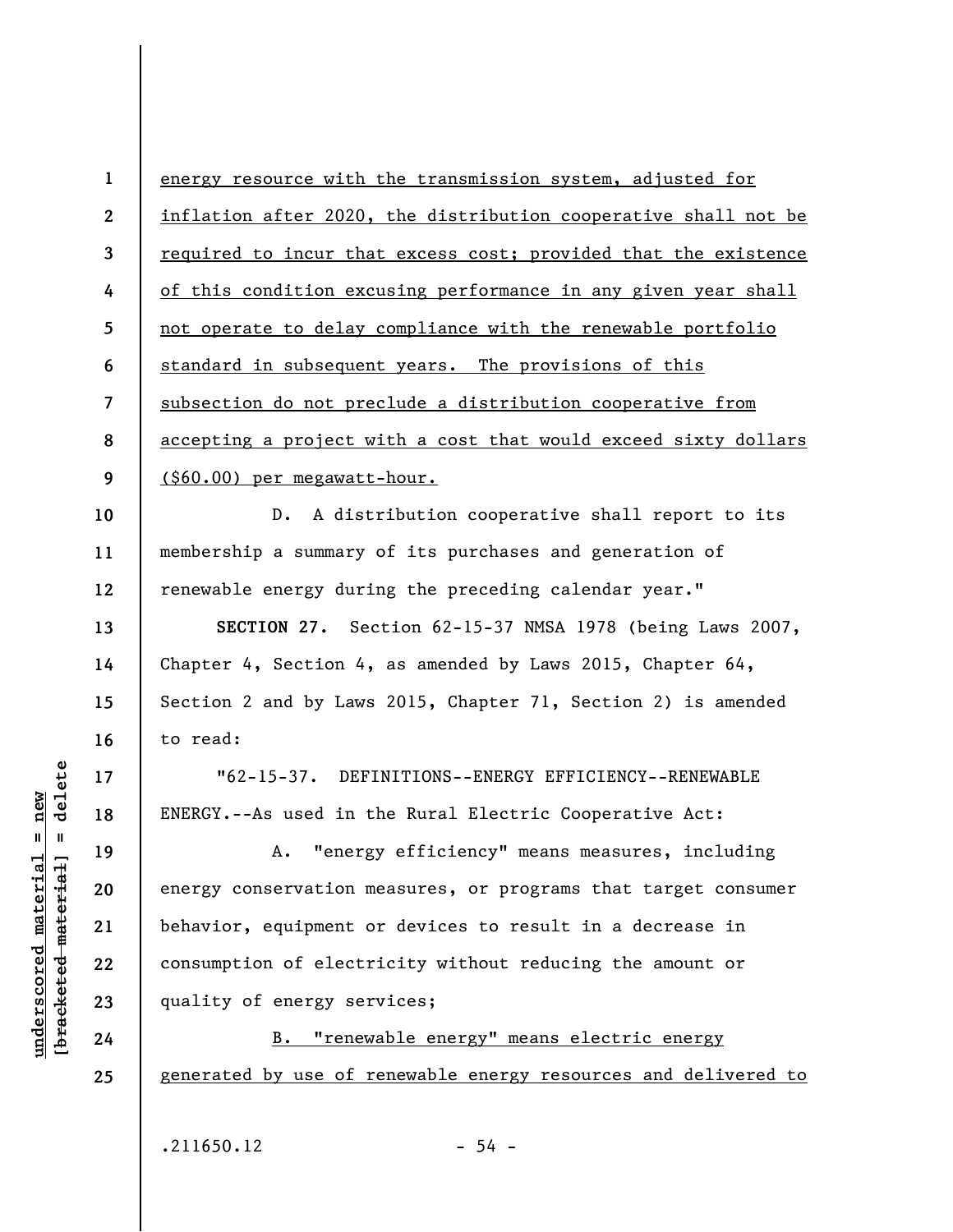**1 2 3 4 5 6 7 8 9 10 11 12 13 14 15 16 17 18 19 20 21 22 23 24 25**  a rural electric cooperative; C. "renewable energy certificate" means a certificate or other record, in a format approved by the public regulation commission, that represents all the environmental attributes from one megawatt-hour of electricity generated from renewable energy; [B.] D. "renewable energy resource" means electric or useful thermal energy: (1) generated by use of  $1 - 0r$ zero-emissions generation technology with substantial long-term production potential; and (2) generated by use of renewable] the following energy resources, [that may include] with or without energy storage and delivered to a rural electric cooperative: (a) solar, wind and geothermal [resources]; (b) hydropower facilities brought in service on or after July 1, 2007; (c) other hydropower facilities supplying no greater than the amount of energy from hydropower facilities that were part of an energy supply portfolio prior to July 1, 2007;  $[\texttt{(e)}]$  (d) fuel cells that  $[\texttt{are}]$  do not use fossil [fueled] fuels to create electricity; [and (d)] (e) biomass resources, [such as]  $.211650.12$  - 55 -

**underscored material = new [bracketed material] = delete**

 $\frac{1}{2}$  intereted material = delete  $anderscored material = new$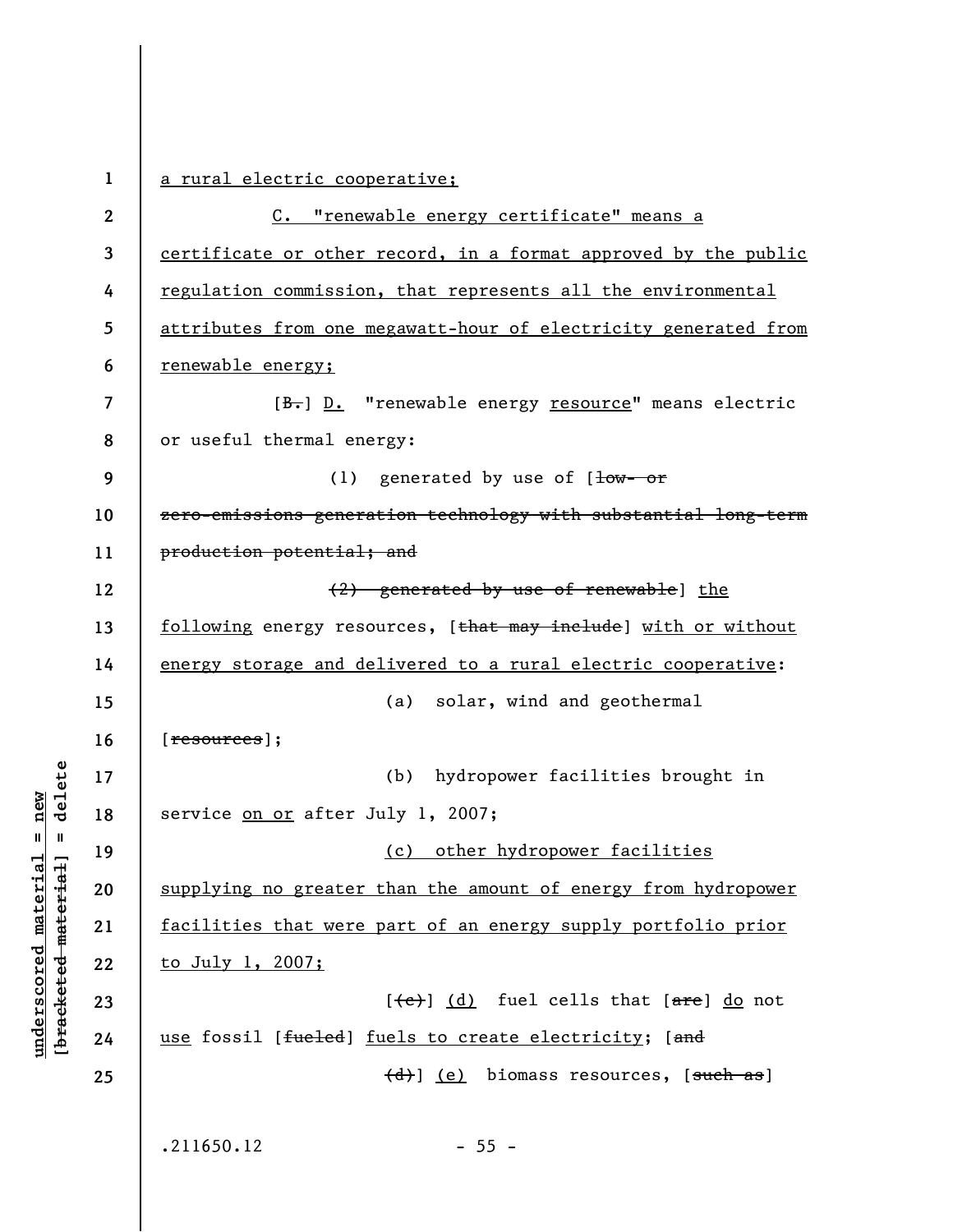| $\mathbf 1$    | limited to agriculture or animal waste, small diameter timber,   |
|----------------|------------------------------------------------------------------|
| $\mathbf{2}$   | not to exceed eight inches, salt cedar and other phreatophyte    |
| 3              | or woody vegetation removed from river basins or watersheds in   |
| 4              | New Mexico; provided that these resources are from facilities    |
| 5              | certified by the energy, minerals and natural resources          |
| 6              | department to: 1) be of appropriate scale to have sustainable    |
| $\overline{7}$ | feedstock in the near vicinity; 2) have zero life cycle carbon   |
| 8              | emissions; and 3) meet scientifically determined restoration,    |
| 9              | sustainability and soil nutrient principles; and                 |
| 10             | landfill gas and anaerobically<br>(f)                            |
| 11             | digested waste biomass; [but] and                                |
| 12             | [ <del>(3)</del> ] (2) does not include electric energy          |
| 13             | generated by use of fossil fuel or nuclear energy; [and]         |
| 14             | $[\theta - \epsilon] E.$ "useful thermal energy" means renewable |
| 15             | energy delivered from a source that can be metered and that is   |
| 16             | delivered in the state to an end user in the form of direct      |
| 17             | heat, steam or hot water or other thermal form that is used for  |
| 18             | heating, cooling, humidity control, process use or other valid   |
| 19             | end-use energy requirements and for which fossil fuel or         |
| 20             | electricity would otherwise be consumed;                         |
| 21             | F. "zero carbon resource" means an electricity                   |
| 22             | generation resource that emits no carbon dioxide into the        |
| 23             | atmosphere as a result of electricity production; and            |
| 24             | "zero carbon resource standard" means providing<br>G.            |
| 25             | New Mexico rural electric cooperative retail customers with      |
|                |                                                                  |

 $[**bracket**et~~eted matcherial~~] = **delete**$ **[bracketed material] = delete**  $underscored material = new$ **underscored material = new**

 $.211650.12$  - 56 -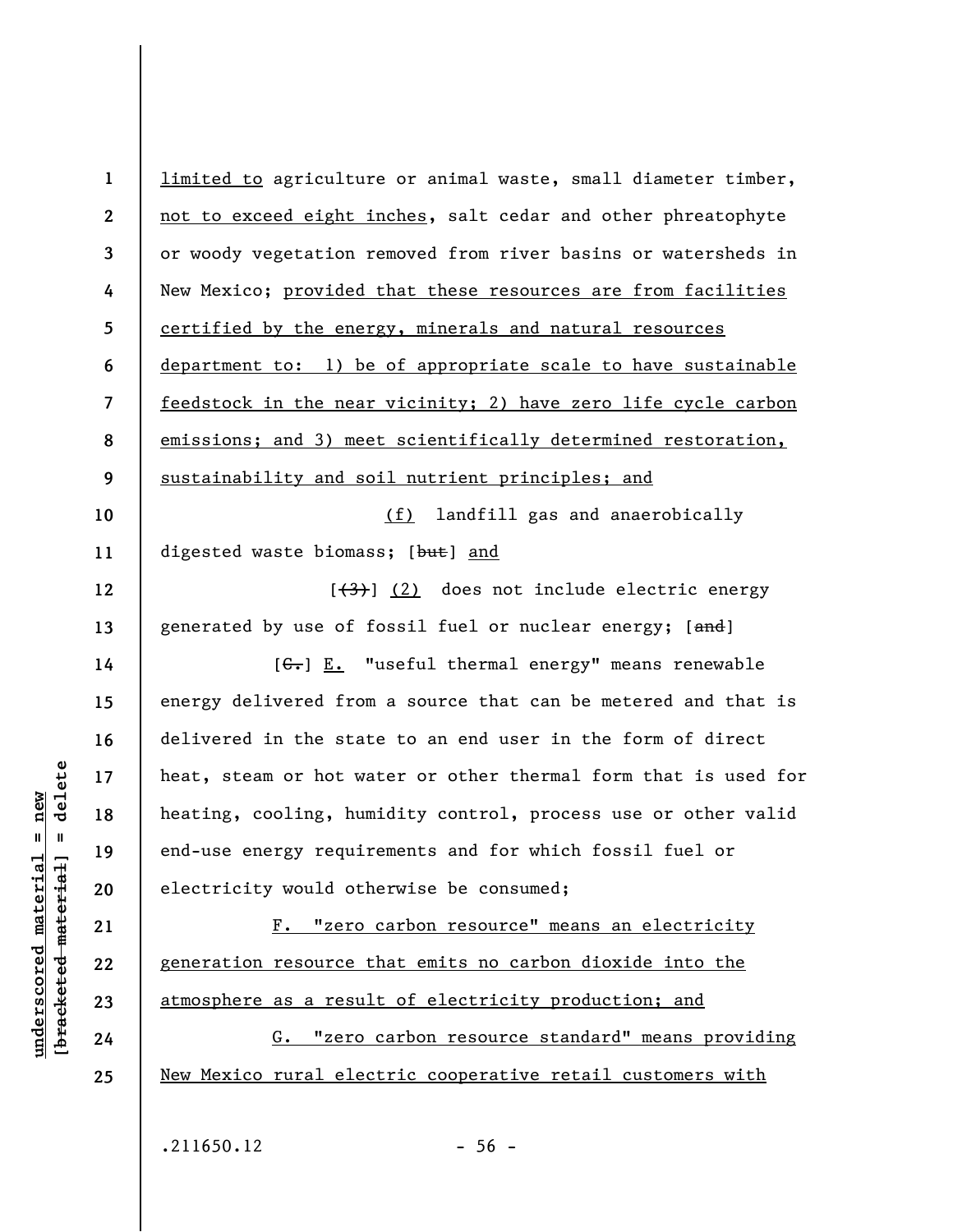**1 2 3 4 5 6 7 8 9 10 11 12 13 14 15 16 17 18 19 20 21 22 23 24 25**  electricity generated from one hundred percent zero carbon resources." **SECTION 28.** Section 62-16-3 NMSA 1978 (being Laws 2004, Chapter 65, Section 3, as amended) is amended to read: "62-16-3. DEFINITIONS.--As used in the Renewable Energy Act: A. "commission" means the public regulation commission; B. "energy storage" means batteries or other means by which energy can be retained and delivered as electricity for use at a later time; [ $B -$ ] C. "municipality" means a municipal corporation, organized under the laws of the state, and H class counties;  $[G<sub>1</sub>]$  D. "public utility" means an entity certified by the commission to provide retail electric service in New Mexico pursuant to the Public Utility Act but does not include rural electric cooperatives; [<del>D.</del>] E. "reasonable cost threshold" means [the cost established by the commission, above which a public utility shall not be required to add renewable energy to its electric energy supply portfolio pursuant to the renewable portfolio standard] an average annual levelized cost of sixty dollars (\$60.00) per megawatt-hour at the point of interconnection of the renewable energy resource with the transmission system,

 $.211650.12$  - 57 -

 $\frac{1}{2}$  intereted material = delete **[bracketed material] = delete**  $underscored material = new$ **underscored material = new**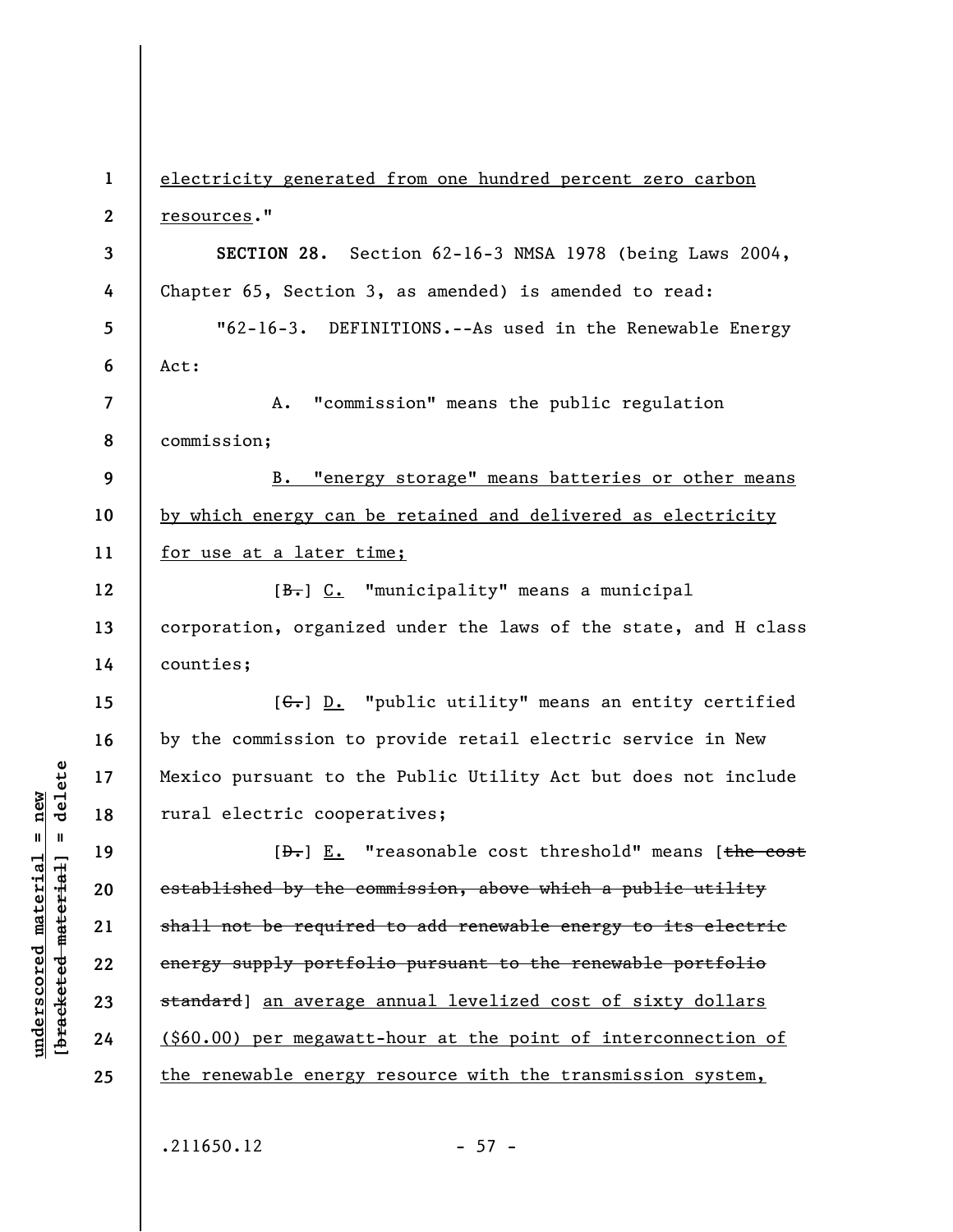**1 2 3 4 5 6 7 8 9 10 11 12 13 14 15 16 17 18 19 20 21 22 23 24 25**  adjusted for inflation after 2020;  $[E-] F.$  "renewable energy" means electric energy [(1) generated by use of low- or zeroemissions generation technology with substantial long-term production potential; and  $(2)$ ] generated by use of renewable energy resources [that may include: (a) solar, wind and geothermal resources; (b) hydropower facilities brought in service after July 1, 2007; (c) fuel cells that are not fossil fueled: and (d) biomass resources, such as agriculture or animal waste, small diameter timber, salt cedar and other phreatophyte or woody vegetation removed from river basins or watersheds in New Mexico, landfill gas and anaerobically digested waste biomass; but (3) does not include electric energy generated by use of fossil fuel or nuclear energy] and delivered to a public utility; [ $F -$ ] G. "renewable energy certificate" means a certificate or other record, in a format approved by the commission, that represents all the environmental attributes from one [kilowatt-hour] megawatt-hour of electricity

 $.211650.12$  - 58 -

**underscored material = new [bracketed material] = delete**

bracketed material

 $anderscored material = new$ 

 $=$  delete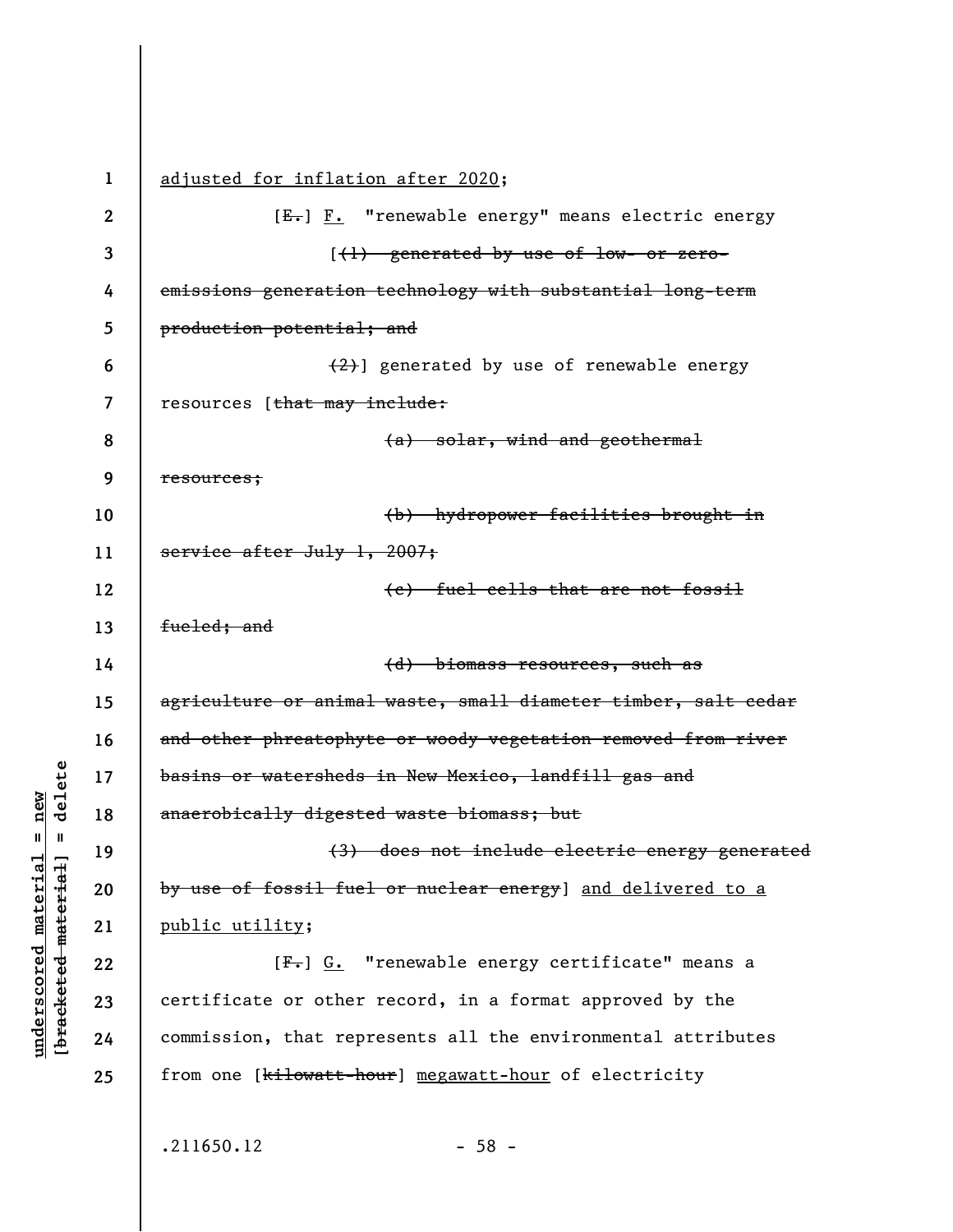**1 2 3 4 5 6 7 8 9 10 11 12 13 14 15 16 17 18 19 20 21 22 23 24 25**  [generation] generated from [a] renewable energy; [resource] H. "renewable energy resource" means the following energy resources, with or without energy storage: (1) solar, wind and geothermal; (2) hydropower facilities brought in service on or after July 1, 2007; (3) biomass resources, limited to agriculture or animal waste, small diameter timber, not to exceed eight inches, salt cedar and other phreatophyte or woody vegetation removed from river basins or watersheds in New Mexico; provided that these resources are from facilities certified by the energy, minerals and natural resources department to: (a) be of appropriate scale to have sustainable feedstock in the near vicinity; (b) have zero life cycle carbon emissions; and (c) meet scientifically determined restoration, sustainability and soil nutrient principles; (4) fuel cells that do not use fossil fuels to create electricity; and (5) landfill gas and anaerobically digested waste biogas;  $[G<sub>r</sub>]$  I. "renewable portfolio standard" means the minimum percentage of retail sales of electricity by a public utility to electric consumers in New Mexico that is required by  $.211650.12$  - 59 -

**underscored material = new [bracketed material] = delete**

 $\frac{1}{2}$  intereted material = delete  $underscored material = new$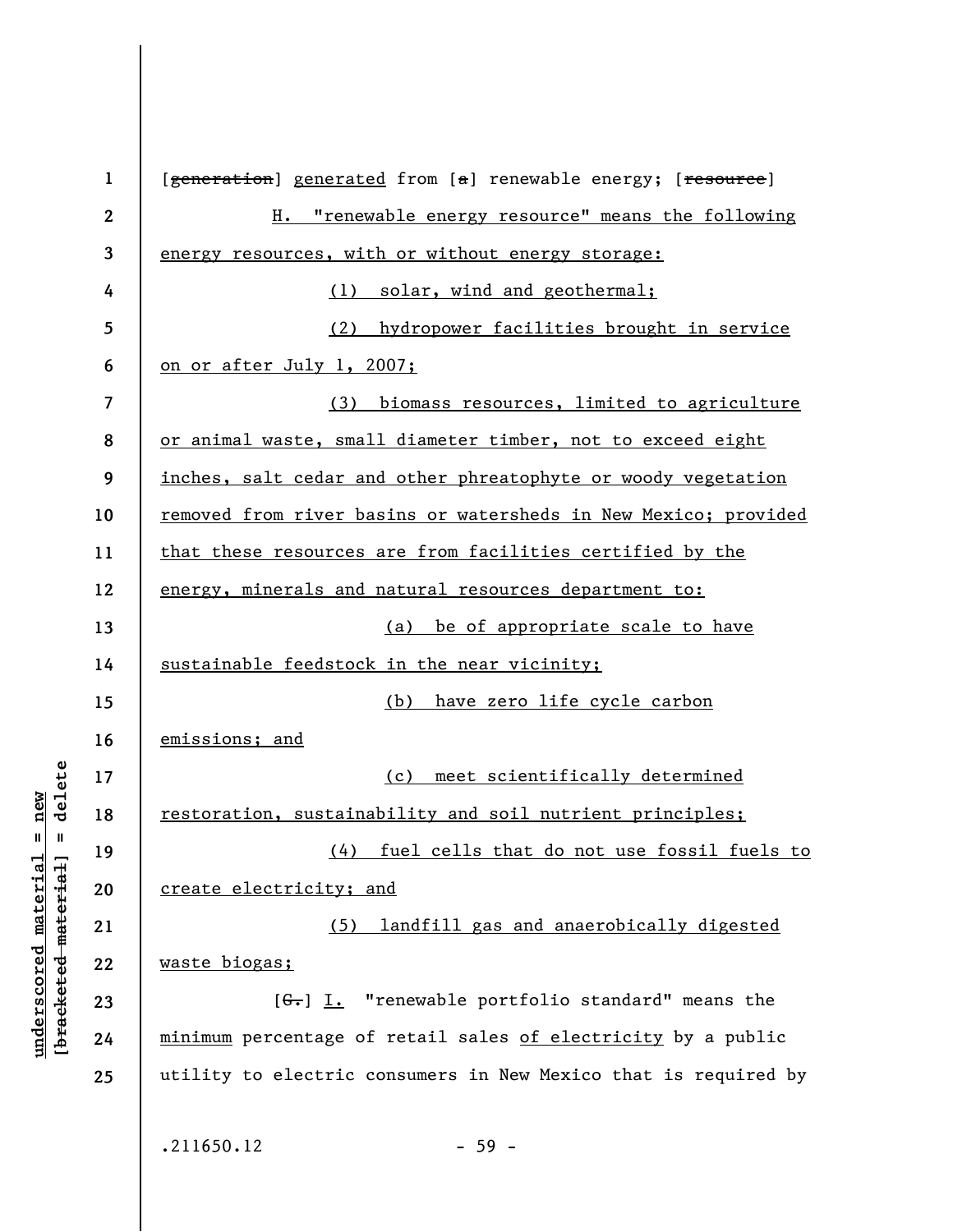**1 2**  the Renewable Energy Act to be [supplied by] from renewable energy; [and

**3 4 5 6 7**   $H_{\bullet}$ ] J. "renewable purchased power agreement" means an agreement that binds an entity generating power from renewable energy resources to provide power at a specified price and binds [a public utility to purchase the power at] the purchaser to that price;

**8 9 10**  K. "zero carbon resource" means an electricity generation resource that emits no carbon dioxide into the atmosphere as a result of electricity production; and

L. "zero carbon resource standard" means providing New Mexico public utility customers with electricity generated from one hundred percent zero carbon resources."

**SECTION 29.** Section 62-16-4 NMSA 1978 (being Laws 2004, Chapter 65, Section 4, as amended) is amended to read: "62-16-4. RENEWABLE PORTFOLIO STANDARD.--

A. A public utility shall meet the renewable portfolio standard requirements, as provided in this section, to include renewable energy in its electric energy supply portfolio as demonstrated by its retirement of renewable energy certificates; provided that the associated renewable energy is delivered to the public utility and assigned to the public utility's New Mexico customers. For public utilities other than rural electric cooperatives and municipalities, requirements of the renewable portfolio standard are:

delete **[bracketed material] = delete** inderscored material = new **underscored material = new**  $\frac{1}{2}$ 

**11** 

**12** 

**13** 

**14** 

**15** 

**16** 

**17** 

**18** 

**19** 

**20** 

**21** 

**22** 

**23** 

**24**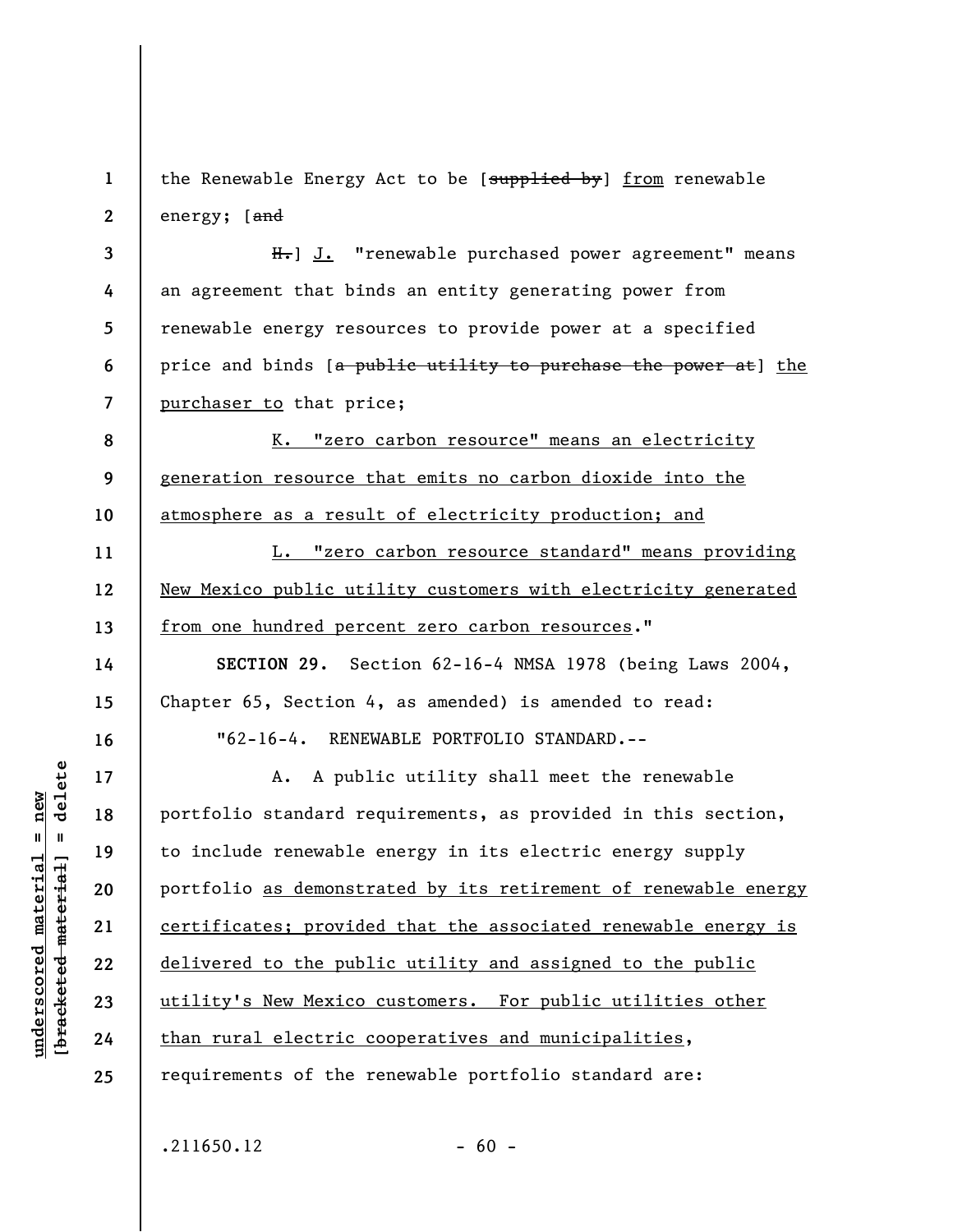| $\mathbf{1}$ | $(+)$ for public utilities other than rural                     |
|--------------|-----------------------------------------------------------------|
| $\mathbf{2}$ | electric cooperatives and municipalities:                       |
| 3            | $(a)$ no later than January 1, 2006,                            |
| 4            | renewable energy shall comprise no less than five percent of    |
| 5            | each public utility's total retail sales to New Mexico          |
| 6            | eustomers;                                                      |
| 7            | (b) no later than January 1, 2011,                              |
| 8            | renewable energy shall comprise no less than ten percent of     |
| 9            | each public utility's total retail sales to New Mexico          |
| 10           | eustomers;                                                      |
| 11           | $\overline{(e)}$ (1) no later than January 1, 2015,             |
| 12           | renewable energy shall comprise no less than fifteen percent of |
| 13           | each public utility's total retail sales to New Mexico          |
| 14           | customers; [and                                                 |
| 15           | $\overline{(d)}$ (2) no later than January 1, 2020,             |
| 16           | renewable energy shall comprise no less than twenty percent of  |
| 17           | each public utility's total retail sales to New Mexico          |
| 18           | customers;                                                      |
| 19           | [(2) the renewable portfolio standard                           |
| 20           | established by this section shall be reduced, as necessary, to  |
| 21           | provide for the following specific procurement requirements for |
| 22           | nongovernmental customers at a single location or facility,     |
| 23           | regardless of the number of meters at that location or          |
| 24           | facility, with consumption exceeding ten million kilowatt-hours |
| 25           | per year. On and after January 1, 2006, the kilowatt-hours of   |
|              |                                                                 |
|              | .211650.12<br>$-61 -$                                           |

 $[bracketeed-materiat] = delete$ **[bracketed material] = delete**  $underscored material = new$ **underscored material = new**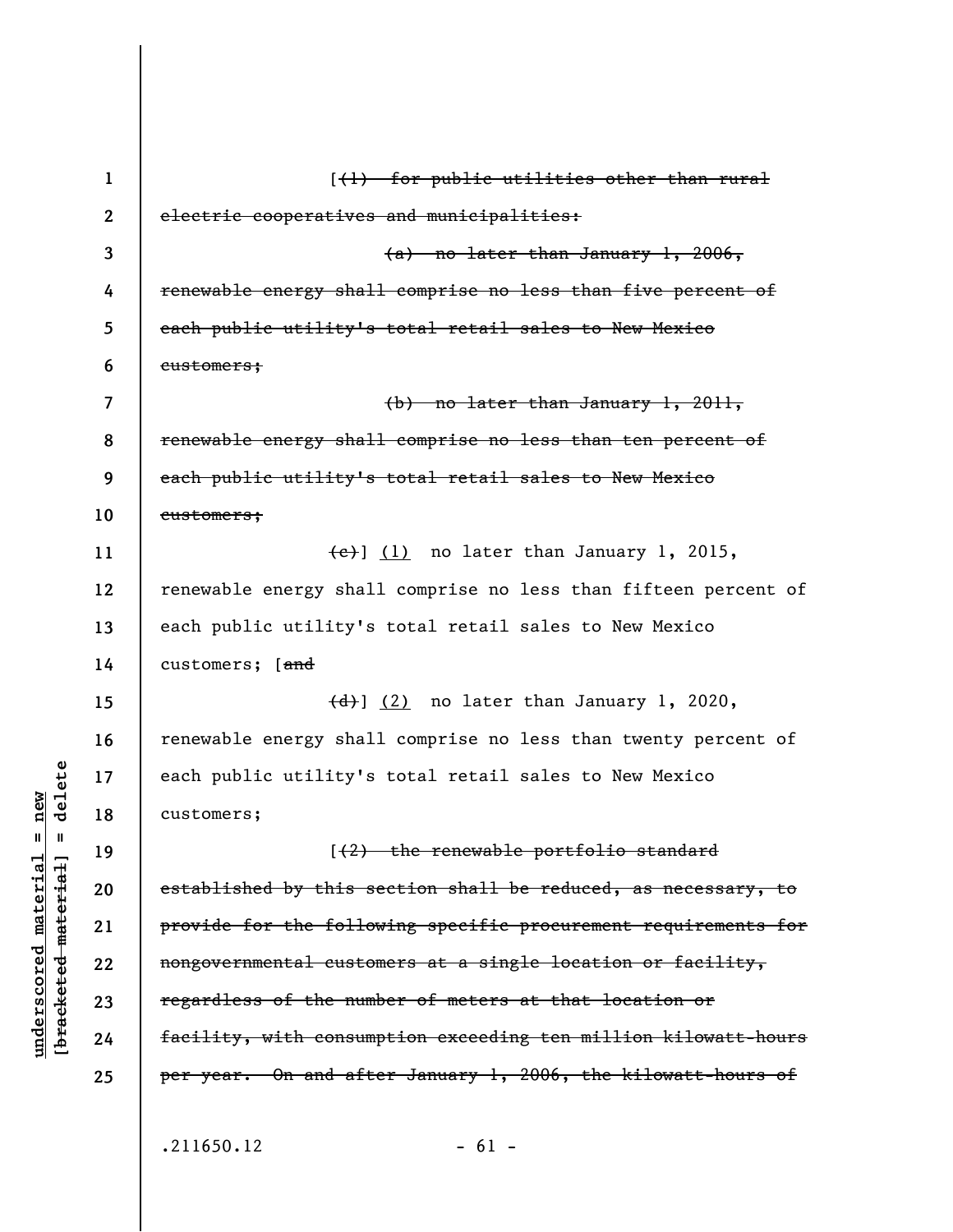| $\mathbf 1$      | renewable energy procured for these customers shall be limited     |
|------------------|--------------------------------------------------------------------|
| $\boldsymbol{2}$ | so that the additional cost of the renewable portfolio standard    |
| 3                | to each customer does not exceed the lower of one percent of       |
| 4                | that customer's annual electric charges or forty-nine thousand     |
| 5                | dollars (\$49,000). This procurement limit criterion shall         |
| 6                | increase by one-fifth percent or ten thousand dollars $(\$10,000)$ |
| 7                | per year until January 1, 2011, when the procurement limit         |
| 8                | criterion shall remain fixed at the lower of two percent of        |
| 9                | that customer's annual electric charges or ninety-nine thousand    |
| 10               | dollars (\$99,000). After January 1, 2012, the commission may      |
| 11               | adjust the ninety-nine-thousand-dollar (\$99,000) limit for        |
| 12               | inflation. Nothing contained in this paragraph shall be            |
| 13               | construed as affecting a public utility's right to recover all     |
| 14               | reasonable costs of complying with the renewable portfolio         |
| 15               | standard, pursuant to Section 62-16-6 NMSA 1978. The               |
| 16               | commission may authorize deferred recovery of the costs of         |
| 17               | complying with the renewable portfolio standard, including         |
| 18               | earrying charges; ]                                                |
| 19               | (3) no later than January 1, 2025, renewable                       |
| 20               | energy shall comprise no less than forty percent of each public    |
| 21               | utility's total retail sales of electricity to New Mexico          |
| 22               | customers;                                                         |
| 23               | (4) no later than January 1, 2030, renewable                       |
| 24               | energy shall comprise no less than fifty percent of each public    |

 $[$ bracketed material] = delete **[bracketed material] = delete**  $underscored material = new$ **underscored material = new 25** 

 $.211650.12$  - 62 -

utility's total retail sales of electricity to New Mexico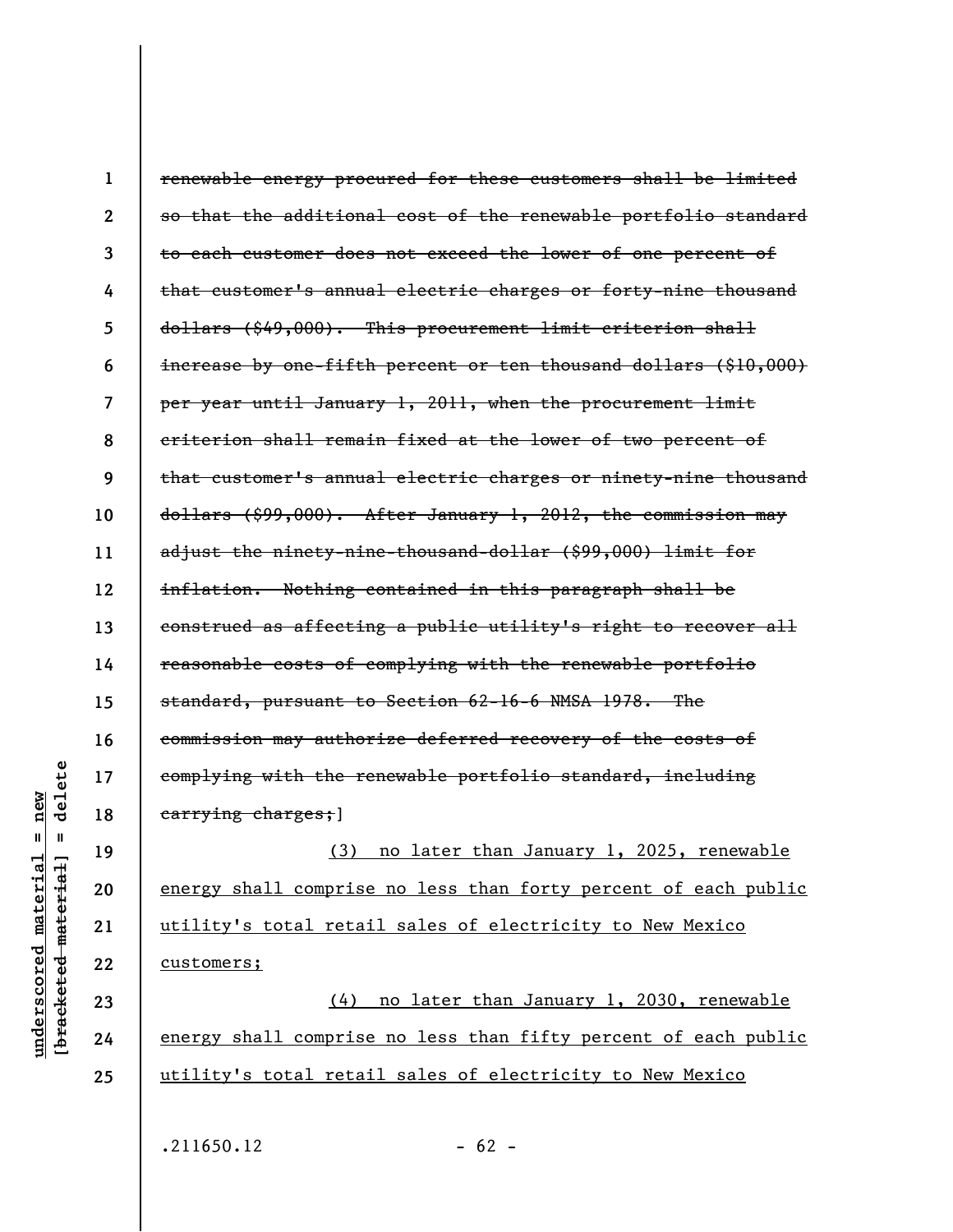**1 2 3 4 5 6 7 8 9 10 11 12 13 14 15 16 17 18 19 20 21 22 23 24 25**  customers; (5) no later than January 1, 2040, renewable energy resources shall supply no less than eighty percent of all retail sales of electricity in New Mexico; provided that compliance with this standard until December 31, 2047 shall not require the public utility to displace zero carbon resources in the utility's generation portfolio on the effective date of this 2019 act; and (6) no later than January 1, 2045, zero carbon resources shall supply one hundred percent of all retail sales of electricity in New Mexico. Reasonable and consistent progress shall be made over time toward this requirement. B. In administering the standards required by Paragraphs (5) and (6) of Subsection A of this section, the commission shall: (1) maintain and protect the safety, reliable operation and balancing of loads and resources on the electric system; (2) prevent unreasonable impacts to customer electricity bills, taking into consideration the economic and environmental costs and benefits of renewable energy resources and zero carbon resources; (3) prevent carbon dioxide emitting electricity-generating resources from being reassigned, redesignated or sold as a means of complying with the standard;  $.211650.12$  - 63 -

**underscored material = new [bracketed material] = delete**

 $anderscored material = new$ 

delete

 $\mathbf{I}$ 

bracketed material]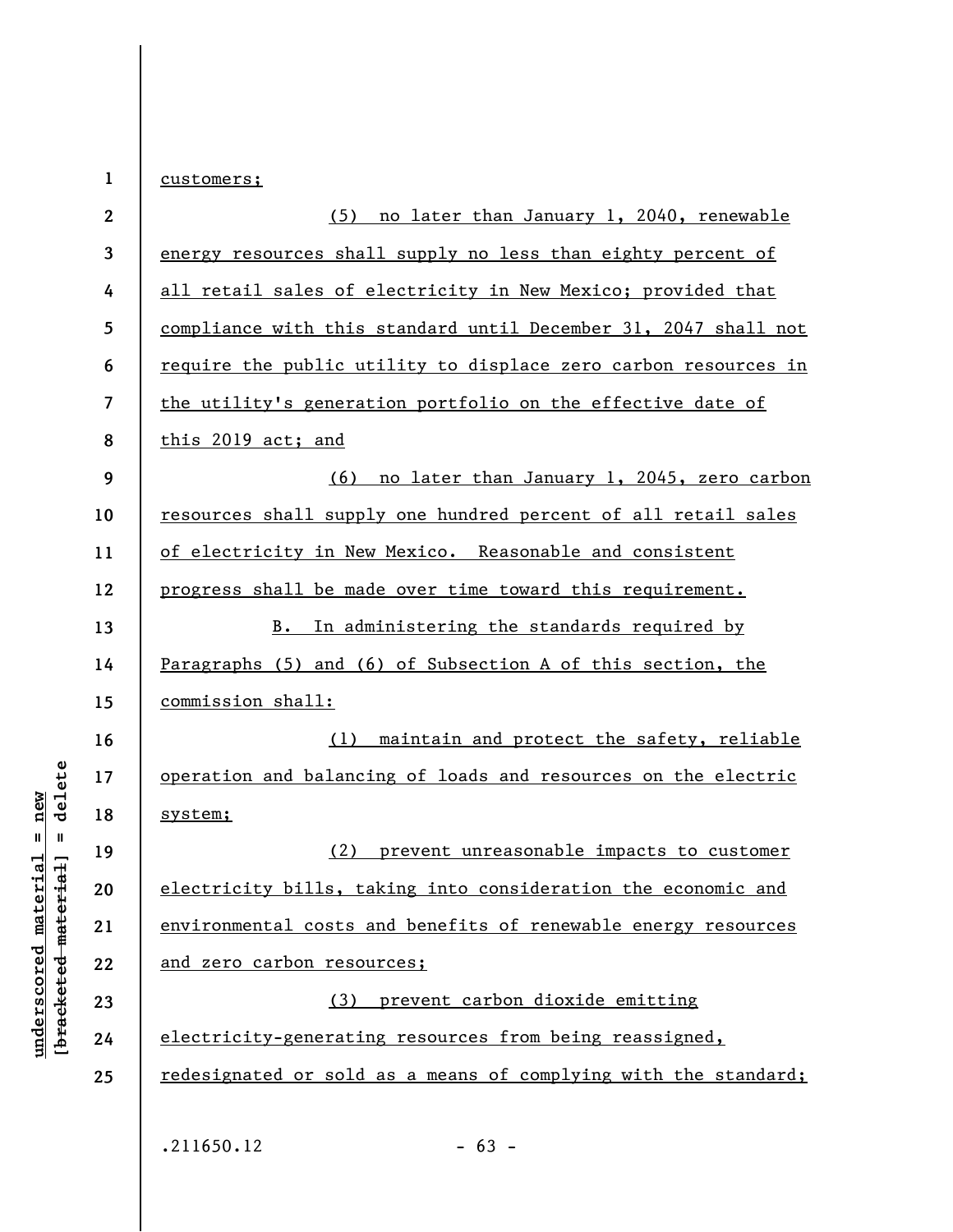| $\mathbf 1$             | (4) in consultation with the energy, minerals                   |
|-------------------------|-----------------------------------------------------------------|
| $\boldsymbol{2}$        | and natural resources department, undertake programs not        |
| 3                       | prohibited by law to achieve the standard;                      |
| 4                       | (5) in consultation with the department of                      |
| 5                       | environment, ensure that the standard does not result in        |
| 6                       | material increases to greenhouse gas emissions from entities    |
| $\overline{\mathbf{z}}$ | not subject to commission oversight and regulation; and         |
| 8                       | (6) in consultation with electricity                            |
| 9                       | transmission system operators responsible for balancing New     |
| 10                      | Mexico electricity loads and resources, issue a report to the   |
| 11                      | legislature by July 1, 2020, and each July 1 every four years   |
| 12                      | thereafter. The report shall include:                           |
| 13                      | (a) review of the standard, with a focus                        |
| 14                      | on technologies, forecasts, existing transmission,              |
| 15                      | environmental protection, public safety, affordability and      |
| 16                      | electricity transmission and distribution system reliability;   |
| 17                      | (b) evaluation of the anticipated                               |
| 18                      | financial costs and benefits to electric utilities in           |
| 19                      | implementing the standard, including the impacts and benefits   |
| 20                      | to customer electricity bills; and                              |
| 21                      | (c) identification of the barriers to,                          |
| 22                      | and benefits of, achieving the standard.                        |
| 23                      | $[\frac{1}{3}]$ C. Any customer that is a political             |
| 24                      | subdivision of the state, or any educational institution        |
| 25                      | designated in Article 12, Section 11 of the constitution of New |
|                         |                                                                 |
|                         | .211650.12<br>$-64 -$                                           |

**underscored material = new [bracketed material] = delete**

 $[**bracket**et~~eted matcherial~~] = **delete**$  $underscored material = new$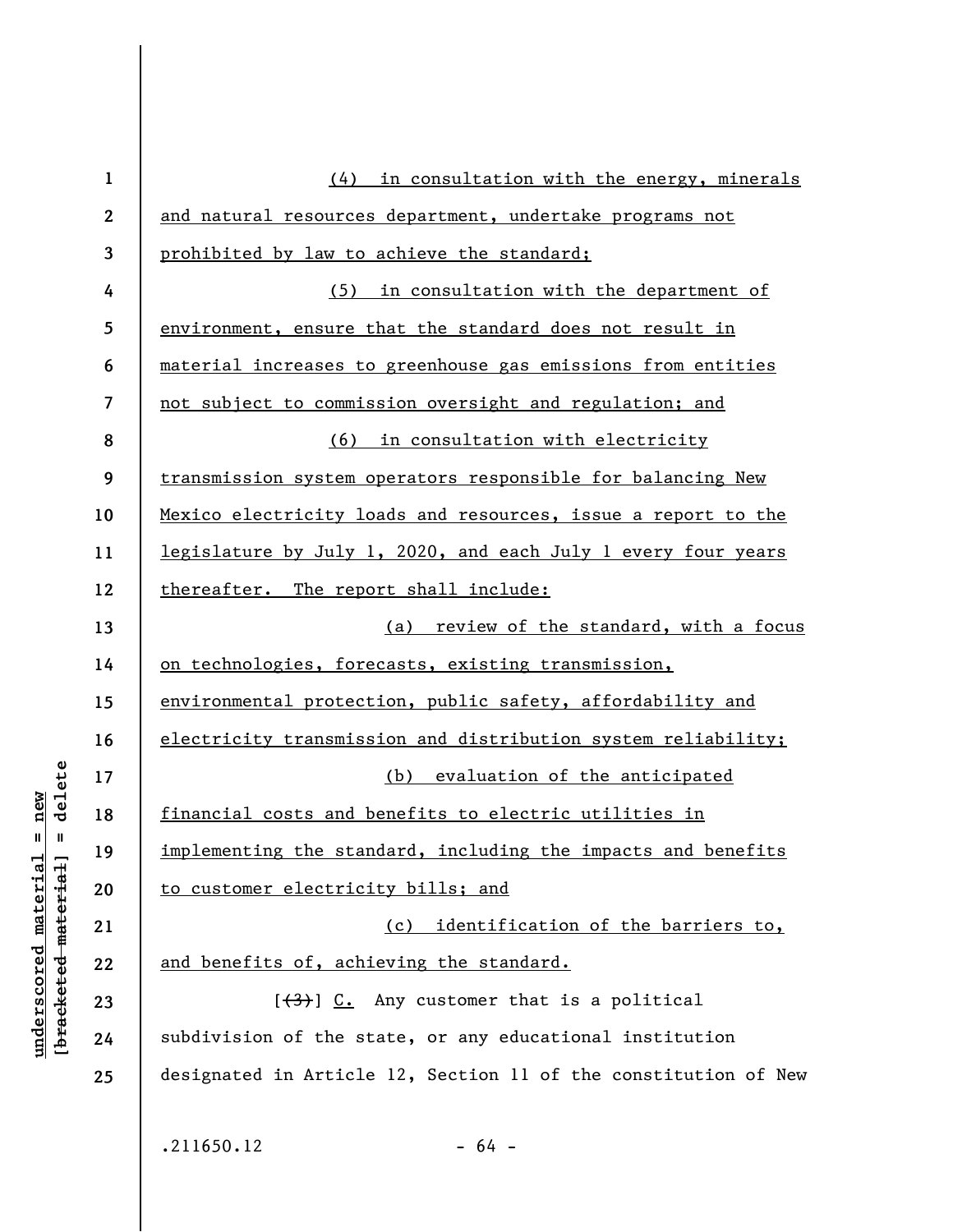**1 2 3 4 5 6 7 8 9 10 11 12 13 14 15 16 17 18 19 20 21**  Mexico with an enrollment of twenty-four thousand students or more during the fall semester on its main campus, with consumption exceeding twenty [million kilowatt-hours] thousand megawatt-hours per year at any single location or facility and that owns facilities that produce renewable energy [generation] or hosts such facilities through a renewable purchased power agreement is exempt from all charges by the utility for [renewable energy procurements in a year] fuel and power purchases of one year or less, regardless of the number of customer locations or meters on the system, if that customer certifies to the state auditor and notifies the commission and its serving electric utility that it will [expend two and onehalf percent of that year's annual electricity charges to continue to] develop within twenty-four months customer-owned or customer-hosted facilities that generate renewable energy [generation] sufficient to meet the percentages required by Subsection A of this section for the combined total energy consumption of all of its customer locations and meters. That customer shall also certify that it will retire all renewable energy certificates associated with the [energy produced from that expenditure;

(4) the renewable portfolio shall be diversified as to the type of renewable energy resource, taking into consideration the overall reliability, availability, dispatch flexibility and cost of the various renewable energy

delete **[bracketed material] = delete**  $anderscored material = new$ **underscored material = new**  $\mathbf{I}$ bracketed material

**22** 

**23** 

**24** 

**25** 

 $.211650.12$  - 65 -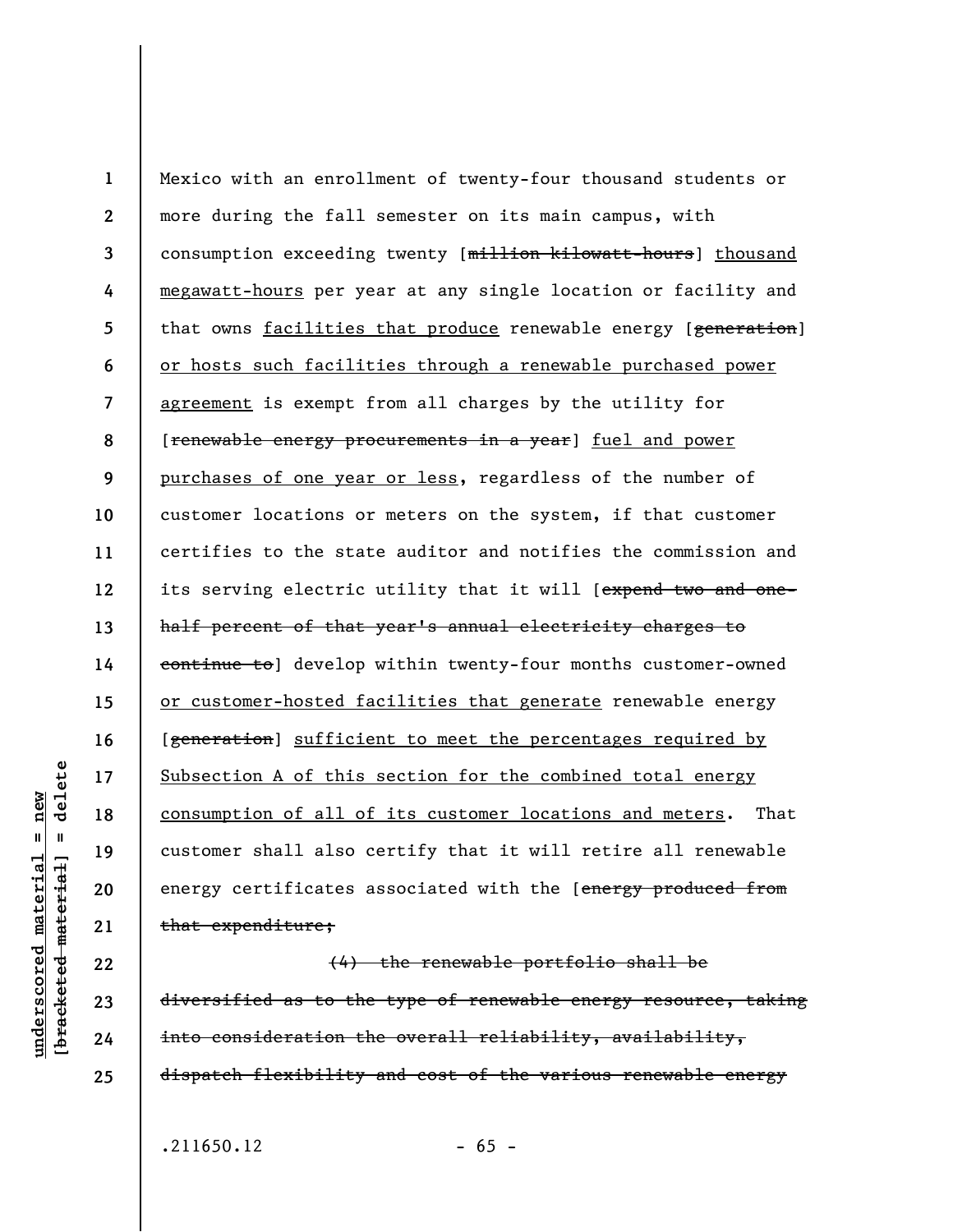**1 2**  resources made available by suppliers and generators;] renewable energy produced by those facilities.

**3 8 10**   $[\frac{1}{5}]$  D. Upon a  $[*commission*]$  motion or application [by a public utility], the commission shall open a docket to develop and provide [appropriate performance-based] financial or other incentives to encourage public utilities to produce or acquire renewable energy [supplies] that [exceed] exceeds the applicable annual renewable portfolio standard set forth in this section; [The commission shall initiate rules by June  $l,$ 2008 to implement this subsection; and

**11 12 13 14 15 16 17 18 19 20 21**  (6) renewable energy resources that are in a public utility's electric energy supply portfolio on July 1, 2004 shall be counted in determining compliance with this section] results in reductions in carbon dioxide emissions earlier than required by Subsection A of this section; or causes a reduction in the generation of electricity by coal-fired generating facilities, including coal-fired generating facilities located outside of New Mexico. The incentives may include additional earnings and capital investment opportunities for resources used in furtherance of the outcomes described in this subsection.

 $[B<sub>1</sub>]$  E. If, in any given year, a public utility [finds] determines that [in any given year] the average annual levelized cost of renewable energy that would need to be procured or generated for purposes of compliance with the

 $.211650.12$  - 66 -

delete **[bracketed material] = delete**  $anderscored material = new$ **underscored material = new**  $\mathbf{u}$ bracketed material

**22** 

**23** 

**24** 

**25** 

**4** 

**5** 

**6** 

**7**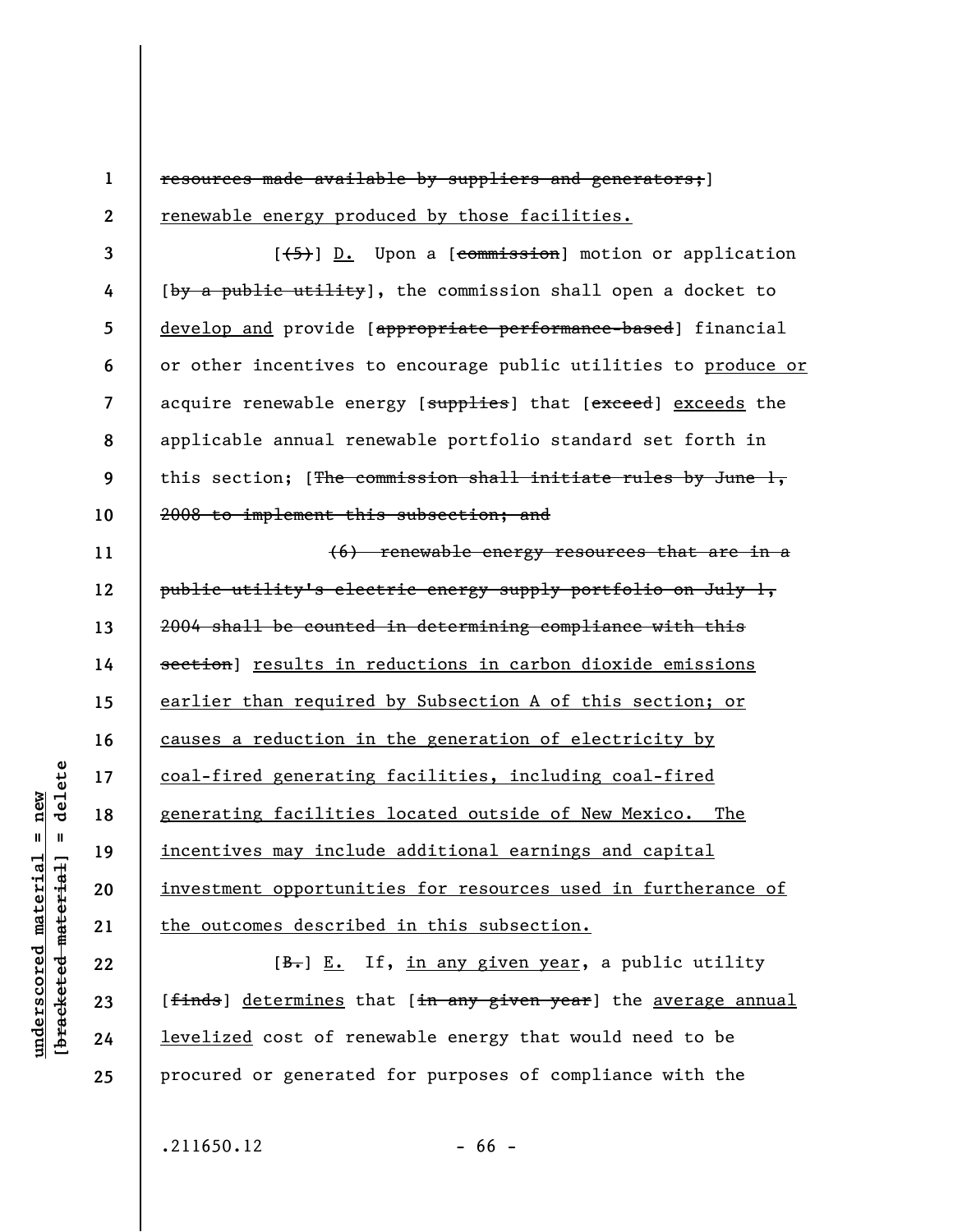**1 2 3 4 5 6 7 8 9 10 11 12 13 14 15**  renewable portfolio standard would be greater than the reasonable cost threshold [as established by the commission pursuant to this section], the public utility shall not be required to incur that excess cost; provided that the existence of this condition excusing performance in any given year shall not operate to delay [the annual increases in] compliance with the renewable portfolio standard in subsequent years. The provisions of this subsection do not preclude a public utility from accepting a project with a cost that would exceed the reasonable cost threshold. When a public utility can generate or procure renewable energy at or below the reasonable cost threshold, it shall be required to [add renewable energy resources] do so to the extent necessary to meet the applicable renewable portfolio standard [applicable in the year when the renewable energy resources are being added.

C. By December 31, 2004, the commission shall establish, after notice and hearing, the reasonable cost threshold above which level a public utility shall not be required to add renewable energy to its electric energy supply portfolio pursuant to the renewable portfolio standard. The commission may thereafter modify the reasonable cost threshold as changing circumstances warrant, after notice and hearing. In establishing and modifying the reasonable cost threshold, the commission shall take into account:

**24 25** 

**16** 

**17** 

**18** 

**19** 

**20** 

**21** 

**22** 

**23** 

**underscored material = new [bracketed material] = delete**

 $anderscored material = new$ 

delete

 $\mathbf{I}$ 

bracketed material

(1) the price of renewable energy at the point

 $.211650.12$  - 67 -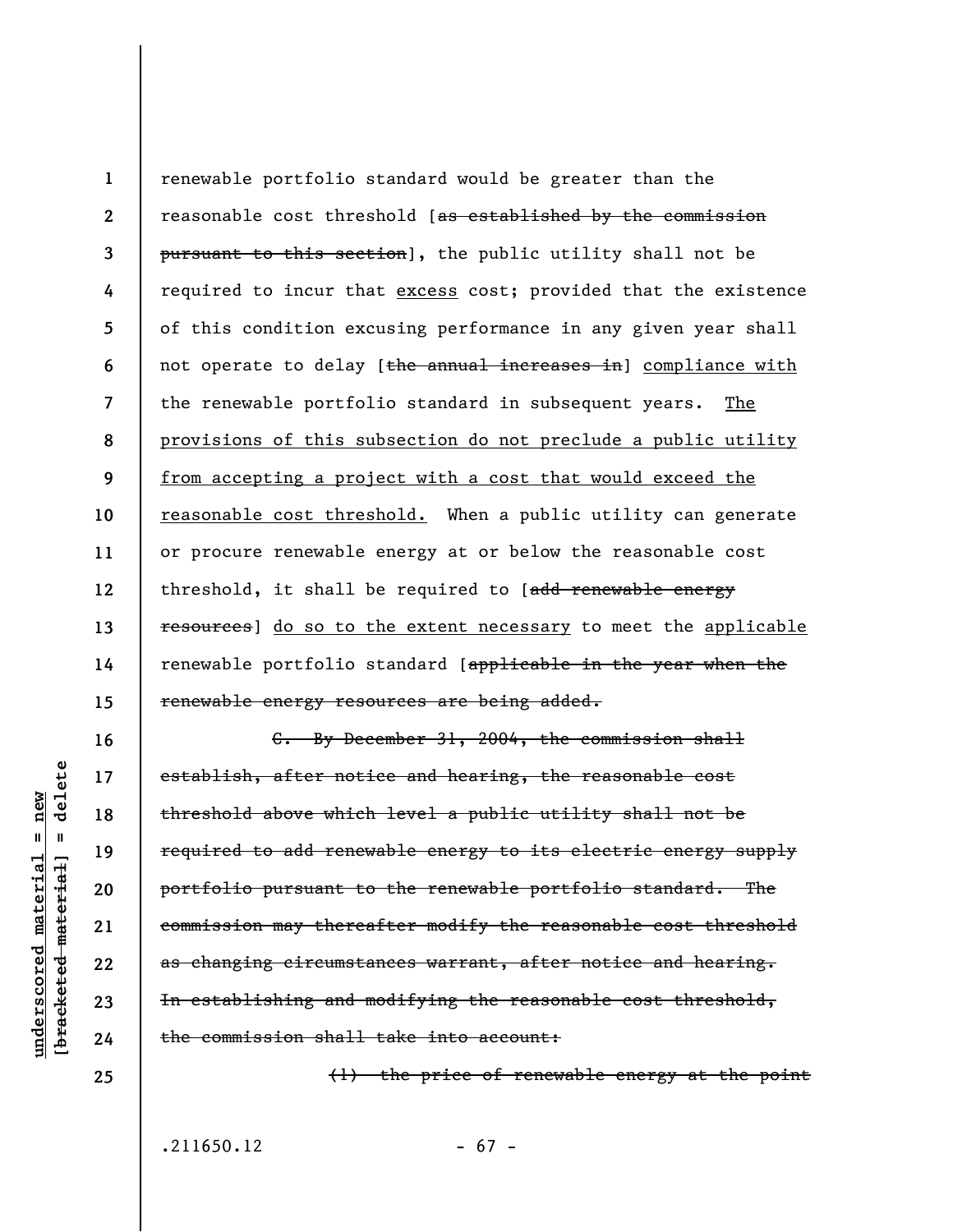**1 2 3 4 5 6 7 8 9 10 11 12 13 14 15 16 17 18 19 20 21 22 23 24 25**  of sale to the public utility; (2) the transmission and interconnection costs required for the delivery of renewable energy to retail customers; (3) the impact of the cost for renewable energy on overall retail customer rates; (4) the overall diversity, reliability, availability, dispatch flexibility, cost per kilowatt-hour and life-cycle cost on a net present value basis of renewable energy resources available from suppliers; and (5) other factors, including public benefits, that the commission deems relevant; provided that nothing in the Renewable Energy Act shall be construed to permit regulation by the commission of the production or sale price at the point of production of the renewable energy] and shall not be precluded from exceeding the standard. [D.] F. By September 1, 2007 [and July 1 of each year thereafter until 2022, and thereafter as determined necessary by the commission] and until June 30, 2019, a public utility shall file a report to the commission on its procurement and generation of renewable energy during the prior calendar year and a procurement plan that includes: (1) the cost of procurement for any new renewable energy resource in the next calendar year required to comply with the renewable portfolio standard; and

**underscored material = new**

 $anderscored material = new$ 

delete

 $\mathbf{I}$ 

bracketed material

 $.211650.12$  - 68 -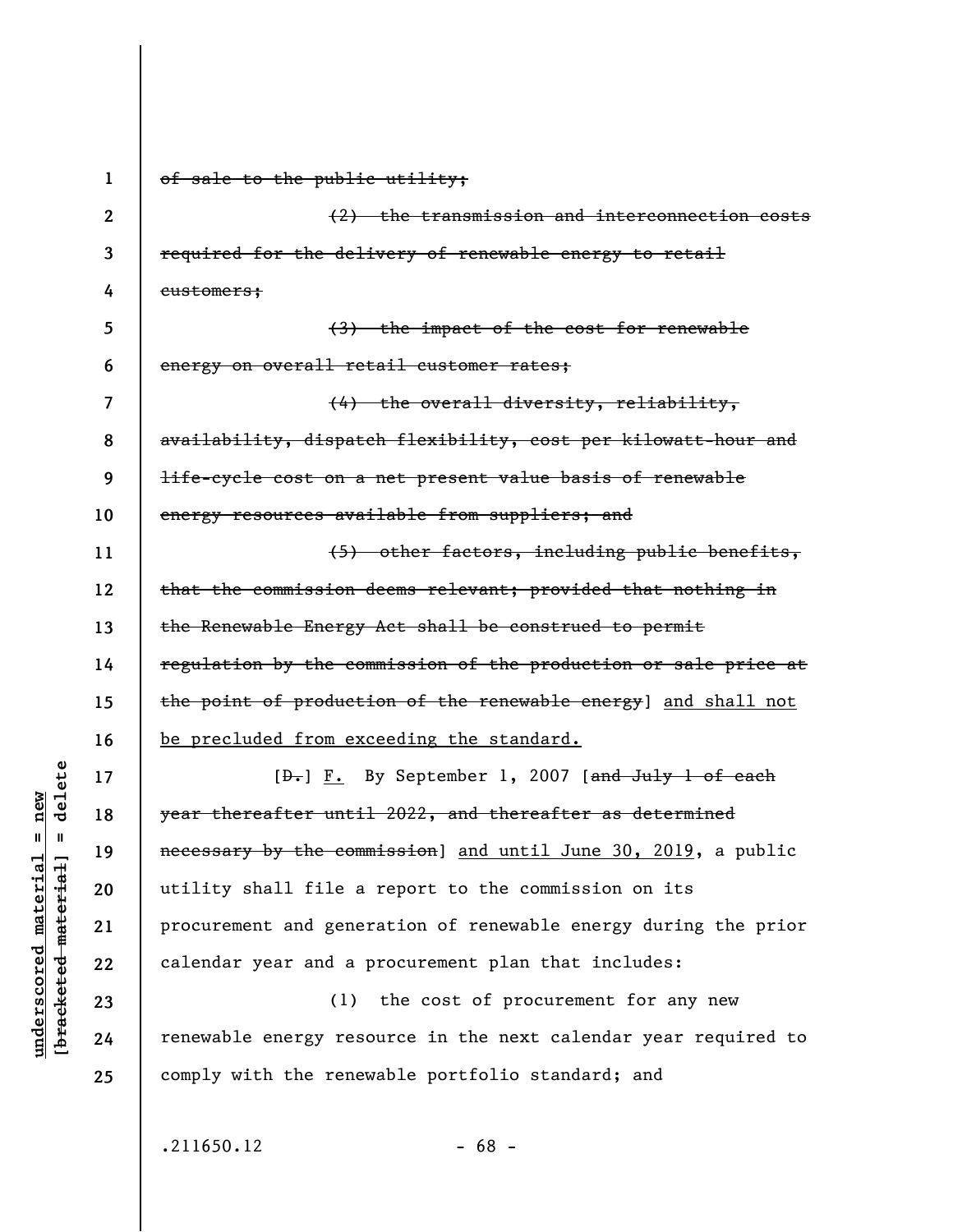| $\mathbf{1}$             | (2) testimony and exhibits that demonstrate                     |
|--------------------------|-----------------------------------------------------------------|
| $\boldsymbol{2}$         | that the proposed procurement is reasonable as to its terms and |
| $\mathbf{3}$             | conditions considering price, availability, [dispatchability]   |
| 4                        | reliability, any renewable energy certificate values and        |
| 5                        | diversity of the renewable energy resource; or                  |
| 6                        | (3) demonstration that the plan is otherwise                    |
| $\overline{\mathcal{L}}$ | in the public interest.                                         |
| 8                        | G. By July 1, 2020, and each July 1 thereafter, a               |
| 9                        | public utility shall file a report to the commission on the     |
| 10                       | public utility's procurement and generation of renewable energy |
| 11                       | since the last report and a procurement plan that includes:     |
| 12                       | (1) the cost of procurement for new renewable                   |
| 13                       | energy required to comply with the renewable portfolio          |
| 14                       | standard;                                                       |
| 15                       | (2) the capital, operating and fuel costs on a                  |
| 16                       | per-megawatt-hour basis during the preceding calendar year of   |
| 17                       | each nonrenewable generation resource rate-based by the         |
| 18                       | utility, or dedicated to the utility through a power purchase   |
| 19                       | agreement of one year or longer, and the nonrenewable           |
| 20                       | generation resources' carbon dioxide emissions on a per-        |
| 21                       | megawatt-hour basis during that same year;                      |
| 22                       | (3) testimony and exhibits that demonstrate                     |
| 23                       | that the proposed procurement:                                  |
| 24                       | (a) was the result of a competitive                             |
| 25                       | solicitation that included opportunities for bidders to propose |
|                          |                                                                 |
|                          | .211650.12<br>$-69 -$                                           |

 $[**bracket**et~~eted matcherial~~] = **delete**$ **[bracketed material] = delete**  $underscored material = new$ **underscored material = new**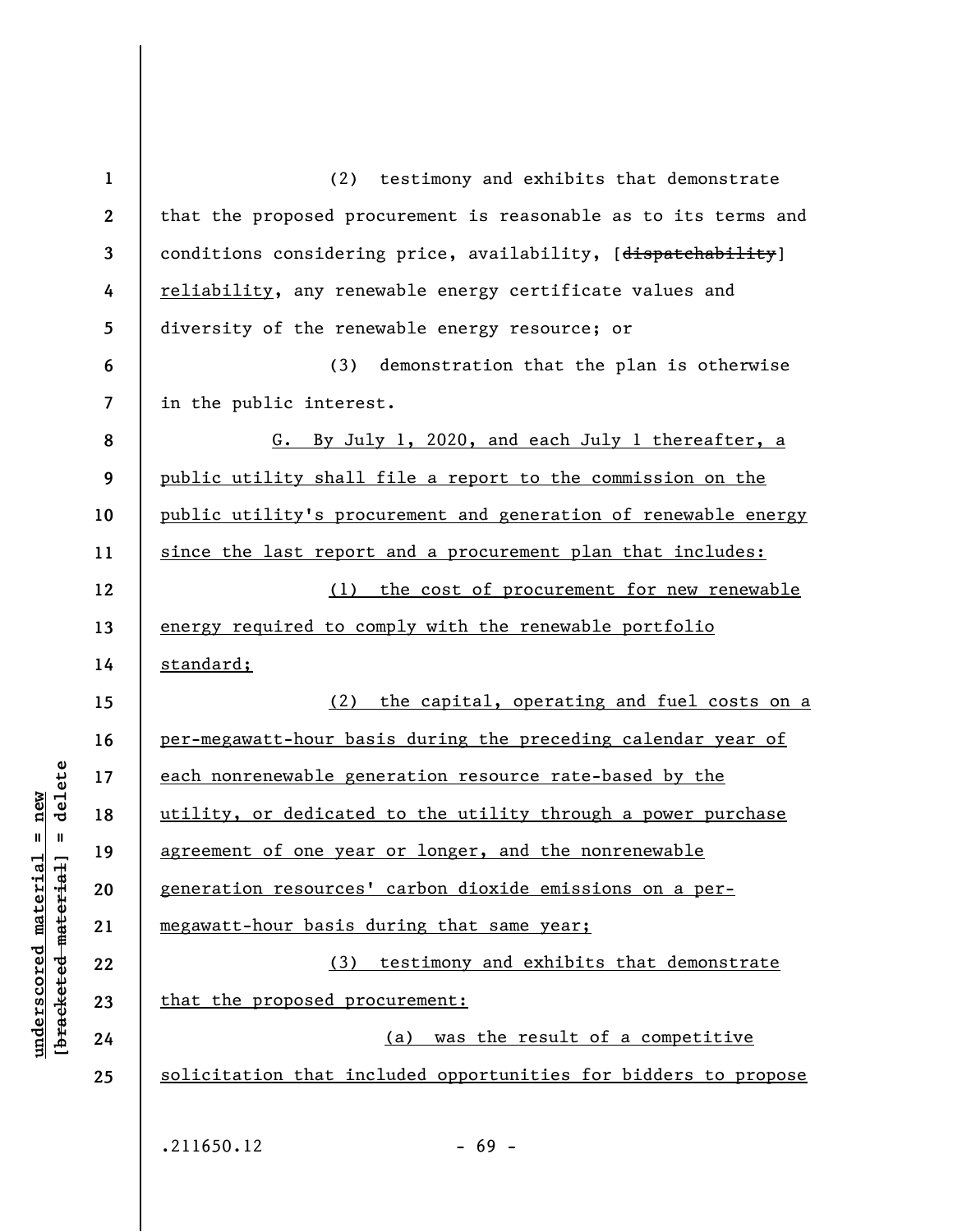**1 2 3 4 5 6 7 8 9 10 11 12 13 14 15 16 17 18 19 20 21 22 23 24 25**  purchased power, facility self-build or facility build-transfer options; (b) has a cost that is reasonable as evidenced by a comparison of the price of electricity from renewable energy resources in the bids received by the public utility to recent prices for comparable energy resources elsewhere in the southwestern United States; and (c) is in the public interest, considering factors such as overall cost and economic development opportunities; and (4) strategies used to minimize costs of renewable energy integration, including location, diversity, balancing area activity, demand-side management and load management.  $[E-]$  H. The commission shall approve or modify a public utility's [procurement or transitional] procurement plan within ninety days and may approve the plan without a hearing, unless a protest is filed that demonstrates to the commission's reasonable satisfaction that a hearing is necessary. The commission may modify a plan after notice and hearing. The commission may, for good cause, extend the time to approve a procurement plan for an additional ninety days. If the commission does not act within the ninety-day period, the procurement plan is deemed approved.  $[F_r] I.$  The commission may reject a [ $precurrent$  or

 $.211650.12$  - 70 -

delete **[bracketed material] = delete**  $anderscored material = new$ **underscored material = new**  $\frac{1}{2}$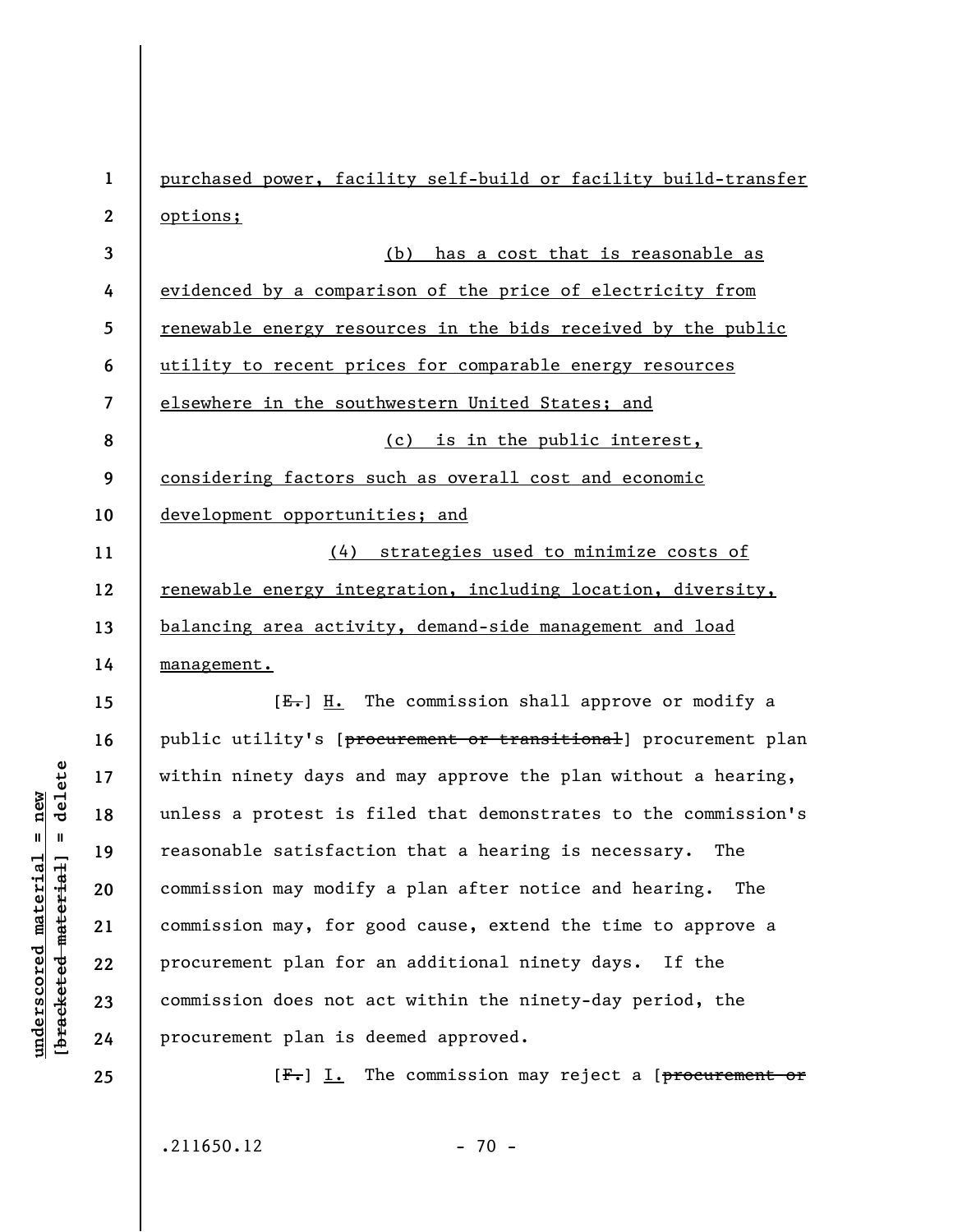**1 2 3 4 5 6 7 8**  transitional] procurement plan if [it], within forty days of filing, the commission finds that the plan does not contain the required information and, upon the rejection, [may suspend the public utility's obligation to procure additional resources for] shall provide the public utility the time necessary to file a revised plan; provided that the total amount of renewable energy required to be procured by the public utility shall not change.

**9 10 11 12 13 14 15 16 17**  [G. A public utility may file a transitional procurement plan requesting that the commission determine that the costs of renewable energy resources that the public utility has committed to, or may commit to, prior to the commission's establishing a reasonable cost threshold, are reasonable and recoverable pursuant to Section 62-16-6 NMSA 1978. The requirements of annual procurement plan filings shall be applicable to any transitional procurement plan filing pursuant to this section.

H. The commission shall determine if it is in the public interest for the commission to provide appropriate performance-based financial or other incentives to encourage public utilities to acquire renewable energy supplies in amounts that exceed the requirements of the renewable portfolio standard.]"

**SECTION 30.** Section 62-16-5 NMSA 1978 (being Laws 2004, Chapter 65, Section 5, as amended) is amended to read:

 $.211650.12$  - 71 -

delete **[bracketed material] = delete**  $anderscored material = new$ **underscored material = new**  $\mathbf{I}$ bracketed material

**18** 

**19** 

**20** 

**21** 

**22** 

**23** 

**24**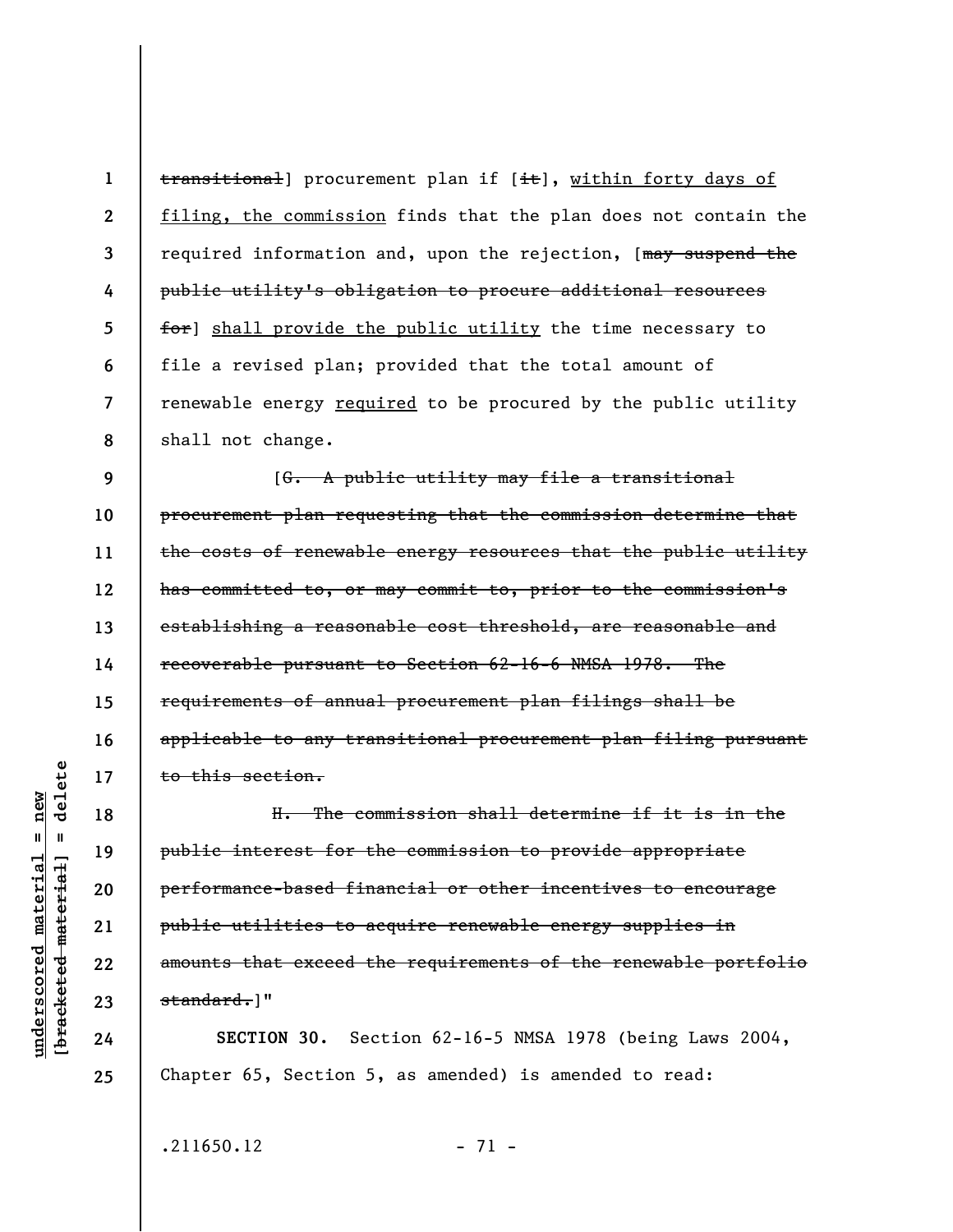"62-16-5. RENEWABLE ENERGY CERTIFICATES--COMMISSION DUTIES.--

**3 4 5 6 7 8 9 10 11 12 13 14 15**  A. The commission shall establish:  $[A,-]$  (1) a system of renewable energy certificates that can be used by a public utility to establish compliance with the renewable portfolio standard and that may include certificates that are monitored, accounted for or transferred by or through a regional system or trading program for any region in which a public utility is located [The kilowatt-hour value of renewable energy certificates may be varied by renewable energy resource or technology; provided that each renewable energy certificate shall have a minimum value of one kilowatt-hour of renewable energy represented by the certificate for purposes of compliance with the renewable portfolio standard]; and

 $[\frac{B-}{C}]$  (2) requirements and procedures concerning requirements for renewable energy certificates [that include the provisions that] pursuant to Subsections B and C of this section.

 $[\frac{1}{1}]$  B. Renewable energy certificates:

 $\left[\frac{a}{a}\right]$  (1) are owned by the generator of the renewable energy unless:

 $[\frac{1}{1}]$  (a) the renewable energy certificates are transferred to the purchaser of the [energy] electricity through specific agreement with the generator;

 $.211650.12$  - 72 -

 $\frac{1}{2}$  of  $\frac{1}{2}$  and  $\frac{1}{2}$  and  $\frac{1}{2}$  and  $\frac{1}{2}$  and  $\frac{1}{2}$  and  $\frac{1}{2}$  and  $\frac{1}{2}$  and  $\frac{1}{2}$  and  $\frac{1}{2}$  and  $\frac{1}{2}$  and  $\frac{1}{2}$  and  $\frac{1}{2}$  and  $\frac{1}{2}$  and  $\frac{1}{2}$  and  $\frac{1}{2}$  an **[bracketed material] = delete** inderscored material = new **underscored material = new**

**16** 

**17** 

**18** 

**19** 

**20** 

**21** 

**22** 

**23** 

**24** 

**25** 

**1**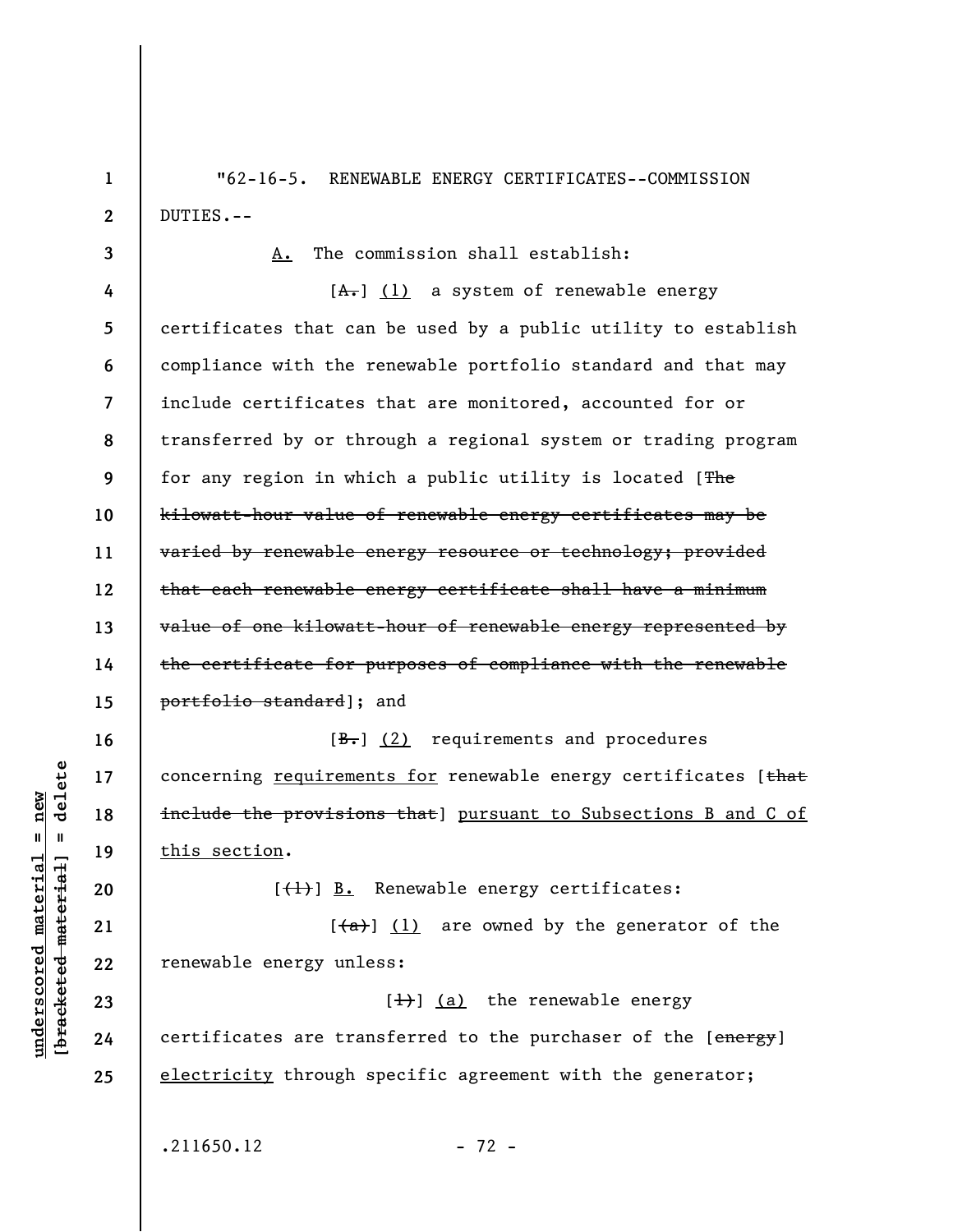**1 2 3 4 5 6 7**   $[\frac{2}{2}]$  (b) the generator is a qualifying facility, as defined by the federal Public Utility Regulatory Policies Act of 1978, in which case the renewable energy certificates are owned by the public utility purchaser of the renewable energy [unless retained by the generator through specific agreement with the public utility purchaser of the energy]; or

**8 9 10 11 12 13**   $[3]$  (c) a contract for the purchase of renewable energy is in effect prior to [January 1, 2004] July 1, 2019, in which case the renewable energy certificates are owned by the purchaser of the [energy] electricity for the term of such contract, unless otherwise agreed to in a contract approved by the commission;

**14 15 16 17 18 19 20 21 22 23 24 25**   $[\frac{1}{b}]$  (2) may be traded, sold or otherwise transferred by their owner, [to any other party; provided that the transfers and use of the certificate by a public utility for compliance with the renewable energy portfolio standard shall require the electric energy represented by the certificate to be contracted for delivery, or consumed or generated by an end-use customer of the public utility in New Mexico unless the commission determines that there is a national or regional market for exchanging renewable energy certificates] unless the certificates are from a rate-based public utility plant, in which case the entirety of the renewable energy certificates from that plant shall be retired

 $.211650.12$  - 73 -

delete **[bracketed material] = delete**  $anderscored material = new$ **underscored material = new**  $\mathbf{I}$ bracketed material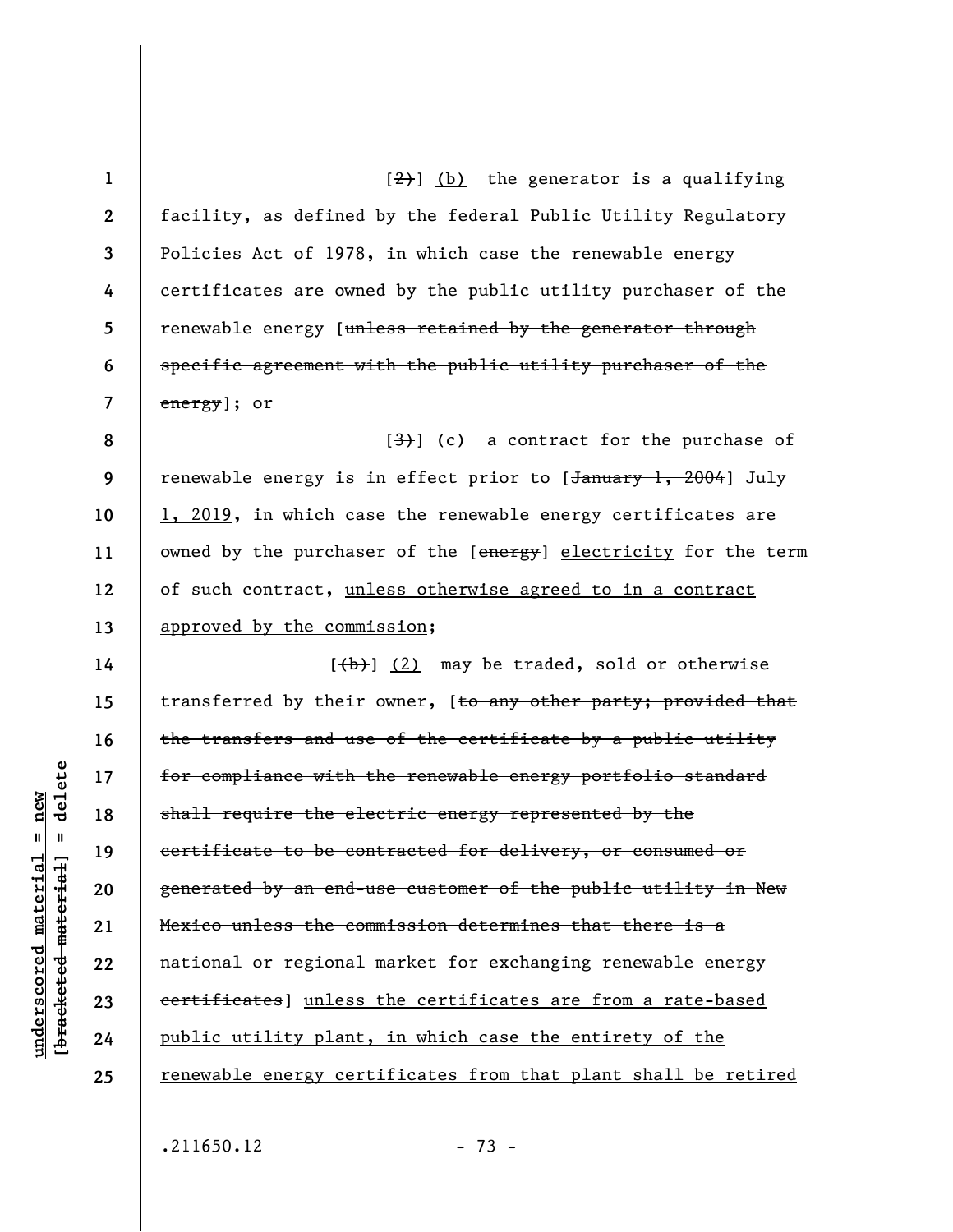| $\mathbf{1}$     | by the utility on behalf of itself or its customers. Any        |
|------------------|-----------------------------------------------------------------|
| $\boldsymbol{2}$ | contract to purchase renewable energy entered into by a public  |
| 3                | utility on or after July 1, 2019 shall include conveyance to    |
| 4                | the purchasing utility of all renewable energy certificates,    |
| 5                | and the entirety of those certificates shall be retired by that |
| 6                | utility on behalf of itself or its customers or subsequently    |
| $\overline{7}$   | transferred to a retail customer for retirement under a         |
| 8                | voluntary program for purchasing renewable energy approved by   |
| 9                | the commission. A utility shall not claim that it is providing  |
| 10               | renewable energy from generation resources for which it has     |
| 11               | traded, sold or transferred the associated renewable energy     |
| 12               | certificates. The commission shall not disallow the recovery    |
| 13               | of the cost associated with any expired renewable energy        |
| 14               | certificate. The public utility shall annually file a report    |
| 15               | with the commission discussing:                                 |
| 16               | (a) its use, sale, trading or transfer                          |
| 17               | of renewable energy certificates; and                           |
| 18               | whether and how its public claims of<br>(b)                     |
| 19               | renewable energy generation account for renewable energy        |
| 20               | certificates that it has traded, sold or transferred;           |
| 21               | $[\leftarrow]$ (3) that are used for the purpose of             |
| 22               | meeting the renewable portfolio standard shall be registered    |
| 23               | [beginning January 1, 2009] with a renewable energy generation  |
| 24               | information system that is designed to create and track         |
| 25               | ownership of renewable energy certificates and that, through    |

 $[**bracket**et~~eted matcherial~~] = **delete**$ **[bracketed material] = delete**  $underscored material = new$ **underscored material = new**

 $.211650.12$  - 74 -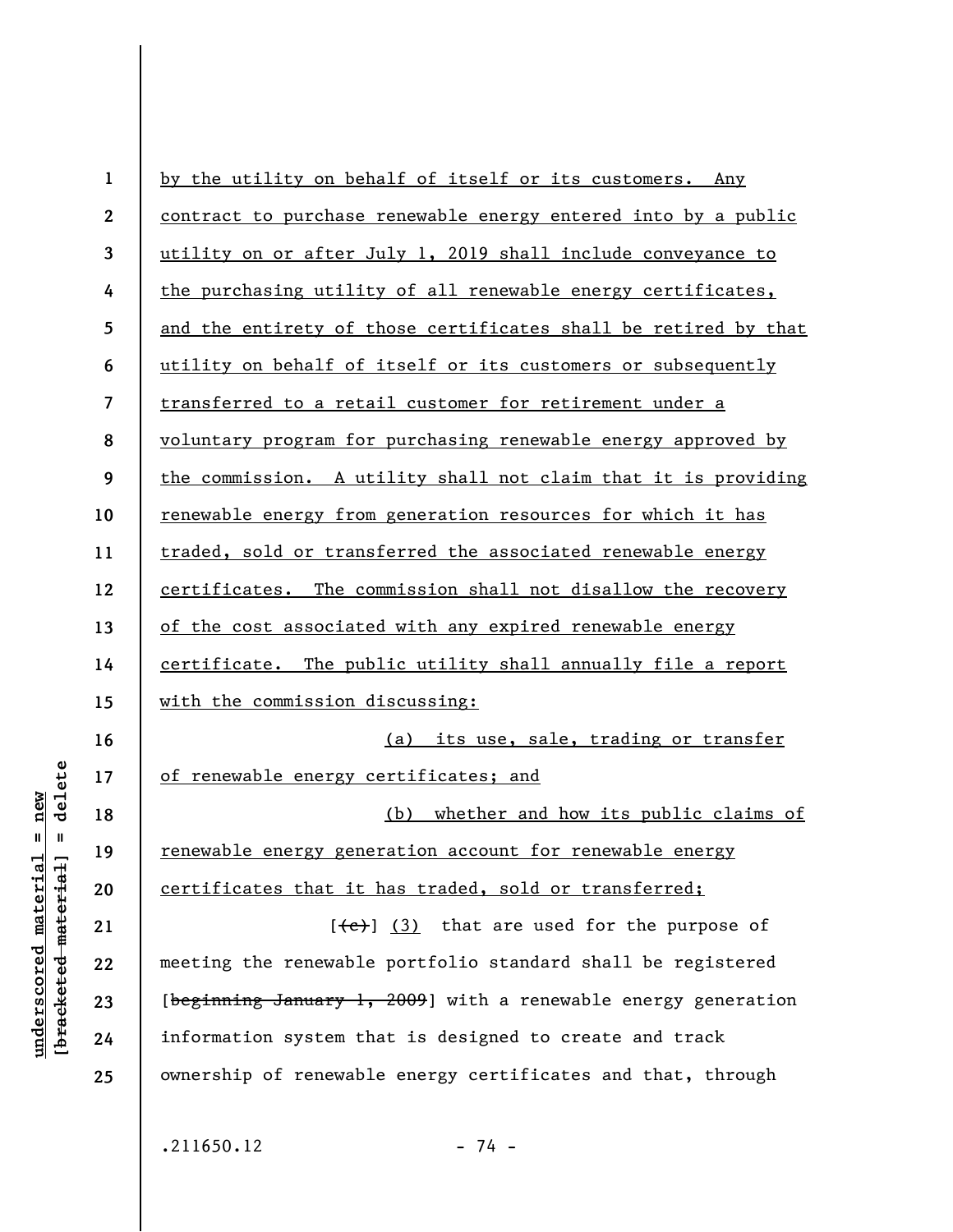**1 2 3 4 5 6 7 8 9 10 11 12 13 14 15 16 17 18 19 20 21 22 23 24 25**  the use of independently audited generation data, verifies the generation and delivery of electricity associated with each renewable energy certificate and protects against multiple counting of the same renewable energy certificate;  $(d)$  that are used once by a public utility to satisfy the renewable portfolio standard and are retired or that are traded, sold or otherwise transferred by the public utility shall not be further used by the public utility; and (e) that are not used by a public utility to satisfy the renewable portfolio standard or that are not traded, sold or otherwise transferred by the public utility] and (4) may be carried forward for up to four years from the date of issuance [and, if not used by that time] to establish compliance with the renewable portfolio standard, after which they shall be deemed retired by the public utility. [and  $(2)$ ] C. A public utility shall be responsible for demonstrating that a renewable energy certificate used for compliance with the renewable portfolio standard is derived from eligible renewable energy resources [and has not been retired, traded, sold or otherwise transferred to another party]." **SECTION 31.** Section 62-16-6 NMSA 1978 (being Laws 2004,

 $.211650.12$  - 75 -

 $b$ racketed material] = delete **[bracketed material] = delete**  $underscored material = new$ **underscored material = new**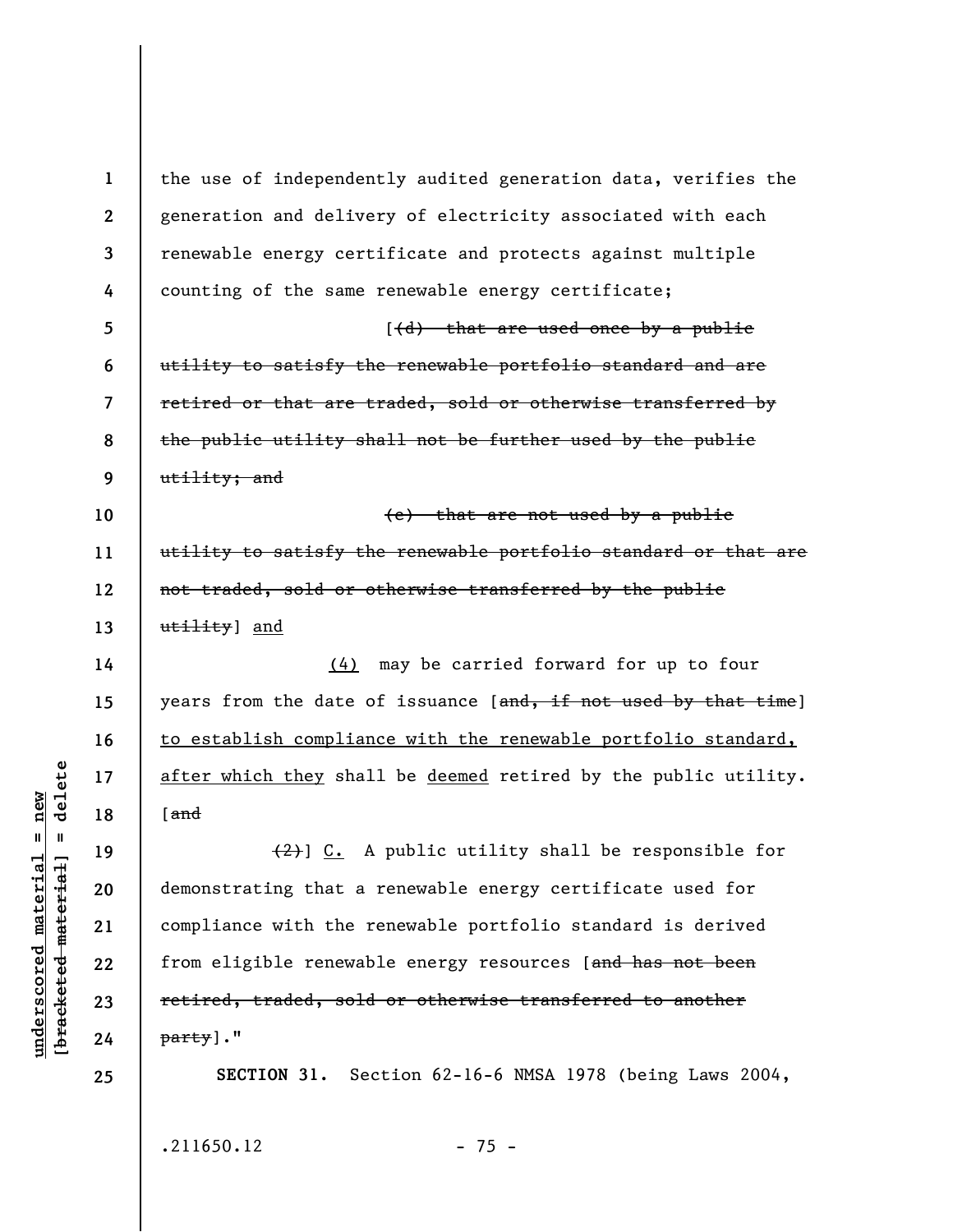**1 2** 

**3** 

**4** 

**5** 

**6** 

**7** 

**8** 

**13** 

**14** 

**15** 

**16** 

**17** 

**18** 

**19** 

**20** 

**21** 

**22** 

**23** 

**24** 

**25** 

Chapter 65, Section 6, as amended) is amended to read: "62-16-6. COST RECOVERY FOR RENEWABLE ENERGY.--

A. A public utility that procures or generates renewable energy shall recover, through the rate-making process, the reasonable costs of complying with the renewable portfolio standard. Costs that are consistent with commission approval of procurement plans or transitional procurement plans shall be deemed to be reasonable.

**9 10 11 12**  B. The commission shall not exclude from such cost recovery reasonable interconnection and transmission costs incurred by the public utility in order to deliver renewable energy to retail New Mexico customers.

[C. Upon a commission motion or application by a public utility, the commission shall open a docket to provide appropriate performance-based financial or other incentives to encourage public utilities to acquire renewable energy supplies that exceed the applicable annual renewable portfolio standard pursuant to the Renewable Energy Act. The commission shall initiate rules by June 1, 2008 to implement this subsection.]" **SECTION 32.** Section 62-16-7 NMSA 1978 (being Laws 2004, Chapter 65, Section 7) is amended to read:

"62-16-7. COMMISSION--[ADDITIONAL] POWERS AND DUTIES-- VOLUNTARY PROGRAMS.--

A. The commission:

 $[A<sub>1</sub>]$  (1) shall adopt rules regarding the

 $.211650.12$  - 76 -

delete **[bracketed material] = delete**  $anderscored material = new$ **underscored material = new**  $\mathbf{I}$ bracketed material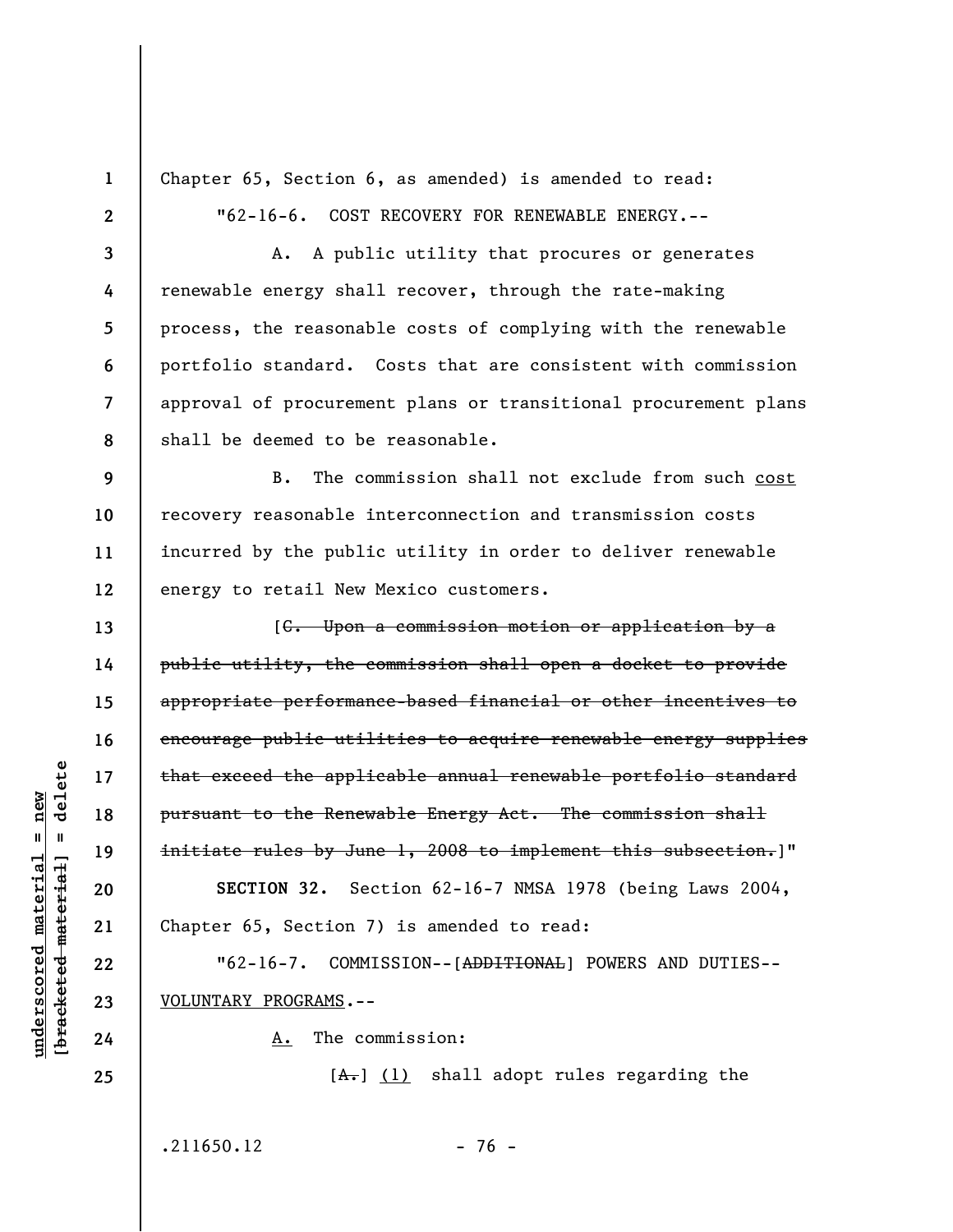**2**  renewable portfolio standard, including a provision for public utility records and reports; and

**3 4 5 6 7 8**   $[\frac{B-}{C}]$  (2) may require that a public utility offer its retail customers a voluntary program for purchasing renewable energy that is in addition to [energy] electricity provided by the public utility pursuant to the renewable portfolio standard, under rates and terms that are approved by the commission. [and

**9 10 11 12 13 14 15 16**  C. may exempt from compliance with the renewable portfolio standard a public utility that has an allrequirements electric supply contract on July 1, 2004, and the contract would not reasonably permit it to procure renewable energy for purposes of meeting the renewable portfolio standard. When the electricity supply contract is amended or renegotiated, the commission may require that a renewable portfolio standard become applicable.]

B. All renewable energy purchased by a retail customer through an approved voluntary program shall: (1) have all associated renewable energy certificates retired by the retail customer, or on that customer's behalf, by the public utility, and the certificates shall not be used to meet the public utility's renewable portfolio standard requirements pursuant to Subsection A of Section 62-16-4 NMSA 1978; (2) be excluded from the total retail sales to

 $.211650.12$  - 77 -

delete **[bracketed material] = delete** inderscored material = new **underscored material = new**  $\mathbf{I}$ bracketed material

**17** 

**18** 

**19** 

**20** 

**21** 

**22** 

**23** 

**24** 

**25** 

**1**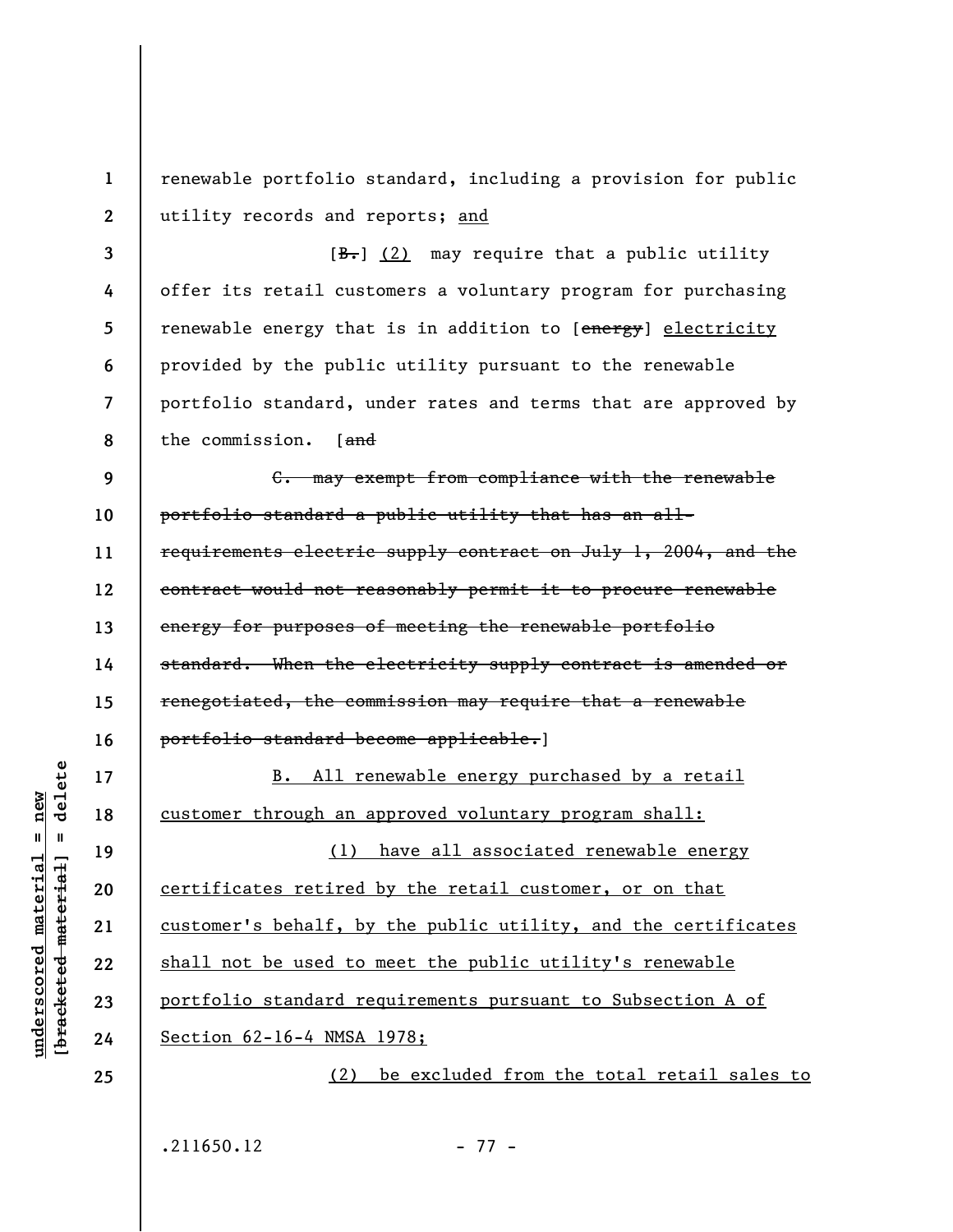**1 2 3 4 5 6 7 8 9 10 11 12 13 14 15 16 17 18 19 20 21 22 23 24 25**  New Mexico customers used to determine the renewable portfolio standard requirements pursuant to Subsection A of Section 62-16-4 NMSA 1978; and (3) be used to offset sales to the retail customer that are subject to charges by the public utility to recover costs of complying with the renewable portfolio standard requirements pursuant to Subsection A of Section 62-16-4 NMSA 1978." **SECTION 33.** Section 62-16-8 NMSA 1978 (being Laws 2004, Chapter 65, Section 8, as amended) is amended to read: "62-16-8. RURAL ELECTRIC COOPERATIVE--VOLUNTARY TARIFFS.-- A. The commission may require that a rural electric cooperative: (1) offer its retail customers a voluntary program for purchasing renewable energy under rates and terms that are approved by the commission [but only to the extent that the cooperative's suppliers make renewable energy available under wholesale power contracts]; (2) report to the commission the demand for renewable energy pursuant to a voluntary program; and (3) comply with the requirements for the procurement of renewable energy set forth in the Rural Electric Cooperative Act. B. The commission shall establish and amend rules

**underscored material = new [bracketed material] = delete**

 $b$ racketed material] = delete  $underscored material = new$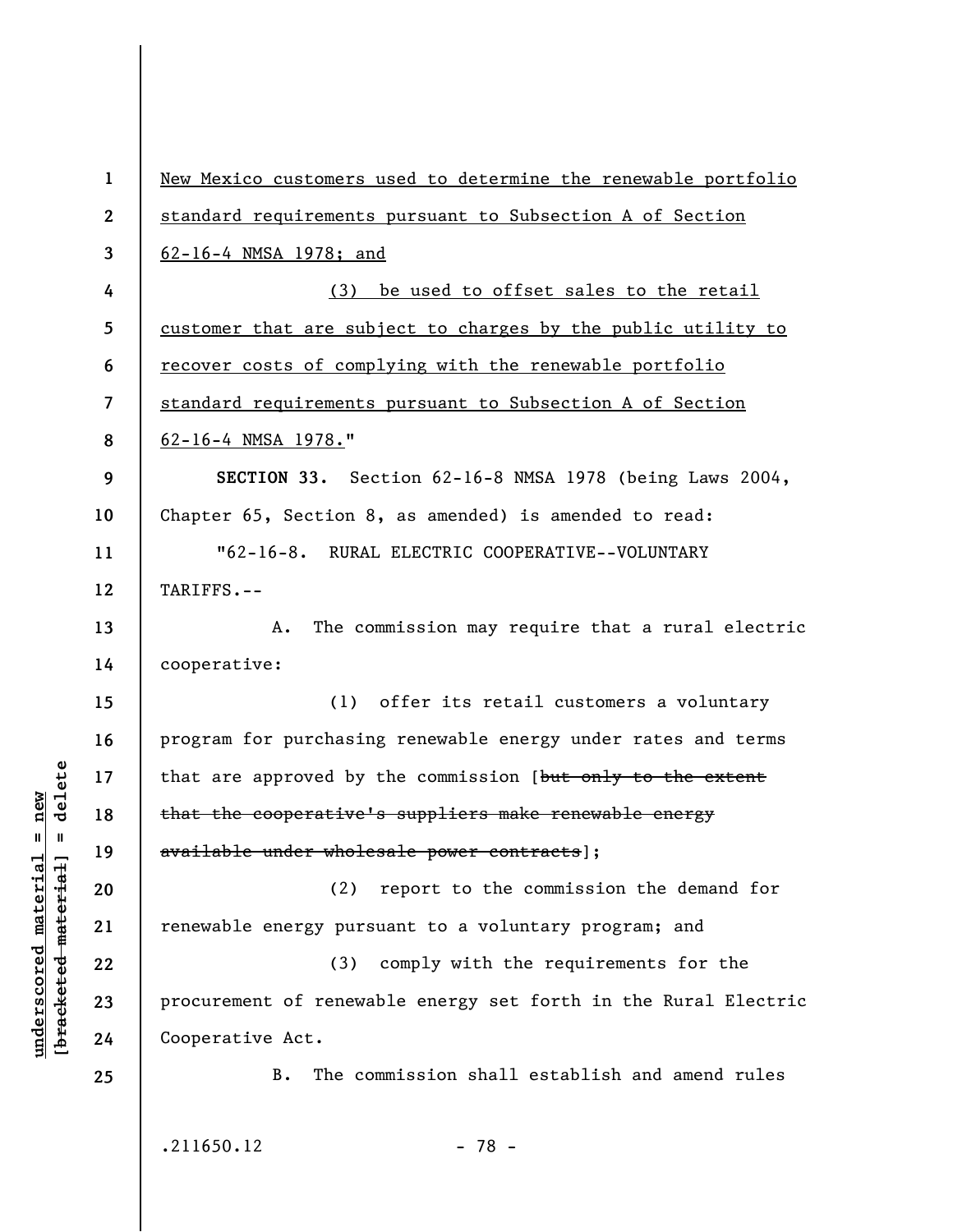**1 2 3 4 5 6 7 8 9 10 11 12 13 14 15 16 17 18 19 20 21 22 23 24 25**  and regulations for the implementation of renewable portfolio standards consistent with the Rural Electric Cooperative Act." **SECTION 34.** Section 62-16-9 NMSA 1978 (being Laws 2004, Chapter 65, Section 9) is amended to read: "62-16-9. EXISTING RULES.--The commission shall [establish and amend] promulgate rules [and regulations for the implementation of renewable portfolio standards consistent with] to implement the provisions of the Renewable Energy Act." **SECTION 35.** Section 62-16-10 NMSA 1978 (being Laws 2004, Chapter 65, Section 10) is amended to read: "62-16-10. FEDERAL REQUIREMENTS.--Renewable energy procured or generated by a public utility to [meet] comply with a federal [renewable portfolio standard] law, rule or regulation may be used to satisfy the required procurements of the Renewable Energy Act." **SECTION 36.** Section 74-2-5 NMSA 1978 (being Laws 1967, Chapter 277, Section 5, as amended) is amended to read: "74-2-5. DUTIES AND POWERS--ENVIRONMENTAL IMPROVEMENT BOARD--LOCAL BOARD.-- A. The environmental improvement board or the local board shall prevent or abate air pollution. B. The environmental improvement board or the local board shall: (1) adopt, promulgate, publish, amend and repeal [regulations] rules and standards consistent with the

 $\frac{1}{2}$  intereted material = delete **[bracketed material] = delete**  $underscored material = new$ **underscored material = new**

 $.211650.12$  - 79 -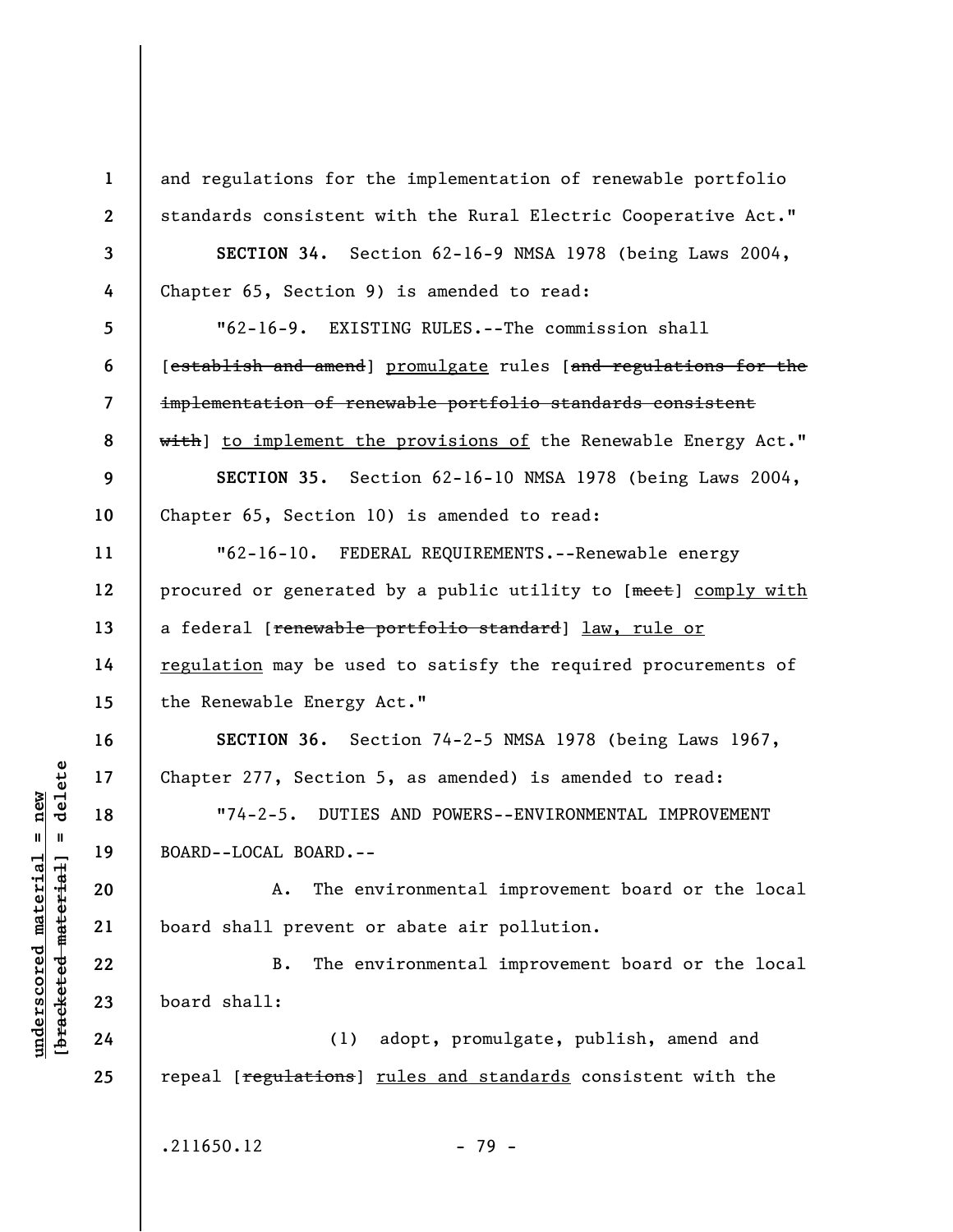| $\mathbf{1}$             | Air Quality Control Act to attain and maintain national ambient   |
|--------------------------|-------------------------------------------------------------------|
| $\boldsymbol{2}$         | air quality standards and prevent or abate air pollution,         |
| 3                        | including [regulations]:                                          |
| 4                        | (a) rules prescribing air standards,                              |
| 5                        | within the geographic area of the environmental improvement       |
| 6                        | board's jurisdiction or the local board's jurisdiction, or any    |
| $\overline{\mathcal{L}}$ | part thereof; and                                                 |
| 8                        | (b) standards of performance that limit                           |
| 9                        | carbon dioxide emissions to no more than eight hundred forty-     |
| 10                       | five pounds per megawatt-hour on and after January 1, 2023 for    |
| 11                       | a source that is an electric generating facility with an in-      |
| 12                       | service date prior to January 1, 1984, that uses coal as a fuel   |
| 13                       | source; and                                                       |
| 14                       | (2) adopt a plan for the regulation, control,                     |
| 15                       | prevention or abatement of air pollution, recognizing the         |
| 16                       | differences, needs, requirements and conditions within the        |
| 17                       | geographic area of the environmental improvement board's          |
| 18                       | jurisdiction or the local board's jurisdiction or any part        |
| 19                       | thereof.                                                          |
| 20                       | [Regulations] Rules adopted by the environmental<br>$C_{\bullet}$ |
| 21                       | improvement board or the local board may:                         |
| 22                       | include [regulations] rules to protect<br>(1)                     |
| 23                       | visibility in mandatory class I areas to prevent significant      |
| 24                       | deterioration of air quality and to achieve national ambient      |
| 25                       | air quality standards in nonattainment areas; provided that       |
|                          |                                                                   |
|                          | .211650.12<br>$-80 -$                                             |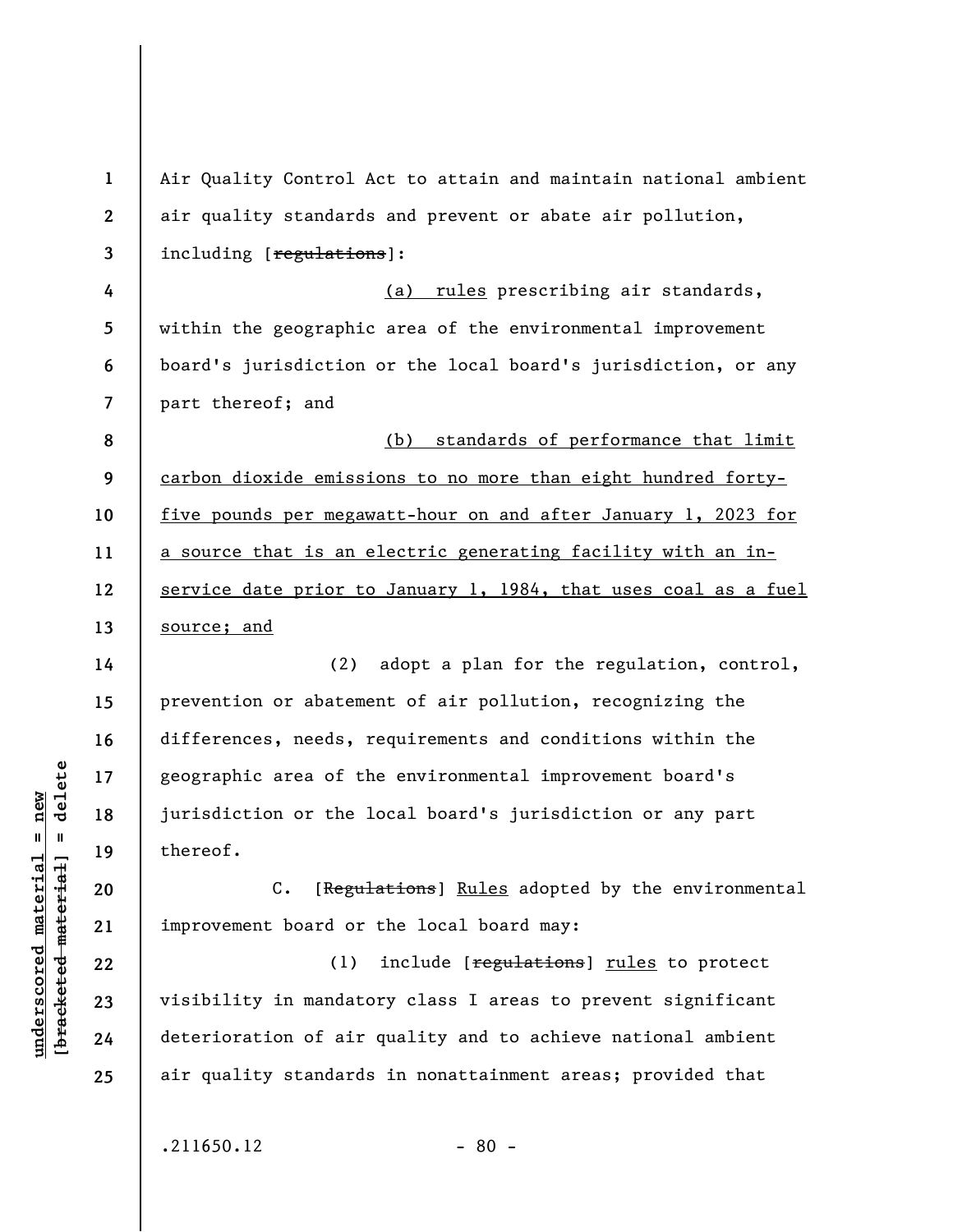**1 2 3 4 5 6 7 8 9 10 11 12 13 14 15 16 17 18 19 20 21 22 23 24 25**  such regulations: (a) shall be no more stringent than but at least as stringent as required by the federal act and federal regulations pertaining to visibility protection in mandatory class I areas, pertaining to prevention of significant deterioration and pertaining to nonattainment areas; and (b) shall be applicable only to sources subject to such regulation pursuant to the federal act; (2) prescribe standards of performance for sources and emission standards for hazardous air pollutants that, except as provided in this subsection and in Subparagraph (b) of Paragraph (1) of Subsection B of this section: (a) shall be no more stringent than but at least as stringent as required by federal standards of performance; and (b) shall be applicable only to sources subject to such federal standards of performance; (3) include regulations governing emissions from solid waste incinerators that shall be at least as stringent as, and may be more stringent than, any applicable federal emission limitations; (4) include regulations requiring the installation of control technology for mercury emissions that removes the greater of what is achievable with best available  $.211650.12$  - 81 -

**underscored material = new [bracketed material] = delete**

 $\frac{1}{2}$  intereted material = delete  $underscored material = new$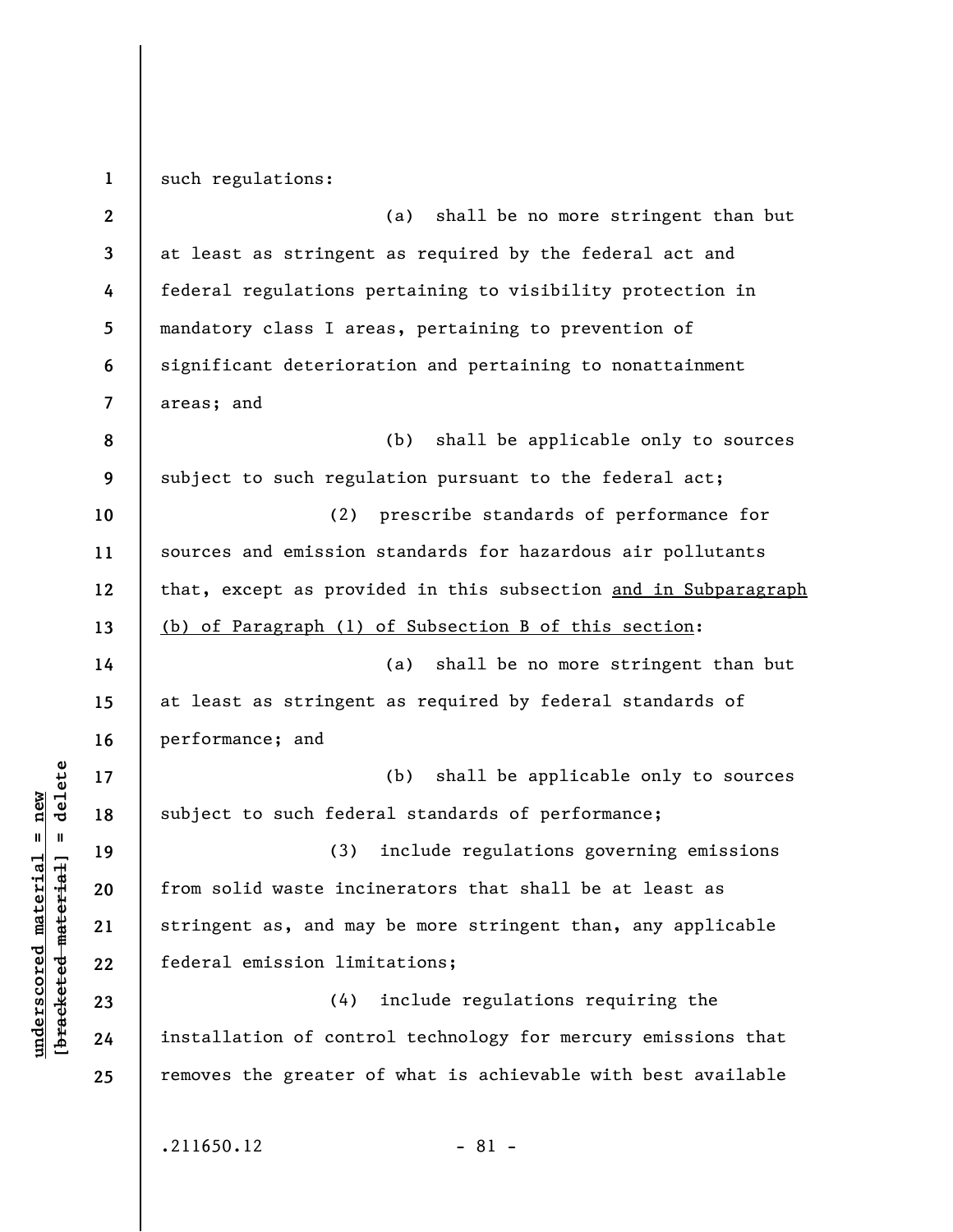**1 2 3 4 5 6 7 8 9 10 11 12 13 14 15 16 17 18 19 20 21 22 23 24 25**  control technology or ninety percent of the mercury from the input fuel for all coal-fired power plants, except for coalfired power plants constructed and generating electric power and energy before July 1, 2007; (5) require notice to the department or the local agency of the intent to introduce or permit the introduction of an air contaminant into the air within the geographical area of the environmental improvement board's jurisdiction or the local board's jurisdiction; and (6) require any person emitting any air contaminant to: (a) install, use and maintain emission monitoring devices; (b) sample emissions in accordance with methods and at locations and intervals as may be prescribed by the environmental improvement board or the local board; (c) establish and maintain records of the nature and amount of emissions; (d) submit reports regarding the nature and amounts of emissions and the performance of emission control devices; and (e) provide any other reasonable information relating to the emission of air contaminants. D. Any regulation adopted pursuant to this section shall be consistent with federal law, if any, relating to  $.211650.12$  - 82 -

**underscored material = new [bracketed material] = delete**

 $\frac{1}{2}$  intereted material = delete  $underscored material = new$